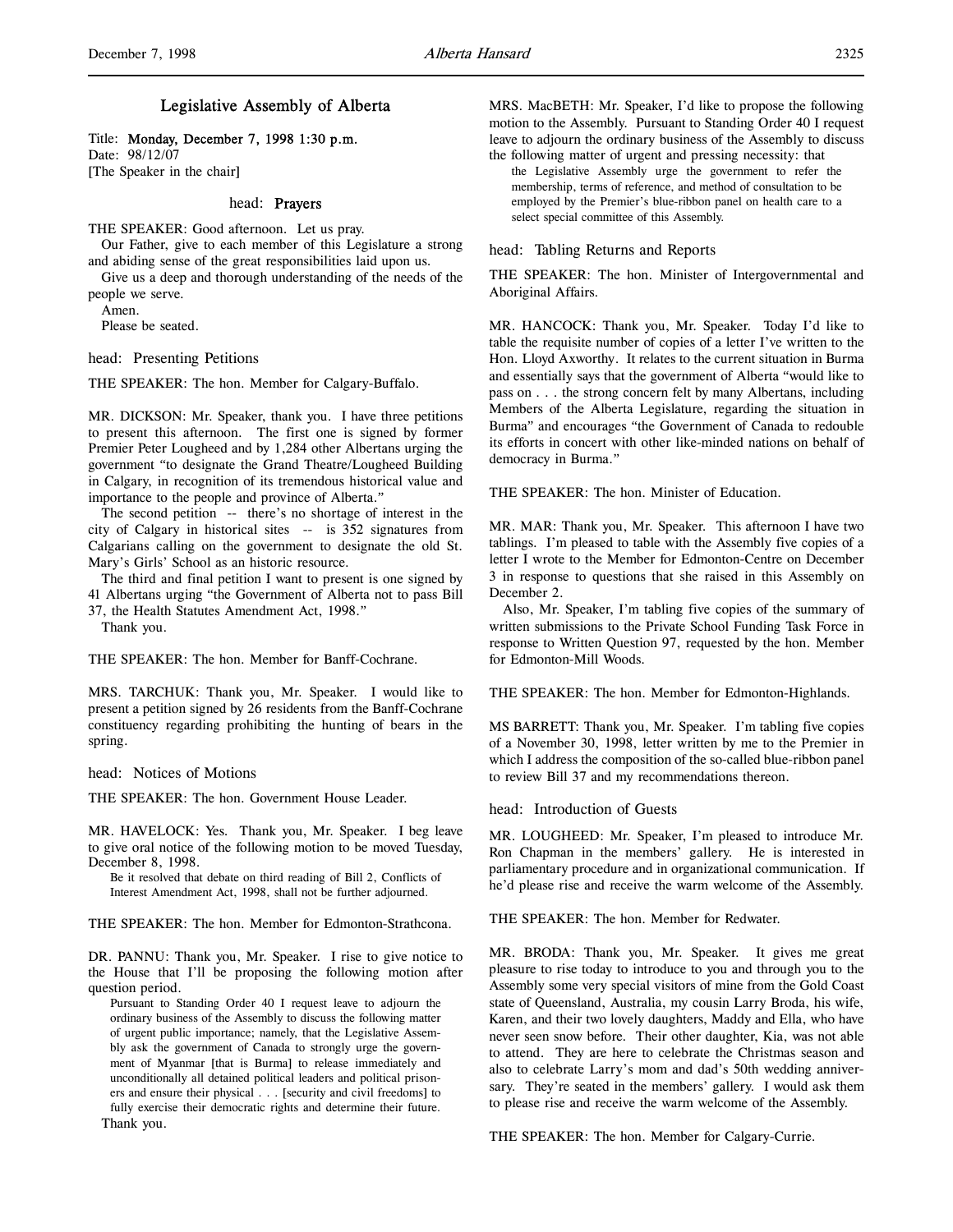MRS. BURGENER: Thank you, Mr. Speaker. It gives me great pleasure this afternoon to introduce to you and through you to the Assembly a member of the Alberta Alcohol and Drug Abuse Commission, Nev Smith. Nev is sitting in the public gallery. He represents the area of Leduc from a regional point of view for our board. I'd ask Nev to stand and receive the warm welcome of the Assembly.

THE SPEAKER: The hon. Minister of Education.

MR. MAR: Thank you, Mr. Speaker. I have a number of introductions today. It's my pleasure to introduce to you and through you to members of the Assembly Mrs. Beatrice Hunter, author of a recent book, Last Chance Well: Legends & Legacy of Leduc No. 1. A copy of the special school edition of this book, made possible by funding from Imperial Oil, Precision Drilling, Schlumberger, and Probe Exploration, has been gifted to every junior and senior high school in the province. A copy is also available to Members of the Legislative Assembly. Mrs. Hunter is accompanied by: John Yardley Jones, illustrator; Allan Shute, publisher of Tree Frog Press; and Brian Peters, associate publisher of Four Seasons Communications and Publishing. I ask these guests to rise and receive the warm welcome of this Assembly.

Mr. Speaker, on behalf of the Hon. Ed Stelmach, MLA for Vegreville-Viking, I'm also pleased to introduce to you and through you 50 students from Lamont elementary school. They are accompanied by teachers Mrs. Judy Gabert and Evelyn Gaudet and also parents and helpers Andy Steblyk, Anna Chernyk, Heather Ruzycki, Diane Troman, Della Noble, Carl Hauch, Conrad Schinkinger, Gail Fenton, JoAnne Martz, and Tom Hrehorets, and also Mr. Stelmach's nephew, Jason. I ask that they rise and receive the warm welcome of this Assembly.

#### 1:40head: Ministerial Statements

#### Highway Construction Industry

MR. PASZKOWSKI: Mr. Speaker, I'm pleased today to be able to speak about an exciting new program that's being implemented by Alberta Transportation and our partners in the highway construction industry. It's called the joint workforce development initiative.

There's a growing need for trained, highly skilled people in Alberta's highway construction industry. Together with two main industry partners, contractors and consultants, we have formed a strategic alliance to plan for and meet those needs. The partners developed the joint workforce development initiative in response to those needs. The initiative focuses on forecasting industry needs, attracting young people to the industry, and training engineering and engineering technology students at the postsecondary level and providing career enhancement opportunities for those already in the industry.

Mr. Speaker, the aim of the joint workforce development initiative is to attract, develop, and retain qualified and skilled people within Alberta's highway construction industry. This led to the development of the transportation infrastructure career development program. In signing the charter, the three partners agree to co-operate in three specific areas: well-rounded work experience programs for postsecondary civil engineers and engineering technologists, a mentorship and career awareness program, and the forecasting of needs for skilled people in the industry. A formal commitment to this initiative, the Alberta highways workforce development partnering charter, will be signed later today by representatives of the Alberta Roadbuilders and Heavy Construction Association, the Consulting Engineers of Alberta, and myself.

Our department's commitment to the transportation infrastructure career development program is in addition to our existing hiring of engineering co-operative students. The expectation is that upon completion of their program they'll have developed a better understanding and a better appreciation of the roles and the needs of government, contractors, and consultants in the highway construction industry. We're also pleased that the career enhancement program is being finalized. It will offer job exchange opportunities for employees of the department, contractors, and consultants.

One aim of the charter is to provide a work experience program to civil engineering and engineering technology students in Alberta through successive work terms with a contractor, a consultant, and with Alberta Transportation and Utilities. The students selected for the transportation infrastructure career development program will receive experience in planning, designing, and construction of highways and bridges.

Mr. Speaker, this program is yet another example of the important and worthwhile things that can be accomplished by partnerships between government and industry.

Thank you.

THE SPEAKER: The hon. Member for Spruce Grove-Sturgeon-St. Albert.

MRS. SOETAERT: Thank you, Mr. Speaker. I'm glad to see that the Minister of Transportation and Utilities is addressing the issue of highway construction. There is certainly a need for trained, highly skilled people in our construction industry. There's a need for those coming from postsecondary programs to get good, practical hands-on experience, and it appears that the new joint workforce development initiative announced today will facilitate this.

It seems that the program should make it easier for postsecondary civil engineers and engineering technologists to enter the industry. People coming from postsecondary institutions face many uncertainties. With this work experience program students will have a better idea about what their job is about, and it should help them plan their future career.

Notice of the minister's announcement arrived on my desk at 1 p.m. today; thus I have not had time to obtain full details about the plan of the joint workforce development initiative. So I do have some questions. Will all members of the industry be involved? Were all construction companies consulted, and do they all have the same opportunity to participate in this program? What will it cost taxpayers, and is this a consequence due to past dismantling of the transportation department? Finally, who will regulate this program?

I look forward to the government monitoring this program and to ensuring that both public and private dollars are wisely spent.

#### head: Oral Question Period

THE SPEAKER: The hon. Leader of the Official Opposition.

### Health Legislation

MRS. MacBETH: Thank you, Mr. Speaker. Bill 37 triggered a firestorm of protest and concern from Albertans. The Premier acknowledged only that he had a marketing problem and that he would refer the bill to a panel for further review. My questions are to the Premier. Why is the Premier afraid to engage Albertans in an open debate on the merits of public versus private health care?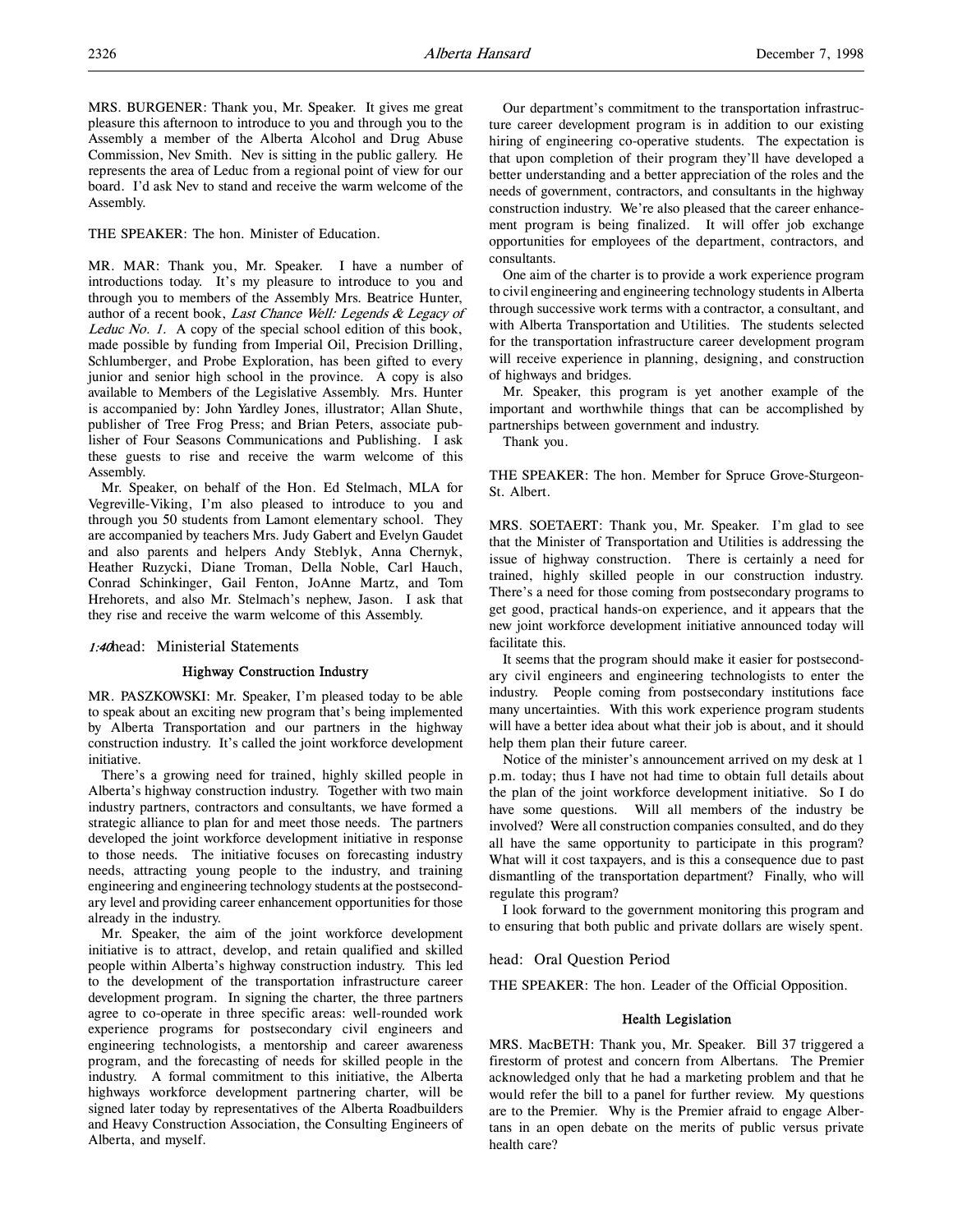MR. KLEIN: Bill 37 isn't about public versus private health, Mr. Speaker. Bill 37 was all about protecting the public health system as we know it today.

MRS. MacBETH: Thanks, Mr. Speaker. Why has the Premier rejected representation from the people so directly involved and impacted by the legislation, such as seniors' groups and consumers?

MR. KLEIN: Mr. Speaker, the Minister of Health was responsible for putting together the panel. What we want is to have an unbiased, objective, professional look at the legislation to ensure that the tone and the intent of the legislation is to indeed protect the public health system.

Mr. Speaker, I guess you could have everyone on a panel, and if we did, of course they would say then that it was too many people. I think that we have a good mix. [interjection] Well, the hon. member should be pleased to know that we have a very wellknown, staunch Liberal on the panel who hopefully will not only present an objective and unbiased view but also will bring with her a tremendous amount of expertise, especially in the area of nursing. The member to whom I refer, Muriel Abdurahman, is also married to a medical doctor and I think would bring a tremendous amount of wisdom and experience and good thought to the process.

MRS. MacBETH: Mr. Speaker, why not refer Bill 21, which is the companion bill, to the same panel so that it, too, can be reconsidered?

MR. KLEIN: Mr. Speaker, Bill 21 again is before the Legislature. I understand it's going to be debated today and perhaps tomorrow. There is no connection whatsoever in my mind between Bill 21 and Bill 37. Bill 21 speaks to the opting out of doctors, and I'll call on the hon. minister to explain further.

MR. JONSON: Mr. Speaker, I think the members across the way are actually well aware of this. Bill 21 deals with putting in place a reasonable set of time lines for the opting in and opting out of doctors from the health care insurance plan. That is something that there is a need for, as we're maintaining in presenting this legislation. It has no particular relationship to Bill 37.

THE SPEAKER: Second Official Opposition main question. The hon. Leader of the Official Opposition.

#### Pork Industry

MRS. MacBETH: Thank you, Mr. Speaker. Last year some farmers in northern Alberta had serious losses following two years of bad weather but found that the Alberta farm income disaster program didn't help. Now many hog farmers are finding the same problem. My questions are to the Premier. Is the Premier considering amendments to the farm income disaster program to address the crisis?

MR. KLEIN: Mr. Speaker, I'm not personally considering amendments. I don't know what the hon. Minister of Agriculture, Food and Rural Development has under consideration at this particular time. He understands the situation relative to the low price of hogs. He's very sensitive to the issue. We want to make sure that what we do is right.

He has indicated that we will accommodate hog producers as much as we possibly can under FIDP. He has put in place a \$50,000 maximum quick cash loan agreement repayable in two

years. We're also waiting to see what the federal government comes up with, because they have indicated that they are considering a national program, understanding that while most of the hog producers are in western Canada, this indeed is a national problem.

# 1:50

MRS. MacBETH: Mr. Speaker, my second question is also to the Premier. Will the Premier considering reassessing the farm income disaster program so that it's based on a cash flow disaster rather than on the current income margin?

MR. KLEIN: Well, Mr. Speaker, I have to admit that I'm not familiar with the intricacies of the program. I will take that question, however, under notice and refer it to the hon. minister.

MRS. MacBETH: Thank you, Mr. Speaker. As well, would the Premier consider reinstating the Farm Debt Review Board so that if a farm is viable in the long term, then ways might be found to meet the current crisis?

MR. KLEIN: Well, Mr. Speaker, I don't mean to be facetious or flippant on this matter, but I've often said to various ministers of agriculture that I think it would take about a year to get your head around all the farm programs. Really, there are so many. The hon. Minister of Agriculture, Food and Rural Development is familiar with the programs that are available. He would be in a better position to answer these questions specific to programs that might or might not be available to hog farmers and other farmers. Again, I will take that question under notice and refer it to the hon. minister.

THE SPEAKER: Third Official Opposition main question. The hon. Leader of the Official Opposition.

## Special Places 2000

MRS. MacBETH: Thank you, Mr. Speaker. In March of 1992 the Premier was present at a news conference when the Duke of Edinburgh and the government announced initiatives to protect examples of Alberta's natural heritage, a promise which led to this Special Places 2000 strategy. My questions are to the Premier. Why does the Premier continue to allow economic development such as oil and gas drilling and logging to occur in the special places?

MR. KLEIN: Well, Mr. Speaker, the Special Places 2000 program doesn't necessarily mean that you take a certain percentage of Alberta's area, designated in, I think, six separate zones, and completely sterilize those areas. It simply says that we set aside those areas for the public good for all time.

Mr. Speaker, relative to the specific policy I will have the hon. Minister of Environmental Protection respond.

MR. LUND: Thank you, Mr. Speaker. Certainly it is a made-in-Alberta program, and by the end of the program we are going to have the six natural regions plus the 20 subregions all represented in the program.

Mr. Speaker, one of the things that we committed to right at the start was that we would honour current dispositions. As we develop the cornerstones of the program -- the cornerstone is primarily preservation. Then beyond that we've got natural heritage appreciation, we've got outdoor recreation, and we have tourism/economic development. So we haven't deviated one bit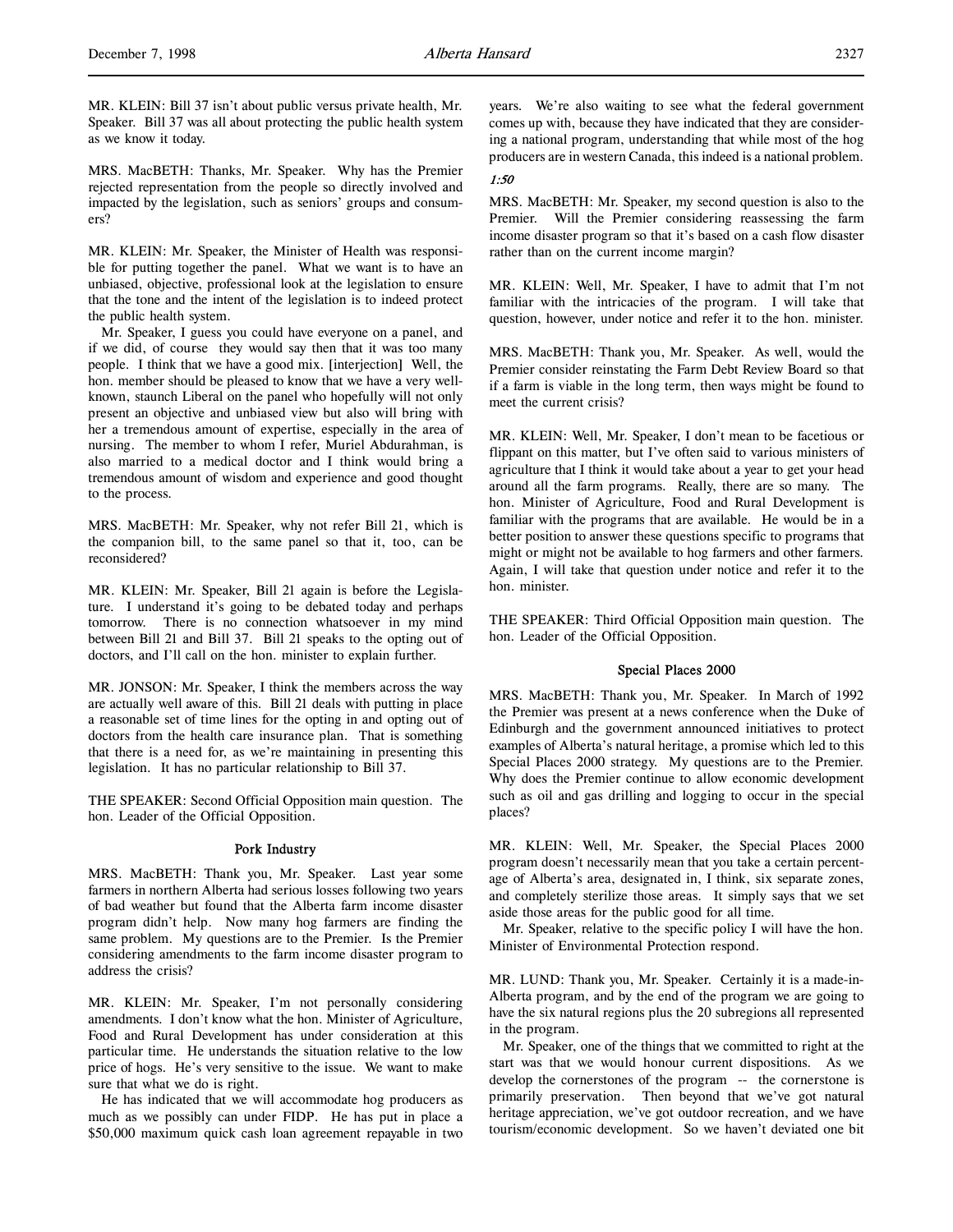from the intent of the program, and we will have the preservation of those areas in all 20 regions.

MRS. MacBETH: Mr. Speaker, will the Premier commit to no expansion of hunting or motorized access in parks and wilderness areas that are currently protected?

MR. KLEIN: Well, Mr. Speaker, I don't know if I can make that commitment, because I don't know to what area specifically the hon. member alludes.

Again, I will have the hon. minister respond.

MR. LUND: Mr. Speaker, currently in some areas hunting is restricted. After the new act is passed next year, there will be reclassification of all of the areas. What the act is is enabling legislation. It will allow for different things to happen in different areas, and there will be management plans established for each area. So if there is no hunting today, it is highly unlikely that there will be hunting in the future.

MRS. MacBETH: Mr. Speaker, will the Premier show some leadership so that this government becomes known as the one that protected our parks and wilderness rather than the one that allowed their demise?

MR. KLEIN: Mr. Speaker, we have already shown, I think, tremendous leadership. Leadership was first shown when the then and the late hon. Don Sparrow and myself as minister of the environment gave our commitment to the Duke of Edinburgh and the World Wildlife Federation to embark on Special Places 2000. Believe me, the hon. minister today has made remarkable progress in getting areas designated. Some have been easier than others, and we are still struggling with some because there are private owners. There are owners of land, and their concerns have to be taken into consideration as well.

DR. WEST: Mr. Speaker, as Minister of Energy for the province I think it's unconscionable that the opposition would leave the impression with Albertans that sustainable development and protection of the environment don't go hand in hand. The standard of living and services that we have in this province are because of the sustainable development of our energy resources, not in spite of them, and to be politically correct and send the wrong message to the hundreds of thousands of Albertans that enjoy a good standard of living -- their salaries, their jobs, their children, their health care, their education -- because of it is wrong, wrong, wrong.

THE SPEAKER: The hon. leader of the NDP opposition.

MS BARRETT: Yeah. I don't think I want to ask any questions of the Energy minister today. I don't know what happened to his cornflakes, but I'm staying away.

## National Social Union

MS BARRETT: Mr. Speaker, the outcome of any social union negotiations must be done in the tradition of co-operative federalism of course, but it must also ensure that Canadians continue to have access to equal and comparable social programs. Given that the devolution of environmental enforcement and job training has actually meant a decline in service to Albertans, I think it's critical that the Premier commit to consulting Albertans before finalizing Alberta's position on the proposed social union. My

question to the Premier is: will he commit to demanding strong national standards to protect Canada's poor, particularly Canada's poor children, in light of the scathing indictment of Canada handed down by the United Nations last week and a second today by the Canadian Council on Social Development?

MR. KLEIN: Well, Mr. Speaker, certain groups have their opinions and various governments have their opinions as well. I don't think that the level of poverty to which some organizations allude is bad, comparatively speaking. You know, all you have to do is go to some other countries in this world to understand what poverty is really all about.

Mr. Speaker, relative to the issue of welfare, generally across this country, yes, there is a national act like the Canada Health Act. We will abide by the fundamental principles of that act. Those principles allude to the same things ostensibly that are contained in the Canada Health Act -- the whole issue of universality, accessibility, comprehensiveness, and so on -- and, yes, we will abide by those principles. Where we have a problem with any of these areas -- and British Columbia, by the way, has an ND government, and it was that ND government that experienced the particular difficulty, and that was on the issue of the residency requirement for those who wanted to receive welfare in that province. The province of British Columbia at that time wanted to put in a process whereby there would be a certain residency requirement. The feds unilaterally and arbitrarily said, "No. That contravenes the Canada welfare Act" and penalized the province of B.C.

Mr. Speaker, that was the case in Alberta relative to the Canada Health Act and our dispute with the federal government over facility fees as they related to the Gimbel eye centre at that time. Again, the federal minister said: in my mind you are in violation of the act, although this practice had been going on for about 10 years; therefore you are penalized. We simply believe as Premiers across this country that there should be a better way of adjudicating these disputes.

### 2:00

MS BARRETT: Well, as the Premier raised the subject of health care, will he now commit to demanding that health standards that oppose any further privatization of our health system and which go further and are stronger even than those of the Canada Health Act -- will he assure Albertans of that?

MR. KLEIN: Mr. Speaker, we are working on national standards, not federal standards but national standards, because we as a province have the constitutional responsibility and indeed the authority to deliver health care programs in this province, as indeed do other provinces have that responsibility and authority. In terms of achieving national standards, we do believe in and will abide by the fundamental principles of the Canada Health Act.

MS BARRETT: Exactly what I was talking about: national standards.

What assurances will the Premier give to Albertans that he will demand strong, enforceable national standards, not federal but national standards, that must be agreed to before any province can opt out of any social program?

DR. PANNU: Right. Good question, Mr. Premier.

MR. KLEIN: Well, it is a good program, Mr. Speaker, and we do support strong, national standards. Strong national standards. But we also feel as a province -- and I've stated this publicly --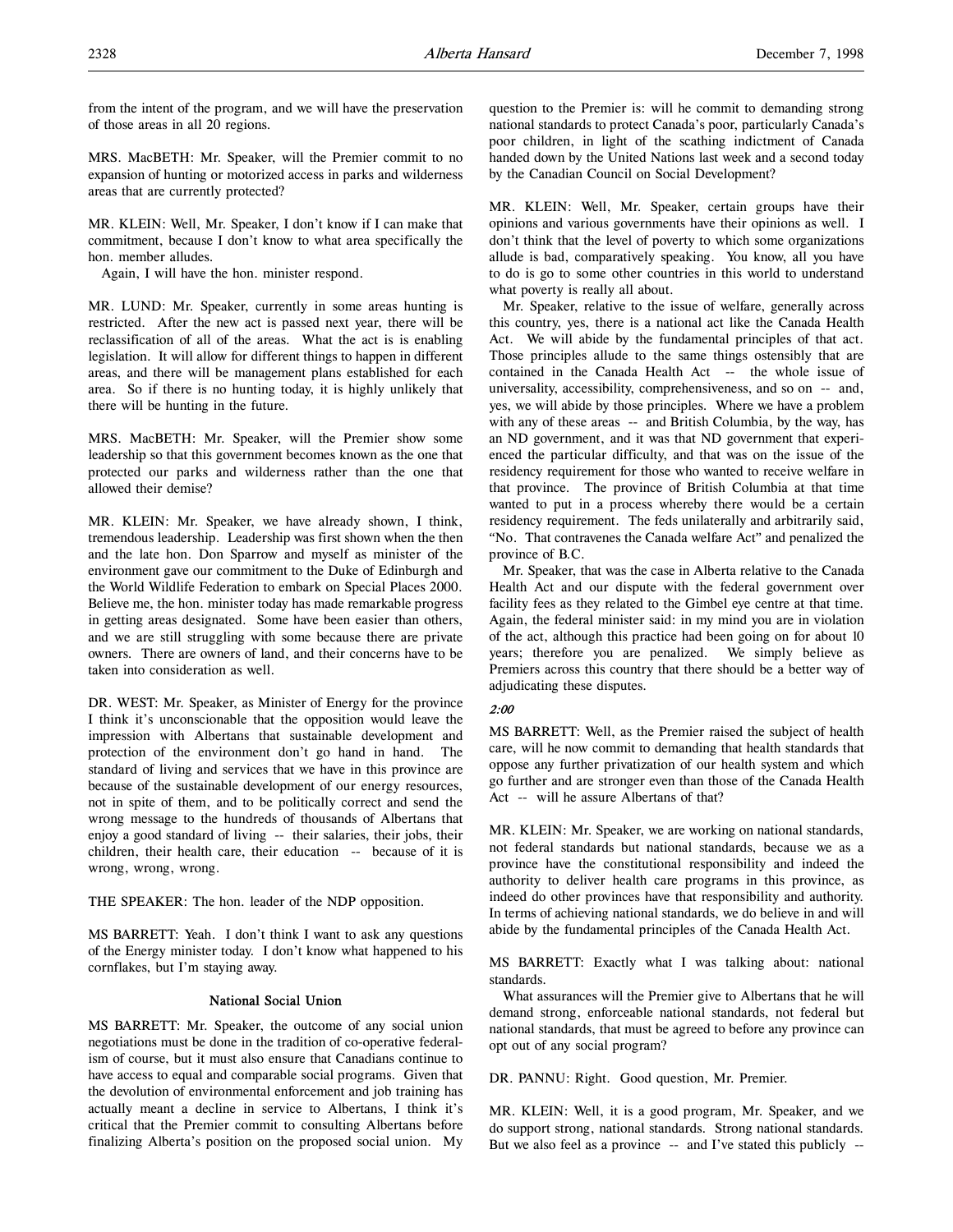that if there is a need to opt out of a program, if there is no need for a particular program in a particular province, that province ought to be able to opt out and the dollars flow to deliver a similar or like program or another program in its place. That only stands to reason.

THE SPEAKER: The hon. Member for Wainwright, followed by the hon. Member for Edmonton-Glenora.

## Agricultural Trade Dispute

MR. FISCHER: Thank you, Mr. Speaker. My question is to the Minister of Intergovernmental and Aboriginal Affairs. Alberta producers are struggling hard with the collapse of commodity prices. The U.S. and Canada signed a NAFTA agreement to allow the free flow of goods. Border disputes, however, are rising, and they're claiming unfair trade practices. On Friday the governments of Canada and the U.S. announced that they had reached an agreement on agricultural trade issues. The industry needs to know whether this agreement had any benefits for Alberta producers. My question to the minister is: if this agreement was so good for all parties, why didn't it stop the border blockade by U.S. farmers over the weekend?

MR. HANCOCK: Well, Mr. Speaker, the whole issue of crossborder blockades has been one that's bothered our farmers and exporters all fall. It's been an important issue for us and continues to be an important issue for us. The minister of agriculture and myself have both been in contact with representatives in Washington. We've been in touch with Governor Racicot in Montana and other U.S. politicians in this area.

What we've managed and what the federal department of agriculture has managed to do is to get this agreement in place that was finally agreed to on Friday. The border blockades had already been planned, so they went ahead as planned, but the agreement itself will be good for us in that it will lead to more dialogue and will help to get towards getting out good information about what the actual problem is.

U.S. agricultural producers have some concerns about market issues in Canada. They particularly raise concerns on an ongoing basis about the Canada Wheat Board. We have issues with respect to the U.S., and the way to resolve those issues, rather than having blockades, is to have good cross-border discussion on issues, particularly in the grain sector but also in other areas: veterinary drugs and other issues.

MR. FISCHER: Thank you, Mr. Speaker. I know that the Canadian government handles most of these negotiations, but I'd like the minister to tell us: what is Alberta doing specifically to represent Alberta in these disputes?

MR. HANCOCK: Well, Mr. Speaker, as I've mentioned, we have had constant contact across the border. We have a number of organizations which help in that matter. For example, the Pacific Northwest Economic Region hosted the first ever crossborder grain summit in June of '97, and the second version of that summit was held in Banff this fall.

We also have the Montana/Alberta Boundary Advisory Committee, where legislators from Alberta go down to Montana. This last May we went down to Montana and met with legislators in Montana. This year they'll be coming up to Alberta to meet. We discuss these cross-border issues at that level. I personally have contacted Governor Racicot in Montana, and there will be further contacts by myself and the minister of agriculture with Governor Racicot.

More specifically, we've retained counsel in Washington to deal specifically with countervailing actions, and we'll be pursuing those issues. There has also been a WTO action filed by the government of Canada which is in abeyance pending the discussions that reached the agreement this fall.

MR. FISCHER: Mr. Speaker, it seems to me that as soon as we tackle one complaint, another one pops up. Is there any long-term approach to dealing with these endless trade complaints?

MR. HANCOCK: Well, the best thing that we could accomplish would be a full and free comprehensive bilateral free trade agreement in agriculture with the United States. That will require some movement by our federal government with respect to trade protectionism policies. In particular, the Wheat Board might be an issue in that. While we're working towards a long-term free trade comprehensive agreement in agriculture and working towards the WTO round on agriculture in 1999-2000, we'll have to continue to deal with these periodic disputes, and maintaining good relations across the border, in our view, is the best way to deal with that.

### West Edmonton Mall Refinancing

MR. SAPERS: Mr. Speaker, my questions this afternoon are for the Provincial Treasurer. How many creditors stand between the West Edmonton Mall and Alberta Treasury Branch efforts to enforce their security and protect taxpayers from loss?

MR. DAY: I don't know, Mr. Speaker.

MR. SAPERS: Is the Treasurer aware that two creditors of Triple Five, Mansfield Tek and Corey Developments, have registered an interest in West Edmonton Mall properties at the land titles branch?

MR. DAY: Mr. Speaker, the arrangements between West Edmonton Mall and ATB, as we have already noted, are very complex, layer upon layer. That's one of the reasons we're doing an investigation in terms of all the circumstances regarding the mall and ATB.

On these very specific items that come forward, I'd be happy to get that information to the member. If his intent is to get information, then he knows that if he'd get that to me beforehand, I'd get it. If his intent is to have me stand up and say that I don't know a particular element, then I don't know that particular element.

MR. SAPERS: I thought the government was right on top of this, Mr. Speaker.

Given that Alberta taxpayers are on the hook, Mr. Speaker, for up to \$418 million in the government's refinancing of West Edmonton Mall, what impact will these encumbrances have on the recovery of that \$418 million?

MR. DAY: Well, Mr. Speaker, unless he has information which I don't and he continues to know things that he doesn't know or doesn't want to tell us, I can tell you that the taxpayers are not on the hook for this particular enterprise. As I understand it, the mall is still there. I haven't been out there in the last few days, but I haven't heard any reports of its removal. I understand there's a lot of operation that's going on out there, and to raise that particular item and cast suspicion that is unfounded I don't think does service to the operation itself or to Albertans or to the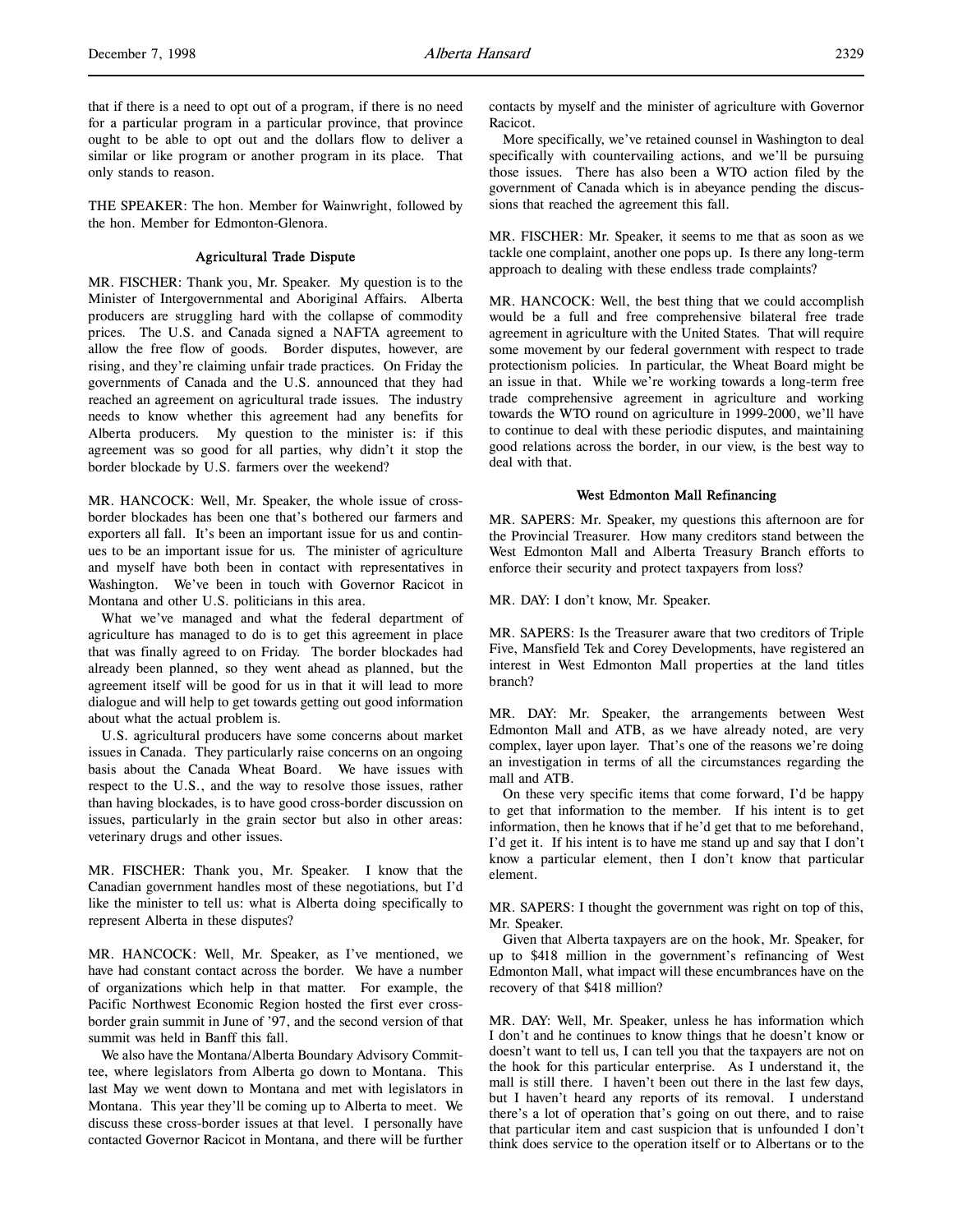ATB. It's only to continue to cast some political uncertainty or try and score some points on the particular item.

I might ask, because he still has not answered the question which I posed to him here and individually: has he changed his position on the mall and related to the entire Auditor General's process that we have in place right now?

MR. SAPERS: Point of order, Mr. Speaker.

THE SPEAKER: The hon. Member for Calgary-Cross, followed by the hon. Member for Edmonton-Manning.

And I've noted that.

#### Vehicle Safety Inspections

MRS. FRITZ: Thank you, Mr. Speaker. I have a constituent who is angry and very upset because he unknowingly purchased a vehicle which he cannot register or drive because it is unsafe. This transaction cost him thousands of dollars for a vehicle that had a safety inspection certificate issued. So my question is to the Minister of Transportation and Utilities. Why were the vehicle safety inspection regulations changed so that a certificate no longer requires two signatures, one from an autobody mechanic and one from an automotive mechanic, and so that a mechanic no longer needs to pass an exam to do inspections, no longer needs to have his or her shop inspected, and is not licensed with the province?

### 2:10

MR. PASZKOWSKI: Thank you to the hon. member, because indeed this is a timely question and one that we are under the process of reviewing. It will be dealt with through the regulatory review process this coming year. It is the Transportation and Utilities recommendation that will be coming forward that indeed we'll be requiring inspection mechanics and inspection stations to be licensed from now on as well as requiring inspections to have the endorsement of two tradespeople.

MRS. FRITZ: Thank you, Mr. Speaker. To the same minister: given that the minister has indicated that the regulations are being changed, what mechanism will be put in place to monitor and enforce the proposed regulations so that unsafe vehicles are not being sold to unsuspecting buyers?

MR. PASZKOWSKI: This is something that's of great concern to all Albertans, of course, and something that we have to make sure that when a person buys a vehicle, he does have a reasonable degree of certainty that that vehicle is going to be safe and properly maintained. With that in mind it is our intention to indeed see that the inspection process is licensed, and further to that it will be our intention to see that those inspectors and the facilities are properly audited to see that they are performing to the standards we feel they should be performing to.

MRS. FRITZ: Thank you, Mr. Speaker. I appreciate that answer.

To the same minister: given that people are being adversely affected by the existing system, will the minister in the interim place a moratorium on the issuing of inspection certificates for cars that have been written off due to mechanical problems?

MR. PASZKOWSKI: Mr. Speaker, we do have a regulatory review process and one that is handled extremely well by our hon. Member for Peace River. It is our intention to take it through the regular process, not to shortcut the process. Consequently we're

a matter of months away, and we should be implementing this process very shortly. So indeed we should have a degree of certainty with this.

THE SPEAKER: The hon. Member for Edmonton-Manning, followed by the hon. Member for Edmonton-Mill Creek.

#### Housing

MR. GIBBONS: Thank you, Mr. Speaker. The vacancy rate in Grande Prairie is 0.5; in Calgary it's 0.6. Hardworking Albertans and their families are living in tents, trailers, and shelters. My questions are to the Minister of Municipal Affairs. Based on the newly released housing report, what action will the government take before the new year?

MS EVANS: Mr. Speaker, a number of actions have been taken, not the least of which is the commitment by the ministers that are affiliated with housing -- myself, the Minister of Community Development, the Minister of Health, the minister of public works, the minister of social services -- to meet and to discuss the number of areas of overlap between our ministries. We have visited and spoken with at least one-third of the rural municipalities, including Grande Prairie, about the concerns they have relative to the low vacancy rates. It is no less than what we have been doing across the province when we refinanced at least 44 municipalities this year through Alberta Social Housing Corporation to make sure that we return the dollars locally from that benefit so that at least the municipal portion of that refinancing can be available to those municipalities for creating new housing and creating new opportunities to build houses.

MR. GIBBONS: Thank you, Mr. Speaker. When can people see this action plan?

MS EVANS: Mr. Speaker, through our business plan -- and we are working on the plan today -- there will be more action taking place. But I would remind the hon. member of action that was taken just in the last two weeks when in fact over \$177,000 was provided for the city of Edmonton in dealing with the homeless crisis through the minister of social services, supported by myself, the city of Edmonton, and the Real Estate Council of Alberta.

Mr. Speaker, if they want to hear the answer, there are quite a few things that are going on. Also in Calgary and other places in this province we are taking a look at low vacancy rates, providing ways and means in which those communities can address those problems.

MR. GIBBONS: Well, Madam Minister, it's getting cold in Alberta. Where are these people expected to live while this government conducts all these symposiums?

MS EVANS: Well, Mr. Speaker, certainly we have taken the first step for the homeless, most recently, again, in this city. Relative to any other actions that are being contemplated beyond Municipal Affairs, I'll refer to my colleague from social services.

DR. OBERG: Thank you very much, Mr. Speaker. We just announced \$137,000 from the two departments to help the city of Edmonton stop the problem of the homeless. We've also asked for a combined study by the government of Alberta and the city of Edmonton. We hope that this study will bring forward essential facts about what is happening with the homeless in these cities and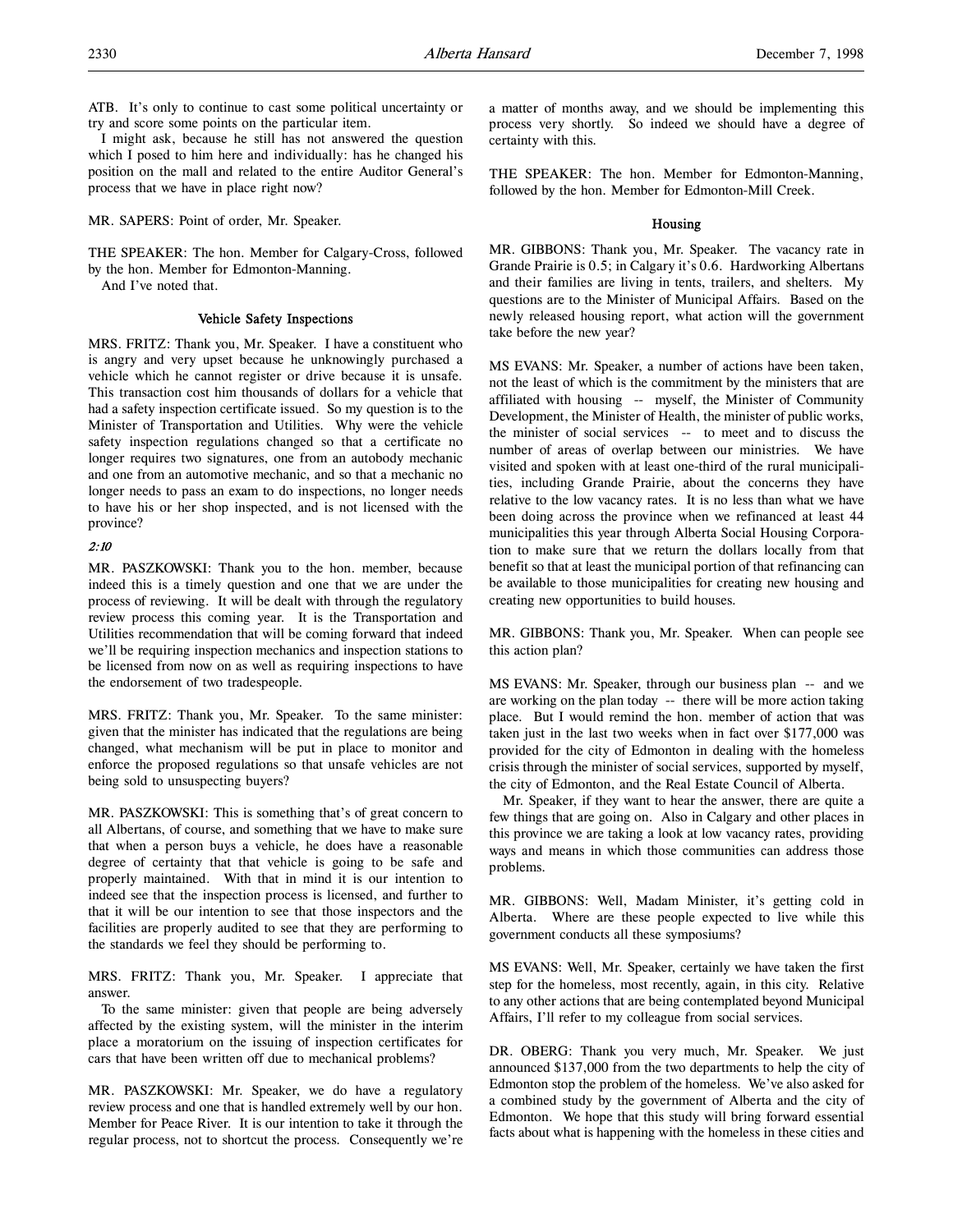THE SPEAKER: The hon. Member for Edmonton-Mill Creek, followed by the hon. Member for Edmonton-Norwood.

#### Support for Municipalities

MR. ZWOZDESKY: Thank you, Mr. Speaker. There's ongoing concern in Alberta about taxation issues, premiums, and user fees. We hear talk about municipal deficits and so-called hidden deficits and the perception that this government is balancing the books on the backs of municipalities by shifting responsibilities to other levels of government and in the process increasing the tax burden overall for Albertans. My question is to the hon. Provincial Treasurer. How exactly does Alberta rate in comparison to other provinces when municipal taxes, premiums, and user fees are taken into account? Where exactly do we stand?

MR. DAY: Well, to make it very clear, Mr. Speaker, we stand the least taxed overall of any Canadians, right here in Alberta. When you take in the municipal tax load, user fees, premiums, the provincial tax load, we are on average about 75 percent of the total, actually about 74.9. So turned the other way, we pay on average 25 percent less than other Canadians. If you're going to be working, if you're going to be pursuing your hopes and dreams, you want to be doing it right here in this province.

MR. ZWOZDESKY: How is it, then, Mr. Provincial Treasurer, that municipal taxes are rumored to have increased by about 30 percent over the last five years?

MR. DAY: Mr. Speaker, when these items are reported on, I realize it can be difficult to report the clear picture. That's why sometimes it comes out a little fuzzy. The fact of the matter is that on average, municipalities have increased their revenues by about 30 percent, and that mirrors what has happened in the province. From about '93-97 there's been an increase in the amount of revenues we're taking in, even though people on average are being taxed less. There are more people coming into the province all the time, more people moving to municipalities, more assessment. Therefore revenues to the municipalities in fact have increased 30 percent.

You should also know, Mr. Speaker, and members might be delighted to know, as they appear to be quite delighted to hear this information about taxpayers in Alberta, that in fact overall municipal debt is declining. So revenues are on the increase, debt is declining, and my understanding is that the actual rate of taxation, especially related to property tax in municipalities, is actually declining. So revenue's up, debt down, tax rates down: it's not too bad a picture.

The Minister of Municipal Affairs may want to supplement that good picture.

MR. ZWOZDESKY: In fact, I'll take my supplemental to the hon. Minister of Municipal Affairs. Given that Stats Canada reports indicate that municipalities are coping with a substantial decrease in transfer payments from our provincial government, what exactly is being done to address the fact that municipalities are in some cases saying that they are struggling to stay afloat?

#### 2:20

MS EVANS: Mr. Speaker, first of all, I think it's very clear that many times in this House we've talked about the \$580 million that went to municipalities to address their road programs and problems this year. Clearly, Municipal Affairs has provided the Municipal 2000 sponsorship program, which will target municipalities in greatest need. The smaller and medium-sized municipalities in fact will benefit from their application, with incentives provided up to \$30 million in a three-year period. We have provided dollars for people who have completed their marketbased value assessments. We have added dollars in a number of additional programs where they have chosen to co-operate in delivery of service levels together, working with municipalities to add to additional dollars when they come up with innovative programs.

Mr. Speaker, there are some excellent examples of innovative ways that municipalities are working with the private sector as well. In a previous answer I mentioned the dollars that we refunded the municipalities based on the refinancing of the Alberta Social Housing Corporation.

THE SPEAKER: The hon. Member for Edmonton-Norwood, followed by the hon. Member for Olds-Didsbury-Three Hills.

#### Vital Points Program

MS OLSEN: Thank you, Mr. Speaker. Terrorist attacks on the oil and gas industry have now spread to the Wainwright area. To the Minister of Justice: can the minister explain what measures have been taken to protect Alberta's strategic locations that are covered by the vital points program?

MR. HAVELOCK: Well, Mr. Speaker, I can't get into a lot of detail with respect to what's happening regarding these illegal acts. In fact we have had some very brief discussions . . .

MRS. SLOAN: Tell us what you do know.

MR. HAVELOCK: Well, hon. member, if you'd be quiet for a moment, I'll tell you what I do know. What I do know is that the RCMP have met with members of this government and described very generally to members that they are devoting what they feel are adequate resources to try and ensure that this does not continue. I have every confidence in the ability of the RCMP to catch those who are committing these violent acts, but beyond that, as the hon. member well knows, having once been a member of the law enforcement agency in Edmonton, as Attorney General I do not nor do I wish to know what police operations are going on with respect to this or any other matter.

MS OLSEN: Thank you, Mr. Speaker. This is a government program. It's called vital points. So can the Minister of Justice tell us what is happening with Alberta's strategic locations that are covered by the vital points program?

MR. HAVELOCK: I'd be happy, Mr. Speaker, to go and get that information, and I'll be happy to table it in the House.

MS OLSEN: Thank you, Mr. Speaker. Can the minister tell us whether or not the government has continued updating the inventory on the vital points program or if they've disbanded that?

MR. HAVELOCK: Well, I'm certain there is constant updating. However, I am going to take a look at that, Mr. Speaker, and that will be part of what I table.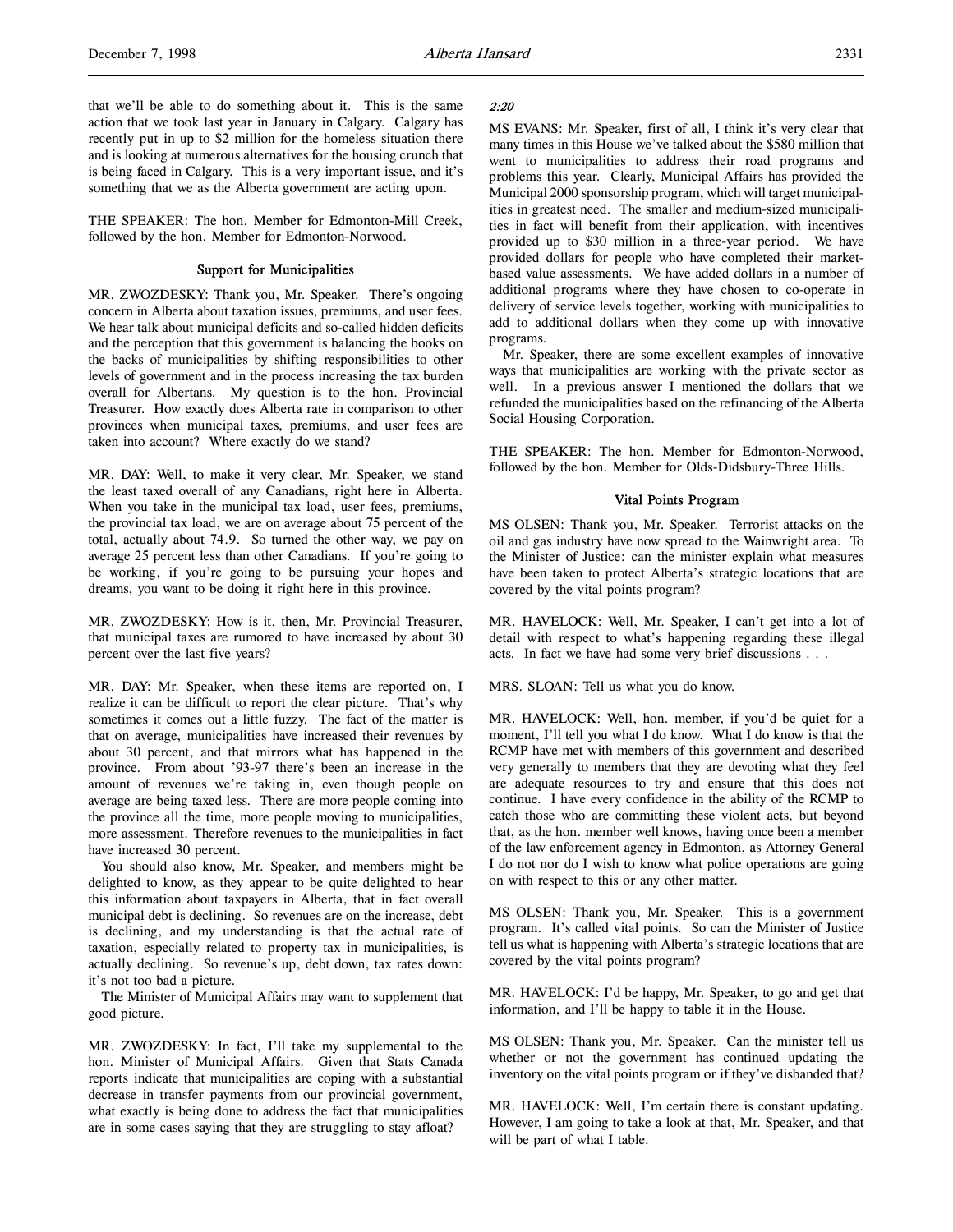THE SPEAKER: The hon. Member for Olds-Didsbury-Three Hills, followed by the hon. Member for Edmonton-Meadowlark.

### Health Care Costs

MR. MARZ: Thank you, Mr. Speaker. My question today is to the Minister of Health. Our government spends over \$4.3 billion a year. That's close to \$12 million per day. Health care is the most important service any government can possibly provide, but awareness of those costs involved in maintaining the system should also be made more well known to those accessing those services so that they can do so in the most efficient and responsible way possible. My question to the Minister of Health: would the minister consider implementing a policy whereby health care users sign a bill after receiving a health care service and receiving a copy of that bill so they can be aware of the costs involved?

MR. JONSON: Mr. Speaker, this particular option in terms of raising awareness of health care costs is something that we would certainly look at. We would want of course to examine it very carefully, because I would be able to indicate right now that there certainly would be an added administrative cost both at the Alberta Health level but also at the level of individual practitioner offices. So I can say that it is an option that could be looked at. We are continually looking at ways to provide incentives for the appropriate use of health care within this province.

MR. MARZ: Thank you, Mr. Speaker. To the same minister: why did the Ministry of Health stop sending Albertans an individualized listing of all the health care services that they received on a yearly basis in the past?

MR. JONSON: Mr. Speaker, it is correct that we did some years ago as government provide that detailed statement annually. In the course of that particular activity there was, as I understand it, a survey or an evaluation done of the program. There was no evidence at that time at least that this mailing of annual statements had any positive effect with respect to the utilization of the overall health care system. In fact, there were very few individual inquiries made on the basis of those statements. So because of the considerable administrative cost that particular program was discontinued.

MR. MARZ: Thank you, Mr. Speaker. To the same minister for my second supplementary: what current procedures are in place to raise public awareness of the cost involved in maintaining our current health care system?

MR. JONSON: Mr. Speaker, on a global basis or on an overall budget basis I think that there is a considerable amount of effort put into publicizing the amount of money that is spent on health care in this province and the rate at which it has been increasing lately. We are, as the member indicated, well over \$4 billion in terms of our investment in health care in this province. We rank about second in this province in per capita spending when that funding is adjusted for the age of the population and other cost factors. So in the general sense I think that we do, through our three-year business plan process and a number of other communications, give a good big picture of the operation of the system. However, I think we do need to continue to look at ways of bringing the cost of health care and various aspects of it home to individual areas of the province and the individuals using the system in the province.

THE SPEAKER: The hon. Member for Edmonton-Meadowlark, followed by the hon. Member for Calgary-Mountain View.

## Senators-in-waiting

MS LEIBOVICI: Thank you, Mr. Speaker. "We probably do not want to pay Senate nominees to go and sit in Ottawa and do nothing. That would be inappropriate." You know, those aren't my words, but they're the words of the minister of intergovernmental affairs, so I'd like to ask him some questions. When is the government, as promised, going to hold public consultations to discuss the duties of the Senators-in-waiting?

MR. HANCOCK: Well, I'm not sure that I recall that we ever promised we would hold public consultations in terms of the duties of Senators-in-waiting, Senate nominees-in-waiting. What we indicated to this Legislature in discussing the amendments to the bill was that Senate reform is a very, very important concern for all Albertans, and consistently Albertans tell us in numbers of 98 percent, 88 percent that Senate reform is very important to them, and we've taken the first important step, the things we can do on a nonconstitutional basis to encourage Senate reform by electing Senators-in-waiting and asking, in fact demanding that the Prime Minister, at the first available opportunity, appoint those Senators-in-waiting to the Senate. It would be inappropriate, however, for us to set up structures where those Senators-inwaiting reported back to the Alberta Legislature or politicians in Alberta. It's appropriate that they report back to the people of Alberta.

MS LEIBOVICI: Thank you. Given that this government has already spent 3 and a half million dollars on a Senate election, is it now this government's intention to fund an Ottawa office for these Senators-in-waiting?

MR. HANCOCK: Well, Mr. Speaker, it's very important that this question be brought up because the members opposite on a regular basis indicate that funds for municipalities are extremely important. What they should know and what they would know if they looked at the issue closely is that the 3 and a half million dollars that was spent on the Senate-in-waiting elections was essentially a transfer to municipalities, because those elections were being held anyway. The best way to have an election for Senators-inwaiting without costing any money is to have it done in conjunction with the municipal elections at very little extra cost to Albertans. Now, in fact, there was some cost in those areas where elections were not being held, but all Albertans had to have the opportunity to participate, and that's a small price to pay for democracy.

The answer to the second question, Mr. Speaker, is no, we have no intention of setting up an office in Ottawa for the Senators-in-waiting.

### 2:30

MS LEIBOVICI: Will the minister now assure Albertans that not one of their sweat-soaked loonies will fund in any way, shape, or form, whether it's through salaries, through expenses -- any way, shape, or form -- the two Reform Senators-in-waiting.

MR. HANCOCK: Well, Mr. Speaker, as the minister well knows, that's impossible, because we have in place in this country the Election Finances and Contributions Disclosure Act, and the Reform Party, if it wishes to, can raise money under that act, and there are tax credits under that act. So I can't tell the member that if the Reform party wants to raise money . . .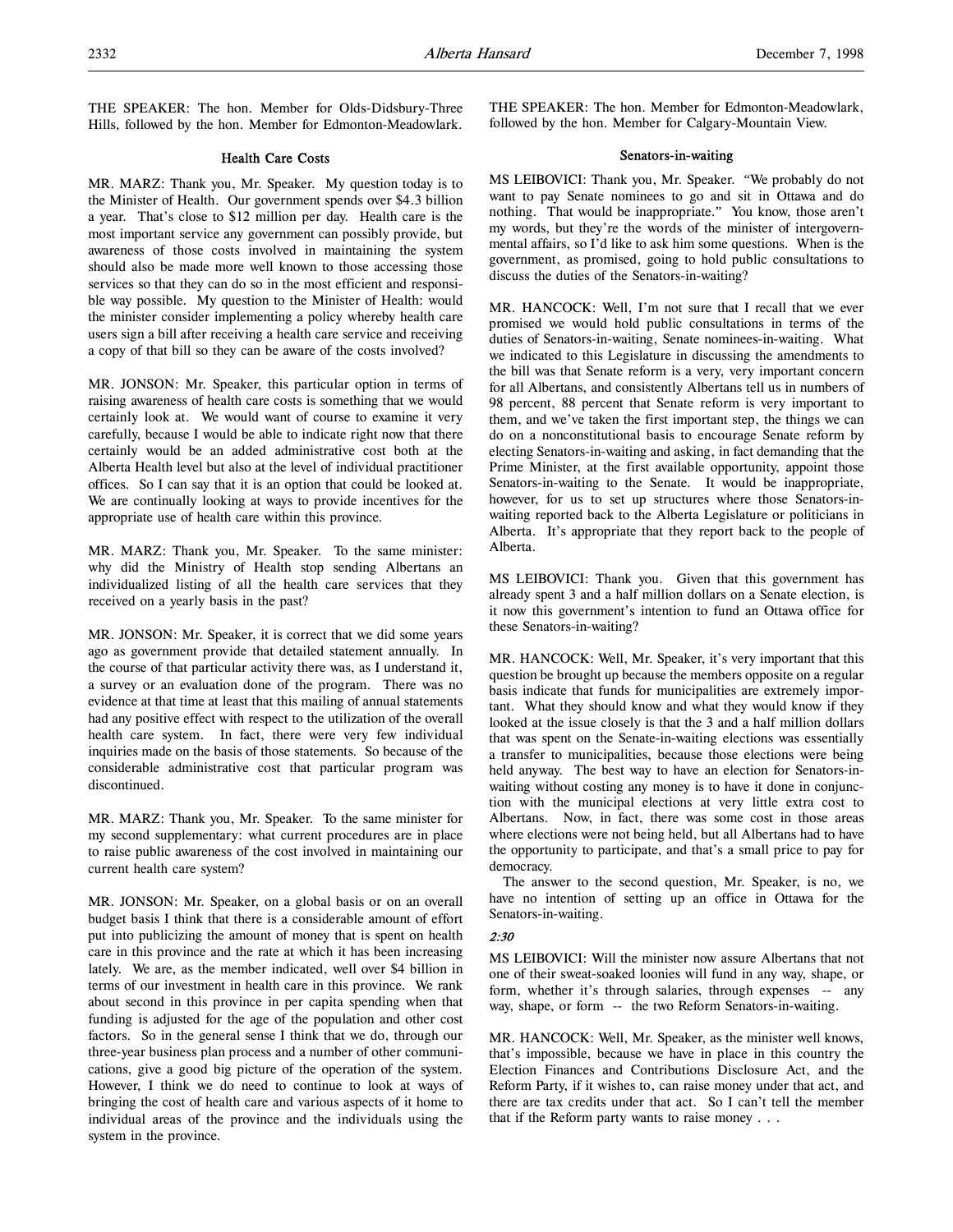MR. HANCOCK: Those are taxpayers' dollars. Tax credits are taxpayers' dollars.

But I can also tell the member that while we've indicated to the Senators-in-waiting . . . [interjections]

I'm not sure if they'd like the answer.

THE SPEAKER: Well, all I know is this, hon. members. I'm sitting here quite anticipating the questions and the answers. In the recent exchange I've heard neither, and I sort of feel left out. There is one rule, that you speak through the Speaker.

So, hon. minister, will you continue?

MR. HANCOCK: Well, Mr. Speaker, to keep it brief, we have indicated to the Senators-in-waiting that we will not be paying salaries, and we will not be setting them up in an office. However, I've also indicated to the Senators-in-waiting that we do have an office in Ottawa and if they need a place to hang their hat when they're in Ottawa from time to time, they may avail themselves of that office, just as we invite others to do so when they're in Ottawa. But we will not be paying salaries. We will not be setting up an office. They are operating on their own as Senators-in-waiting elected by the people of Alberta.

THE SPEAKER: The hon. Member for Calgary-Mountain View, followed by the hon. Member for Edmonton-Castle Downs.

## Private Health Services

MR. HLADY: Thank you, Mr. Speaker. It's all about a balanced health care system. In a just-completed survey of over 3,000 Canadians, including 1,000 health care workers and patient advocates, 96 percent believe that substantial repairs, if not a complete rebuilding, are necessary to maintain the system's quality. As well, nearly two-thirds of Canadians believe that those who want to pay for better services should be allowed to. That's across Canada. My question is to the Minister of Health. In particular, what proportion of our provincial health system is maintained by private funding today?

MR. JONSON: Mr. Speaker, I think the member may be basing his question on a recent story dealing with a survey conducted by a company known as Merck Frost and another organization, I think, the Coalition of National Volunteer Organizations. I don't recall, within that article, that there were really good statistics on that particular question. However, I do recall -- I believe it was a national institute that deals with gathering health information that recently reported that about 30 percent of what might be termed health care expenditure in the very broad sense in this country was from private sources.

MR. HLADY: My first supplementary is also to the Health minister. Could the minister tell the Assembly why this private spending cannot be used in support of the public health system if we were to have a completely public system?

MR. JONSON: I'm not quite sure of the question here, Mr. Speaker, but I will give an answer anyway. I think that it should be understood that in Canada, in this province public health care spending is directed towards the best possible public health care system which covers that core of procedures and services to some degree outlined by the principles of the Canada Health Act,

further added to and improved upon through the laws and regulations and the programs of the province. With respect to that amount of money that is spent on the private sector, these funds are spent on services, treatments, alternatives to traditional treatments in the health care system that are above and on top of and beyond the basic health care system of the province.

MR. HLADY: Thank you, Mr. Speaker. To the same minister: could the minister advise as to the impact on our health care system should these private facilities, funding, and services not be available to Albertans?

MR. JONSON: Well, Mr. Speaker, I think in terms of, as I said, the basic health care services, which are the insured services, hospital-based services under the insured list, and all the other programs that we provide of course which go far beyond the Canada Health Act requirements -- in terms of individual health protection, promotion, prevention, and treatment in this province the coverage is very good. What enhancements people choose to pay for beyond that is their choice, but as this same survey that the member is referring to indicated, the overwhelming majority of people that responded to this particular survey felt they had the best health care system in the world. Therefore, in answer to the hon. member's question, I think we can say yes, the essential health needs of Albertans are being met.

# Recognitions

THE SPEAKER: Hon. members, 30 seconds from now we'll proceed. So far I have six hon. members; there may be a seventh. We'll proceed first of all with the hon. Member for Wainwright, followed by the hon. Leader of the Official Opposition, but in 30 seconds.

Hon. members, we will proceed in this order with Recognitions for today. I'll first of all call on the hon. Member for Wainwright, then the hon. Member for Edmonton-Meadowlark, then the hon. Member for Calgary-West, then the hon. Member for Edmonton-Gold Bar, followed by the hon. Member for Calgary-Fort, followed by the hon. Member for Edmonton-Highlands, and then the hon. Member for St. Albert.

#### Sonja Bondol

MR. FISCHER: Thank you, Mr. Speaker. It is with a lot of pride and gratitude that I rise to recognize Sonja Bondol, a Phillipine nanny who put her own life in great danger to rescue three young children from a raging trailer fire. She broke a bedroom window to free a four year old and a five year old. Then after being burned badly, she went back into the fire at the other end of the trailer to get the baby out. Sonja then took the children barefoot and in their nightwear and headed down a remote road to their neighbors for help. Fortunately, after getting partway, a farmer came along and gave them a ride. Sonja and the baby are recovering in the University hospital burn unit. The other two were treated for frostbite and released.

At a frantic time like this no one knows what goes on in a person's mind, but this act of bravery has saved the lives of three young children. I would like to extend thanks for her quickness of mind and her great courage. She deserves the thanks and gratitude of all Albertans for her truly heroic actions. I commend Sonja to all members of the Legislature and ask that her courage be acknowledged by all.

THE SPEAKER: The hon. Member for Edmonton-Meadowlark.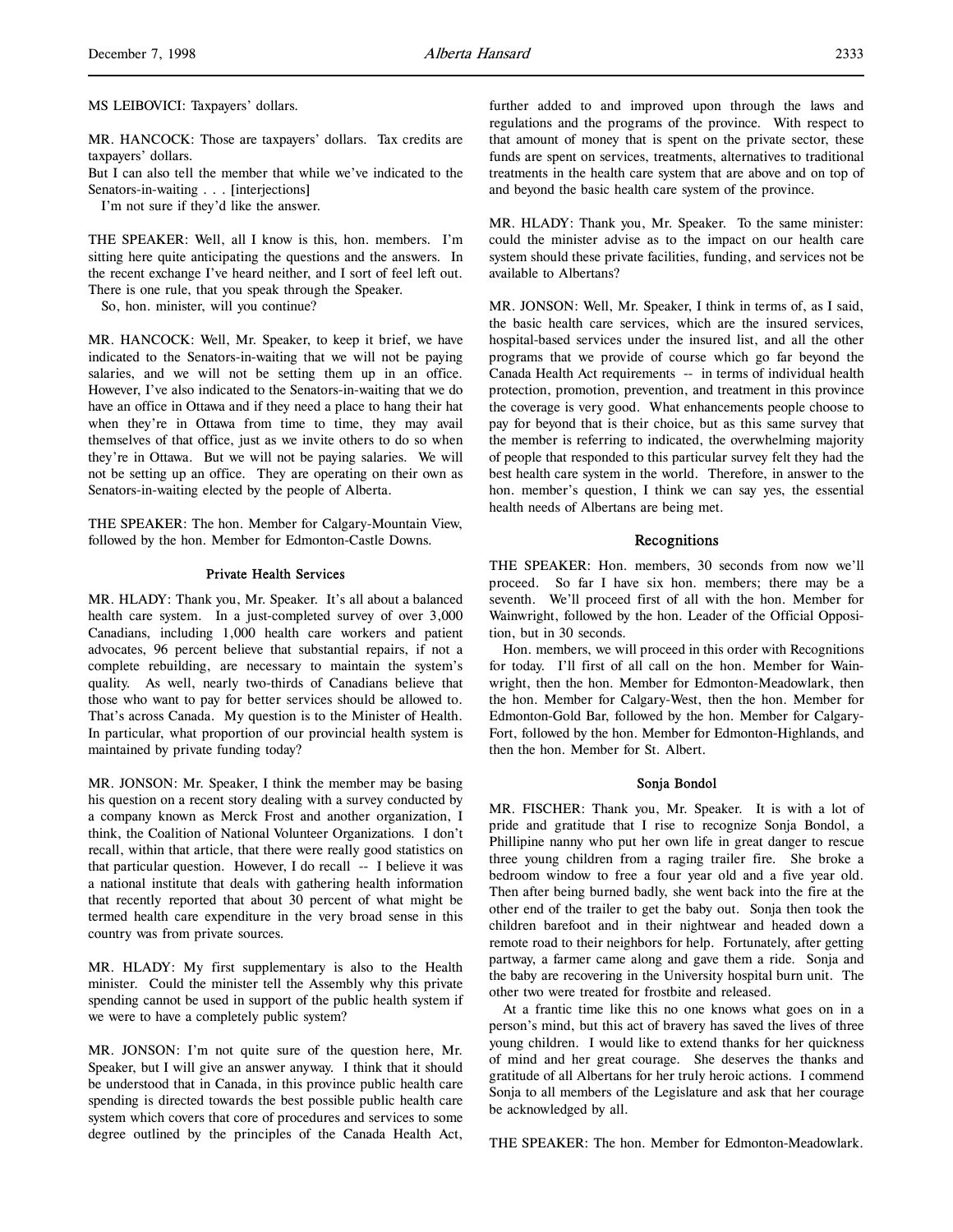### Be True to Your School Campaign

MS LEIBOVICI: Thank you, Mr. Speaker. It's my pleasure this afternoon to recognize and congratulate two schools in my constituency, St. Francis Xavier, fondly known as St. F.X., and Belmead. These schools placed first and third respectively in the West Edmonton Mall Be True to Your School Campaign. A total of 160 schools participated in this contest, which coincided with the back-to-school shopping period. For every dollar shoppers spent at the mall, one point was scored for the school of their choice.

The first-place winner, St. F.X., was awarded \$10,000 cash and Galaxyland passes for the entire school. The cash award was allocated to the St. F.X. students' union, which determined the criteria for the funding of designated student activities.

The third-place winner, Belmead school, received \$5,000 cash and \$800 in computer equipment. It is significant to note that Belmead has been a winner for three years in a row. The moneys awarded to Belmead will be spent on resources, special events and activities that benefit the students.

I would like to congratulate not only the schools, their students, the staff, and the parents who all participated in making this contest so successful but also West Edmonton Mall for recognizing the financial challenges that schools are facing today.

### 2:40 Garret Everson

MS KRYCZKA: Mr. Speaker, I'm very pleased to give special recognition to Garret Everson, a fine young man who is a constituent of mine in Calgary-West and who was recently named as the recipient of the 1998 J.P. Metras trophy, which is awarded to the most outstanding lineman in Canadian interuniversity football. It is indeed a remarkable personal accomplishment to be recognized as the best on a national level within any sport in Canada.

Garret is a graduate of Ernest Manning high school and lives in the community of Glendale with his parents, who are truly fine, salt-of-the-earth people, to quote Bill Smith, a very proud neighbour. Tony Fasano, head coach of the University of Calgary Dinosaurs, states that he was fortunate to have Garret as a member of his team for five years. Tony describes Garret as an impact player who was a team captain and who truly led by example on and off the field. Garret played in two Vanier Cups and was a significant factor in the game the Dinosaurs won in 1995. He was always a model player and citizen, a hard worker, and highly respected by all.

Garret, I congratulate you for your excellent performance in football, and I'm confident that your leadership qualities will be your strength in whatever future challenges you choose in life.

THE SPEAKER: The hon. Member for Edmonton-Gold Bar.

### Imperial Oil's Strathcona Refinery

MR. MacDONALD: Thank you, Mr. Speaker. It has been 50 years since Imperial Oil opened a refinery in Edmonton after transporting it piece by piece from Whitehorse. Today the Strathcona refinery, which is located on the eastern border of the constituency that I am very proud to represent, is among the largest in Canada. The refinery, which is one of the largest private-sector employers in my constituency, can produce 165,000 barrels a day of fuel and lubricants and another 20,000 barrels of asphalt. There are over 200 different products supplied to customers all over Canada by Imperial Oil Limited.

The Imperial Oil Charitable Foundation contributes a total of over \$200,000 to a variety of local causes, including a camp for

children with respiratory ailments, the Alberta Ballet, an aboriginal festival, and a drive to build a new YMCA in Edmonton. Volunteerism is a way of life for refinery employees. Everyone is encouraged to be involved in community affairs.

The relationship between this large refinery in the Gold Bar community must continue. The company is a good corporate citizen, and I hope it and the community prosper and continue to live side by side safely for another 50 years.

Thank you.

THE SPEAKER: The hon. Member for Calgary-Fort.

## Volunteerism

MR. CAO: Thank you, Mr. Speaker. Fellow members, reflecting on the activities during the festive season, I would like to recognize all Albertans who have contributed their personal time and their own resources as volunteers in local and international charity initiatives. Alberta and Albertans are well known for their amount of volunteer work. On the international level Alberta hosted the World Volunteer Conference this past summer with several community foundations, such as the Wild Rose Foundation, which helped to connect and promote Alberta in the world. They did a splendid job for Alberta's showcase.

Within Alberta we have public and private volunteer foundations. Our public agencies such as the community facility enhancement program and the community lottery boards provide effective assistance to a large number of community initiatives. On the local community level there are numerous volunteer groups, such as In from the Cold, food banks, homeless shelters, Salvation Army, church groups, and corporate employee groups. Some of them I have personally participated in. These volunteer groups grew from the caring hearts of Albertans helping people who lost their way or cannot fend for themselves.

Working in partnership with a tax-funded government service, these volunteers are the model citizens of our society. On the occasion of the festive season I would like to ask the Assembly to join me in thanking all Albertan individual volunteers and volunteer organizations and wish them and their loved ones many blessings in the coming new year.

THE SPEAKER: The hon. Member for Edmonton-Highlands.

### Violence against Women

MS BARRETT: Thank you, Mr. Speaker. I'd like to take this opportunity to recognize and salute and thank the organizing committee of the annual December 6 day of mourning in recognition of violence against women. The Edmonton groups did a superb job. The event took place yesterday at the Citadel Theatre.

There were several speakers, all of whom were good, and several performers, but one speaker I would like to particularly highlight, that being a former prostitute who addressed the issue of violence in the trade of prostitution, noting with incredible sadness -- it brought tears to all of our eyes -- that in eight years of her practising prostitution, six of her friends were murdered, quote, on the job.

I congratulate the organizing committee for having the courage to address such issues on a day when we all recognize that the elimination of violence must continue to be a top priority for all of us as individuals and in the collective we call society.

THE SPEAKER: The hon. Member for St. Albert.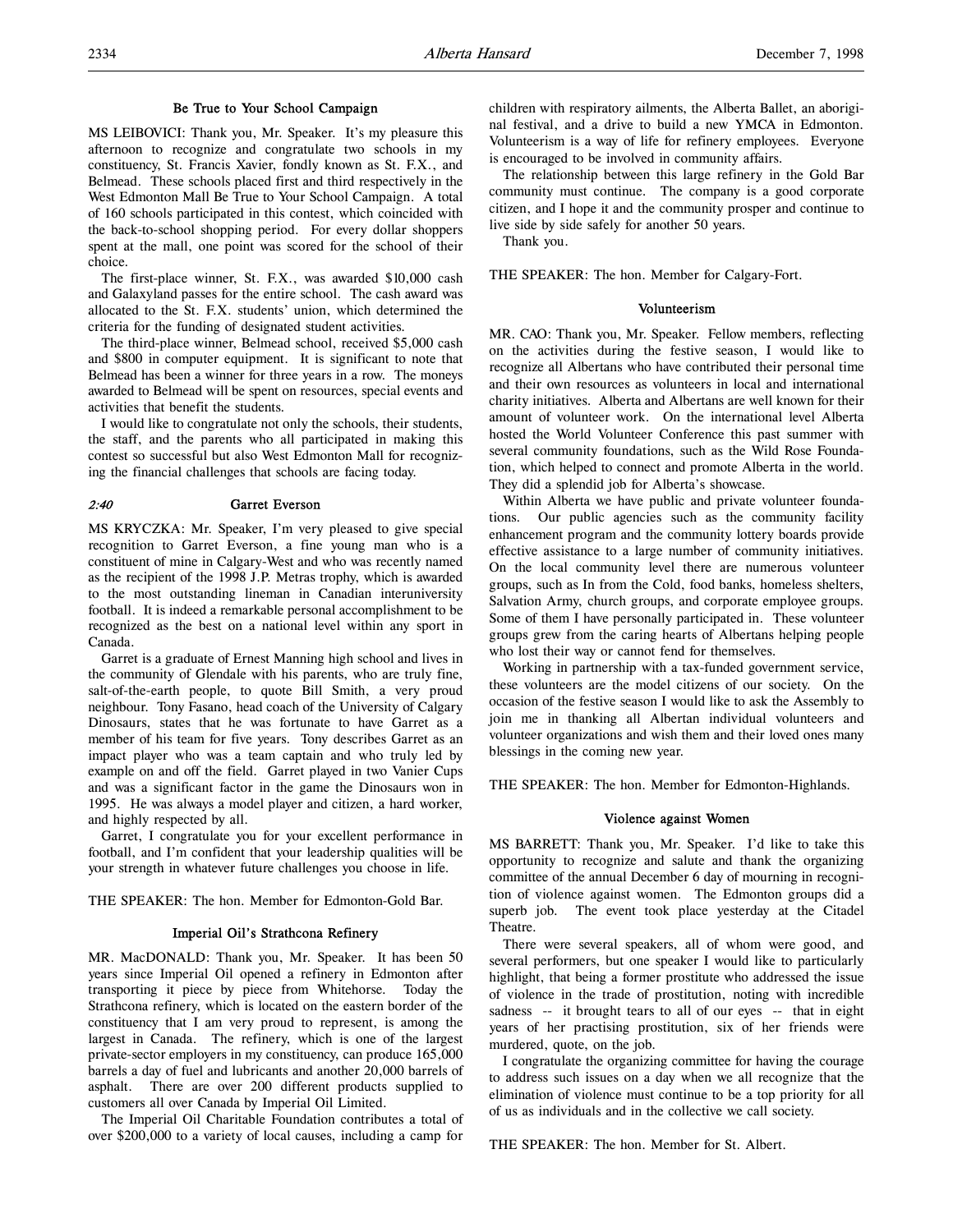#### Holiday Giving

MRS. O'NEILL: Thank you, Mr. Speaker. Christmas and Hanukkah are times when we all give attention to the spirit of giving, so today I rise to recognize those individuals and associations within our respective communities who shed light and warmth on those who are in need.

I'd like specifically to mention the Kinettes of St. Albert, who send Christmas hampers to many families within our community; to the Christmas Bureau of Edmonton; to Santas Anonymous, who work throughout the year to wrap and give gifts to children who would love to have that joy at this time of year. I'd also like to recognize the efforts of students from kindergarten to universities and colleges and all members of churches, synagogues, and temples who spread light and goodness to everyone at this time of the year.

I'd ask everyone in this Assembly to give that recognition to those respective members in their communities. Thank you.

THE SPEAKER: The hon. Member for Edmonton-Glenora on a point of order.

## Point of Order Allegations against Members

MR. SAPERS: Yes. Thank you very much, Mr. Speaker. I'm rising under Standing Orders 23(h) and 23(l), and it has to do with an answer provided by the Provincial Treasurer to a question that I posed earlier today in question period. There were actually, in my count, three breaches of Standing Orders in the Treasurer's response.

First of all, in terms of making allegations under 23(h), I believe the Treasurer used words to the effect that my line of questioning was an attempt to score points or embarrass the Treasurer. Mr. Speaker, that's an allegation that I think is unjustified. As the Treasurer has responsibility for what has become one of the most sensitive files that the government is handling right now, it is my assumption that he would have been paying attention to a whole manner of things, including land titles filings that have to do with the ability of the province of Alberta to recover dollars in their interest. If the Treasurer was unaware of those filings, then he should have simply said that he's unaware and stopped trying to wonder about the motivations of some questions that are encouraging his accountability for his portfolio.

Mr. Speaker, of more concern to me, however, was the Treasurer going on, as he is wont to do when he's asked a question that he finds embarrasses him. He then begins to get very personal in his responses in a way that I think is unbecoming of any member of this Assembly. That's why I'm quoting 23(l), in terms of introducing in debate something that is inappropriate. Earlier in this session, I have risen on this point of order in regard to the Provincial Treasurer, specifically in reference to correspondence that I sent to him on August 10 and then on August 17, which correspondence has been tabled in the Assembly and which the Speaker referred to again today. In the earlier point of order I reminded the Treasurer that he should not be selective with quotes and that he should not take words out of context. Having been given that reminder once, I would suggest that the Treasurer today in standing in this Assembly and referring to my correspondence to him of those dates, both in regard to the Auditor General's review of the government's involvement in West Edmonton Mall, only introduced that in the debate for the purpose of trying to mislead the Assembly.

The Treasurer has been warned before, Mr. Speaker, about using my words and taking them out of context and trying to put other words into my mouth. In fact, the Treasurer even took the bizarre tack, as you'll recall, of holding up the two letters in question and questioning the authenticity of the signatures that are on both letters.

Mr. Speaker, the correspondence is very clear. The August 10 letter reads in part:

I would also like your assurance that as part of the review process, should any evidence of political involvement or interference be established as it relates to financial arrangements between ATB and WEM, that a full public inquiry be initiated as soon as possible.

The letter of August 17 is equally clear. It refers not once but twice to the Auditor General's report as a preliminary review, and the letter concludes with the following words:

We fully expect your preliminary review is only one step in a comprehensive and public accounting of possible government involvement in the operations of the ATB.

I do not know why the Treasurer chooses to twist my words and to quote selectively. I do not know why the Treasurer wants to mislead this Assembly into believing that I said or did something that I did not do, and I want the Treasurer to be brought to account for uttering not once but several times these untruths in this Assembly.

### 2:50

MR. HAVELOCK: Well, I didn't really want to get into this at any length, Mr. Speaker. This is simply another example of what I pointed out last week, and that is the hon. Opposition House Leader attempting to use points of order to try and rebut or clarify answers which, quite frankly, he didn't like and which quite effectively deal with the questions that he raises. So there's really no point of order here. It's a point of clarification, if anything.

I didn't really hear anything at all that the Provincial Treasurer stated which would give rise to a point of order. In fact, I've heard much more offensive remarks come from the Leader of the Opposition very early in this session, which she did not withdraw. Quite frankly, there's no point of order.

THE SPEAKER: Well, the chair has in fact listened very attentively to the questions this afternoon with respect to this exchange between these two hon. members. Quite frankly, after listening to what exchanged in the question period, which of course gives rise to this point of order that was raised at the conclusion of it, there may be some words where individual members may feel, "Well, I don't like the words." Quite frankly, I don't see anything in the exchange that led to a point of order under the citations that were provided by the hon. Member for Edmonton-Glenora.

head: Motions under Standing Order 40

### Human Rights in Myanmar

THE SPEAKER: I think we'll move on now to the two requests under Standing Order 40 that we have, and we'll recognize first the hon. Member for Edmonton-Strathcona.

#### Dr. Pannu:

Be it resolved that the Legislative Assembly ask the government of Canada to strongly urge the government of Myanmar to release immediately and unconditionally all detained political leaders and political prisoners and ensure their physical integrity to fully exercise their democratic rights and determine their future.

DR. PANNU: Thank you, Mr. Speaker. I rise to speak to the motion that has been circulated to hon. members of this House, and it requires, of course, urgent response on our part. The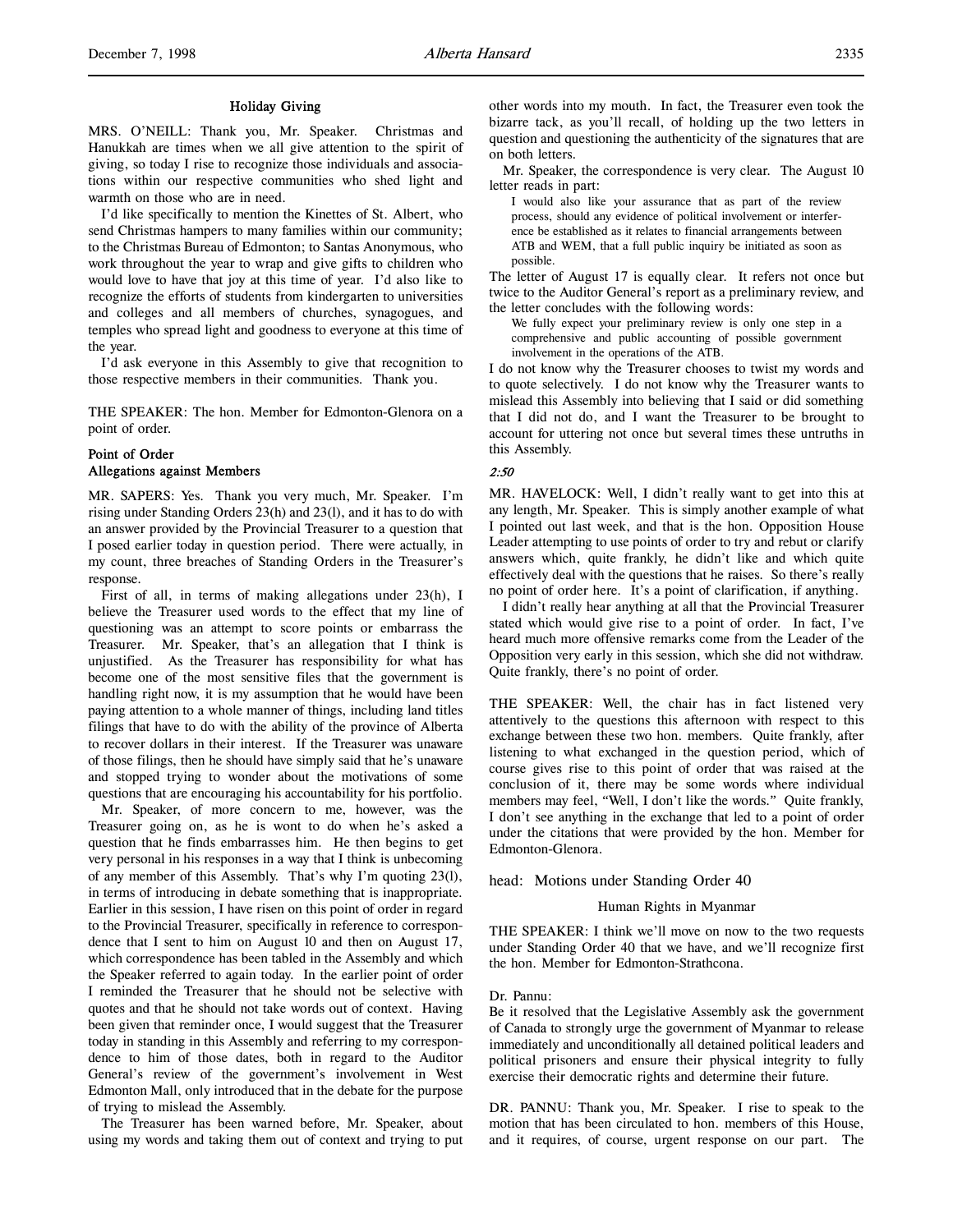urgency of this issue, of what's happening in Burma, was impressed upon us by a delegation of the national coalition government of Burma in exile. That delegation was of course represented by the Prime Minister in exile and one of his cabinet ministers. They brought to the attention of all sides of the House -- they obviously met with the Liberal caucus, they met with the ND caucus, and they also met later on, I think, in the afternoon with the Minister of Intergovernmental and Aboriginal Affairs.

What they drew our attention to is the intensification of the repression against democratic forces in Burma, led of course by the National League for Democracy, which is led by Aung San Suu Kyi, the leader and the Nobel laureate of 1991. What's brought to our attention is the increasing speed with which elected members of the 1990 parliament of Burma are being thrown in jail; 182 out of 251 have been thrown in jail. A few have escaped outside, and the rest are hiding. Similarly, thousands of other Burmese of the National League for Democracy have been arrested and put in jail, and the numbers are growing and mounting every day. So that's the urgency, and that's what was impressed upon us.

I'm very pleased, Mr. Speaker, that the hon. Minister of Intergovernmental and Aboriginal Affairs has taken speedy action, has recognized the urgency of the matter in writing the letter that he has to the hon. minister of external affairs of Canada. I think, however, that the request that was made to us by the Burmese government in exile by way of a delegation that visited here last week was for the Assembly and for every Assembly, of course, in this country, if possible, to speak strongly against the violators of human rights and democratic rights, particularly in Burma. They hope that we as an Assembly will speak with one voice, an Assembly united in support of the democratic parties and leaders in Burma, and seek their release and freedom by way of urging as a united Assembly our national government -- the government of Canada, that is -- to urge the dictatorship in Burma to free these people and let the duly elected assembly meet and begin to govern the country.

Mr. Speaker, I'm very encouraged by the action taken by the minister of intergovernmental affairs, and I'm trusting that all members of his caucus will join him in supporting this motion. Thank you.

THE SPEAKER: The question before the House here is whether or not we should adjourn the ordinary business of the Assembly to discuss this. The key element in all of this is urgency, with respect to Standing Order 40. I'm now going to ask: would all the members of the Assembly agree to adjourn the ordinary business of the House to allow this particular motion under Standing Order 40 to proceed? Will all those in favour please say aye?

SOME HON. MEMBERS: Aye.

THE SPEAKER: Opposed, please say no.

SOME HON. MEMBERS: No.

THE SPEAKER: I recognize the hon. Leader of the Official Opposition for her proposal under Standing Order 40.

#### Health Legislation Review Committee

## Mrs. MacBeth:

Be it resolved that the Legislative Assembly urge the government to refer the membership, terms of reference, and method of consultation to be employed by the Premier's blue-ribbon panel on health care to a special select committee of this Assembly.

MRS. MacBETH: Thank you, Mr. Speaker. On Friday, December 4, through a news release the Premier announced that the blue-ribbon panel on Bill 37 had been named. I wish to address the issue of urgent and pressing necessity through four key points. The first one is the one about the people; in other words, the membership on this committee. The committee has been put together as a blue-ribbon panel, but it's not the means by which the review of this bill should be undertaken, in our view. Certainly the public became very engaged in the whole issue of Bill 37 and want to have, in our view -- and we offer it as a suggestion to the government -- a very open discussion and debate on the matter of private versus public health care in this province. The people who have been named to the committee, three of whom I know and two of whom I don't know, are obviously outstanding Albertans, all of them, and hopefully ones who are prepared, obviously by their agreement to sit on the committee, to look at the issues that have been described to them to review.

However, what isn't occurring is any kind of a mandate to look at this whole issue of private versus public, which of course has grown from about 22 percent in 1992 to now over 31 percent in this province. It was clear from the consultations that we did around Bill 37 that Albertans were saying to us: we are nervous about this government and the fact that it has taken several actions which show that it wants to promote private health care in this province. We had two more examples of questions in question period today, Mr. Speaker, which clearly show that the government is leaning towards that way.

#### 3:00

My first concern is that the people who have been appointed to the committee are very well-meaning Albertans. Our view, as we suggest in the matter of urgent and pressing necessity, is that the matter be referred to a special select committee of this Assembly to deal with the appointments and the membership.

The second issue is of course the issue of mandate. The scope of the review of the blue-ribbon panel is really unacceptable, because the government has not asked the blue-ribbon panel to look at the issue of private versus public. It has simply asked them to look at the matters of Bill 37. In other words, its commitment to Bill 37 is what is being told to be reviewed when in fact what Albertans were saying in their protest was that they really wanted this government to address the issue of private versus public. This government has ignored the message that was given to them and is ignoring the opportunity to call for the debate.

The third issue is the issue of time. The panel has not been given the appropriate amount of time to deal with the issue of private health care. They've been asked to have their report completed by March 1, 1999. A meaningful consultation with Albertans, which would lead to some answers, which this government says they want but by their actions appears to want to reject, is what we are suggesting.

The fourth point that I wanted to make with respect to the urgency and the fact that this is the first opportunity since the announcement was made of the panel to address it is all of the concerns that Albertans have about the privatization of health care increasing the costs of having health care. We've seen that obviously in other countries that have gone along this road of trying to have a private and a public system co-existing beyond the case of private physician practice, but this of course is one where the government appears to be wanting to be moving far beyond the matter of private physician practice into one of approving private, for-profit hospitals, which Bill 37 did.

As a result, Mr. Speaker, I would argue that it is very impor-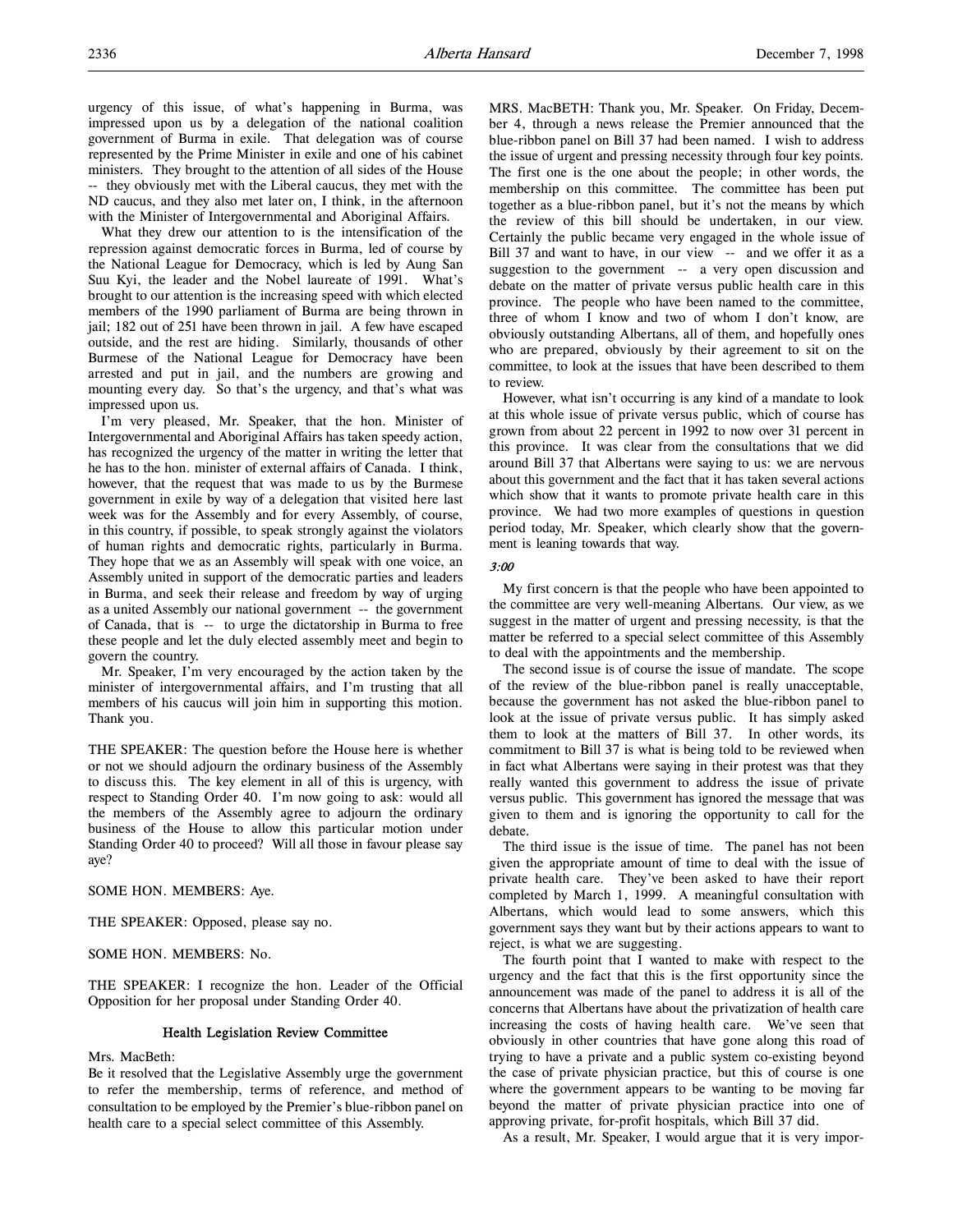tant, before the committee be sent off to do their work, which won't provide the answers that Albertans are seeking, that the government consider referring this matter to a special select committee before the committee goes out on its hearings.

Thank you.

THE SPEAKER: Under Standing Order 40, once again, the argument is based on urgency, and it requires the unanimous consent of the Assembly. Would all hon. members in favour of adjourning the ordinary business of the day to proceed with this particular request please say aye?

SOME HON. MEMBERS: Aye.

THE SPEAKER: Any opposed?

SOME HON. MEMBERS: No.

MRS. SOETAERT: We won.

THE SPEAKER: Is there some misunderstanding here about what the word "unanimous" means? I don't mean to be rhetorical, but we do have dictionaries in the Assembly, hon. members.

head: Orders of the Day

head: Government Bills and Orders head: Third Reading

## Bill 48 Election Amendment Act, 1998

[Adjourned debate December 1: Mr. Renner]

THE SPEAKER: The hon. Member for Edmonton-Strathcona.

DR. PANNU: Thank you, Mr. Speaker. I've been waiting for this opportunity to put my position during third reading of the bill on record. I have a motion that I want to introduce and speak to. I move that the motion for third reading of Bill 48, Election Amendment Act, 1998, be amended by striking out all the words after "that" and substituting the following: "Bill 48, Election Amendment Act, 1998, be not now read a third time but that it be read a third time this day six months hence."

Mr. Speaker, with your permission I'd like to speak to this motion. What I'm really doing by way of this motion is seeking an opportunity to hoist the bill, asking that the bill be hoisted so that we as an Assembly and Albertans have time to have a sober second look at the implications of the bill, the ramifications of it. However, I want to first of all note certain facts which provide a backdrop for my motion.

I was part of a Justice committee which held public hearings in May of this year. The final report of this committee was submitted in November, and that report contains recommendations and observations from Albertans which bear directly on the substance of this bill and the purposes that the bill is supposed to achieve. That report will come up for consideration in January of 1999 at the Justice Summit that has been called by the Minister of Justice. So that's one fact that needs to be kept in mind.

The second important fact, Mr. Speaker, that needs to be kept in mind is that there is no real urgency for this bill to be in place. If this bill were hoisted for six months, it would lead to no harm to anyone, because there is no federal or provincial election imminent, as far as I know. Unless the Minister of Justice knows

better, I don't think there is any election imminent in the next six months, and therefore the opportunity to use this bill in order to disallow a certain number of Albertans, who happen to be inmates in the prisons of this province, really has no effect. If we postpone this bill's passage, it will not affect in any way the purposes that the minister seeks to achieve by way of this bill.

As I said, there is a need to carefully think through what this bill is about. This bill is unprecedented in the sense that it really seeks to remove the discretion of the courts in the determination of at least part of the sentencing that people who get convicted for offences in the province receive. This is, in my view, a fairly extraordinary feature of this bill. It will remove the mediating effects of the court, independent judiciary, make not only determinations of whether or not someone charged with offences in the province can be convicted, but how and in what way that person can be sentenced. So this is a direct political takeover of part of the functions of the court which have made them independent in the past. So that to me is a fairly serious departure from what you would consider normal judicial practices in Alberta and in Canada, and thus I think it's a feature which deserves further attention on our part.

The other feature of the bill that I find quite unusual, quite unique as a matter of fact, has to do with this particular part of sentencing: all prisoners, all inmates, regardless of the severity of their crime, the nature of their offence, the basis on which they get convicted, will receive exactly the same sentence. Whether they are petty thieves, whether they are murderers, whether they are drug dealers and drug pushers, all of them will qualify for exactly the same sentence by way of this bill, which is that they all will lose their right to vote. There is no variation. There is no attempt to fit punishment and sentencing to the crime.

One thing that I heard as a member of the public hearing committee on justice, that Albertans have told us time and again, is that the sentences must fit the crimes that people commit, that they not receive uniform sentences. So that's another reason: the grotesqueness of this particular bill is for anyone to see. It's obvious, so obvious that it cannot be missed. It seeks and proposes a remedy to address crime in a uniform, same, one-sizefits-all manner, and that's precisely what we heard lots of Albertans tell us not to do.

#### 3:10

Is this, I ask, the brave new world solution of Alberta Justice? Is this the best that the Klein government can come up with in order to deal with the problems of crime, conviction, and sentencing in this province? Regardless of the type and severity of crimes and convictions, everyone receives the same lesson in responsible citizenship. These words, "responsible citizenship," are the words that the minister's bill itself uses, the bill that the minister has endorsed. Responsible citizenship. When the state takes on the responsibility to teach people how to become nice citizens, it takes the role of a teacher. So the Alberta government and the Attorney General of this province have now assumed the role of a teacher. They don't want any mediation, nor do they want anyone to intervene in the process. They want directly to become teachers in our prisons in order for the inmates to learn how to become responsible citizens.

Now, Mr. Speaker, just imagine a teacher in a real classroom insisting on using a single, uniform curriculum and teaching strategy for a class of students marked by great diversity. Not only will such a teacher risk certain failure but will also be judged by all of us as unimaginative, incompetent, and irresponsible. When the government of Alberta as the big teacher, as the big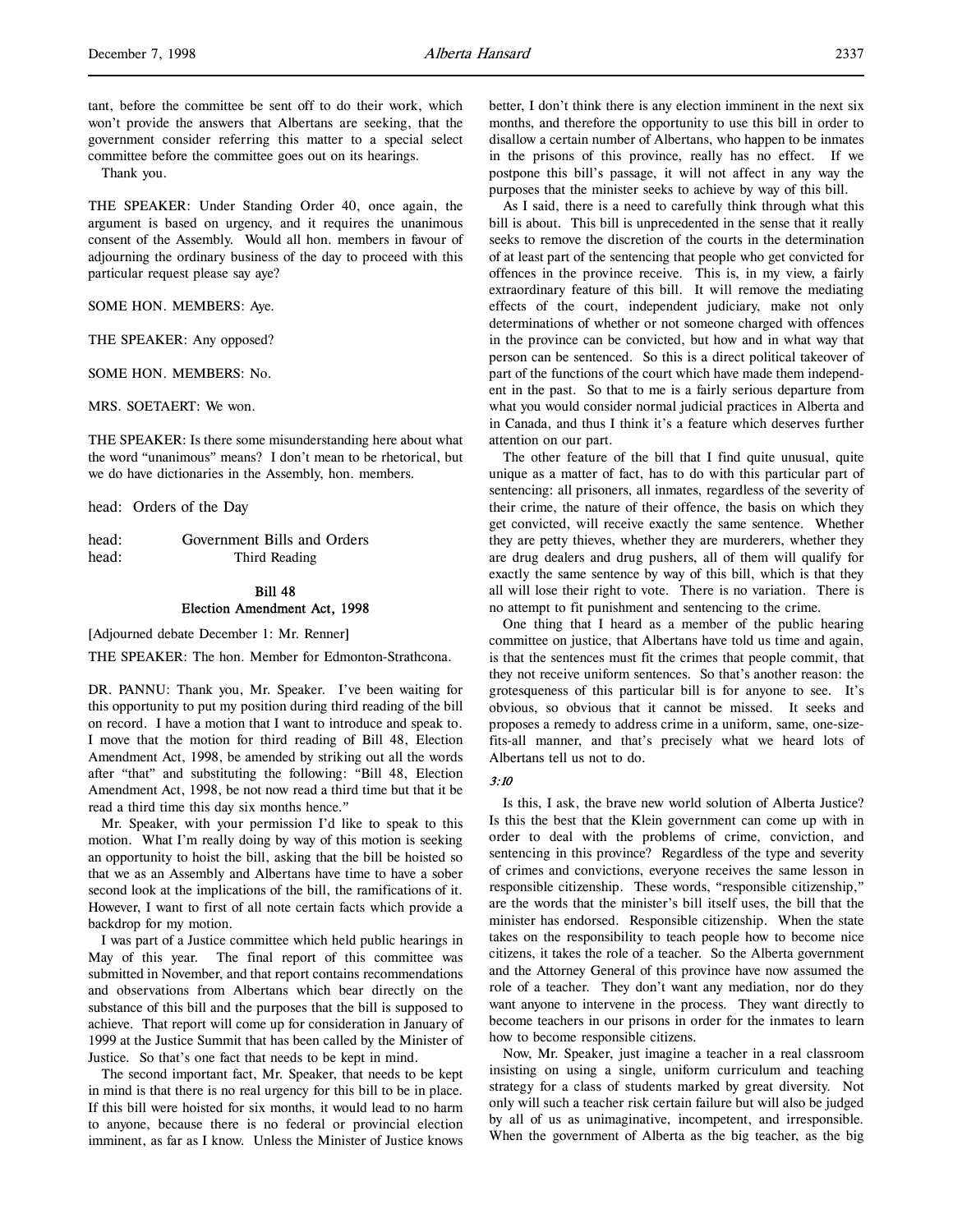Mr. Speaker, there are other matters that this bill raises, some important issues, and I want to turn to those matters now. During the public hearings on justice, one very significant message that we heard again and again, particularly from the native communities in this province, had to do with their concern about what they call systemic discrimination, which is an integral part of the justice system of this province. Now, I'd just refer to the justice committee's report of November 1998, pages 20 and 21. It is there that we as a committee first of all note this concern that this minority community, the aboriginal First Nations peoples, have about the justice system. It is the issue of systemic discrimination of aboriginal people in the criminal justice system. Then in the recommendations that the committee makes, it calls on the summit and on the Department of Justice of this province to

examine the reported discrimination of Aboriginal people in the criminal justice system to determine the extent of this issue and any action that needs to be taken to address this issue.

In an explanatory note the report says:

Allegations of discrimination are of concern to this committee. The committee believes that there is no place for discrimination, systemic or otherwise, within the justice system and that a review should be conducted to address these allegations.

Mr. Speaker, I just want to for a moment turn to this notion of systemic discrimination, sometimes also called institutional racism. It's a matter of such vital importance that we must as a Legislature and we must as Albertans address the issue. The committee had some difficulty in understanding what the representatives of the First Nations and aboriginal peoples meant when they referred to systemic discrimination or institutional racism. I would like to draw upon what Archbishop Desmond Tutu had to say about it in his very last lecture of his visit here, which was delivered on the 29th of November, I think, in the Jubilee Auditorium. In talking about racism, Archbishop Tutu said the following:

It is racism that provided those discriminated against with a travesty for education, inadequate and unaffordable health care, where children died from deficiency and other easily preventable diseases. It is racism that has often destroyed native peoples in other lands, confined them in the squalor of depressed ghettos, ensured that they would form the bulk of the unemployed and the unemployable, that they should provide a high proportion of those who fall foul of the law, being a disproportionately large part of the prison population, because the odds are so heavily stacked against those born on the wrong side of the rail tracks. In the United States, their churches get burned down and they have often ended up getting strung up on a tree by lynchers.

Now, Mr. Speaker, in my remarks during the second reading of this bill, I put on record the facts with respect to the disproportionately high representation, an almost seven times greater representation, of the members of the First Nations and aboriginal communities in our prison system compared to the nonaboriginal and non First Nations population in the province. So there is clear evidence that the members of this minority community are represented extremely heavily in our prison population, and that is a signature of racism, according to Bishop Tutu.

I want to read a bit more into the record, Mr. Speaker. Bishop Tutu went on to say:

Racism ends up in the xenophobia that we see of the neo-Nazi in Germany. That we see in the National Front in France and in England. Racism is not nice, it is not respectable. I hope that we can become more tolerant, but there is one intolerance that I

would like to promote -- that we will have a zero tolerance for racism because this pernicious evil sprouts other ugly things such as homophobia. Racism is often a breeding ground for other prejudices as against women, against old people, against immigrants.

Mr. Speaker, if this Assembly proceeds with this bill in spite of what's been stated so eloquently, so passionately by one of the world's leaders on human rights, it will be really taking a very serious step in a direction which most Albertans will consider wrong. Today we might want to single out inmates -- be they native, be they aboriginal, be they others -- and take away their right to vote. Tomorrow it could be some other group. It could be immigrants or the unemployed; it could be the poor. We could always, of course, rationalize why it is that a particular group should not have the rights that the rest of us have. It's a slippery slope. You start walking down that road, and there's no stopping. There's no rational reason, then, to stop if you accept the underlying logic of what this bill entails and seems to rest on.

## 3:20

Therefore, Mr. Speaker, I am very concerned about the passage of this bill in its present form. I hope that I can persuade my colleagues in this Assembly, on all sides of the House, to take a deep breath and think about what this bill entails. It certainly entails an attempt to ignore the issue of institutional racism. I'm not saying that it deliberately sets out to institutionalize racism in the practices of the judicial system, but to ignore it is to endorse it.

The experience around the world, including in this country, tells us that particularly socially excluded minorities, such as the aboriginal peoples in this country, not only perceive that they are discriminated against by the justice system, but in fact the numbers tell us that that is the case. If that is so, then we've got to stand up, look in the mirror, and ask ourselves: are we doing the right thing if we pass this bill, or do we have an obligation to ourselves, to the citizens of this province to take a leadership role, even if there might be some who want prisoners to lose their right to vote, as in the poll that was used by the committee that held some hearings? I understand that the hearings part is very small here, that they wrote the report based on particular polling results.

But the Quebec election tells us how those polls can vary from week to week to week. Is that a reliable enough basis from which to proceed to ignore the problem of institutional racism, which clearly is embodied in the justice system as it presently obtains in this province? The answer obviously is: no, we shouldn't proceed. There's no reason why we should use that particular research as the basis, as the only basis for ignoring the problem that I have raised with respect to this. The bill needs to explicitly address this issue. Once it addresses it and those who favour it then decide that regardless of these other negative consequences there is a greater good to be served by ignoring the problem of institution racism, then I'm willing to enter into debate and, hopefully, allow myself to be persuaded that they have the right answer.

As I see it now, that isn't the case. There is no reason for us to proceed with this bill if we have even the slightest suspicion that this will endorse institutional racism. Does it overlook the problem that by omission we will become accomplices in this? [Dr. Pannu's speaking time expired] Mr. Speaker, with your permission, I just want to conclude.

THE SPEAKER: Hon. member, it would not be with my permission. It would have to be with the unanimous consent of the House. Now, if the hon. member is asking, I'll ask the House if the House would convey to the hon. Member for Edmonton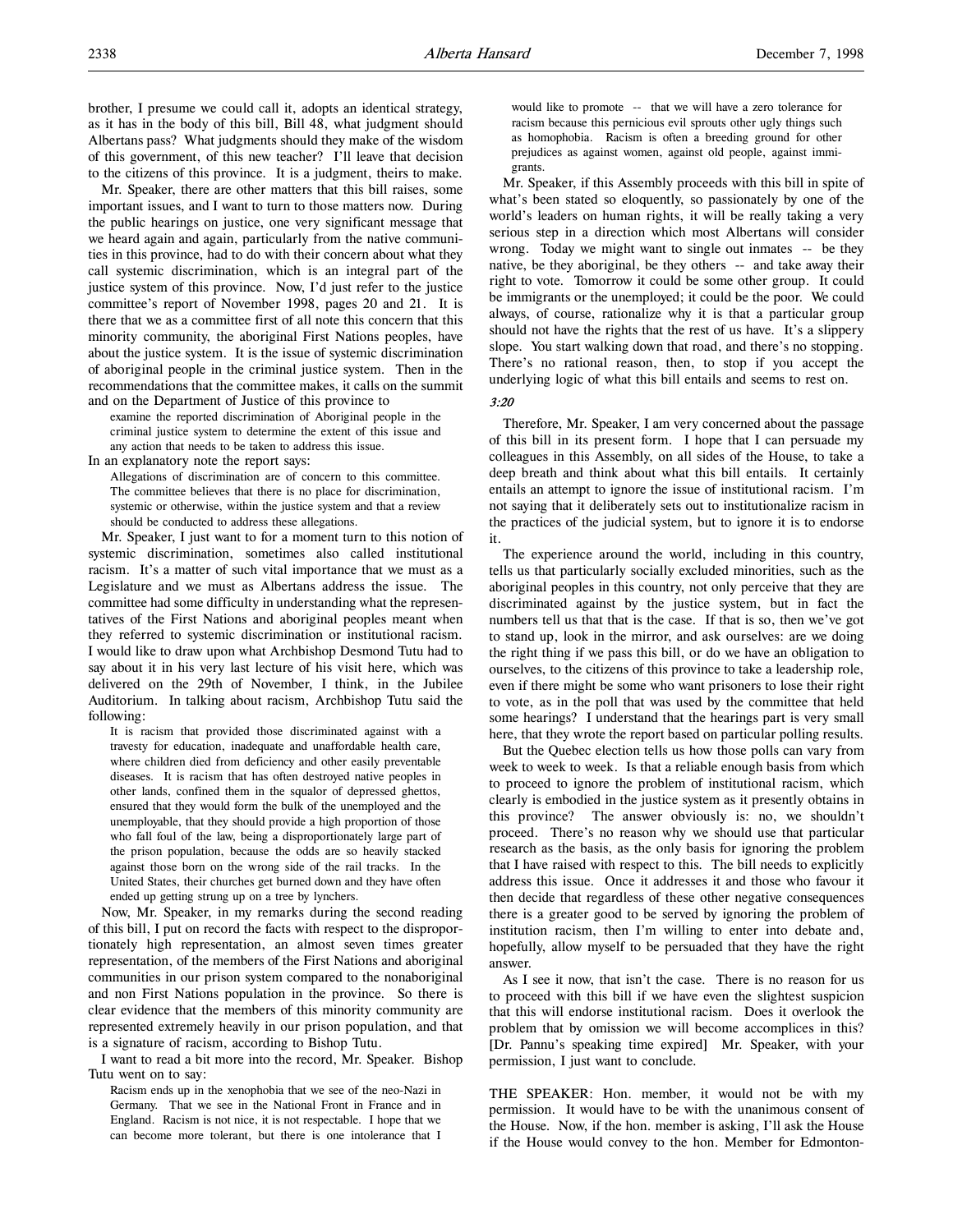Strathcona approval to continue. [interjection] I haven't asked the question yet.

Would all members in favour please say aye?

SOME HON. MEMBERS: Aye.

THE SPEAKER: Opposed, please say no.

SOME HON. MEMBERS: No.

THE SPEAKER: I've heard the question being called, and I've seen no hon. members stand to participate in the debate. Okay. Hon. members know what's happening here. It's too late now to change it. I very, very deliberately stood my ground and looked for everyone else. In essence, what we've got before the House is a hoist amendment. The hon. Member for Edmonton-Strathcona has proceeded to put forward a hoist amendment, and the rules for this are very, very clear. I'm now going to call the question.

[Motion on amendment lost]

THE SPEAKER: Okay. Under this procedure, then, the vote on third reading must now be called.

[Motion carried; Bill 48 read a third time]

### Bill 38 Public Health Amendment Act, 1998

[Adjourned debate December 2: Mr. Renner]

THE SPEAKER: The hon. Member for Edmonton-Calder.

MR. WHITE: Thank you, Mr. Speaker. I rise today to speak for the third and final time on Bill 38.

### AN HON. MEMBER: Don't be so sure.

MR. WHITE: Don't be so sure, the member tells me.

Bill 38 is an amendment to the Public Health Act. Now, this particular piece of legislation seems to be rightly placed, and a good place for a debate is always the Legislature. This point in time is the best opportunity for this member to speak in favour of this particular piece of legislation, it being preventative as opposed to the restorative or the corrective that we have in the other part of health care in our province; that is, the hospitals and doctors and the like. This particular piece of legislation speaks more to prevention and speaks directly to that ad from years and years and years ago of the local mechanic that stands there with a wrench in his hand and a smile trying to convince you to get your oil changed and get that preventative work done on your automobile. He says: pay me now or pay me later. This bill speaks to paying now. And there is an old English expression: penny-wise and not pound-foolish. This is spending pennies in the right place at the right time in order to prevent pounds and pounds and pounds later, a pound being the currency denomination of England at the time.

This particular piece of legislation expands a great deal the powers of the CMO, or the chief medical officer, in the province. Actually, it creates a different kind of office and in fact relegates the current public health advisory board to an appeal board only. It also creates the position of at least one deputy officer of health to oversee health officers in the province and the executive officers in that branch.

Mr. Speaker, this piece of legislation is very, very expansive. It doesn't really place a great deal of limitations on the powers of that office, and that's a good deal of what I intend to speak to today, sir. One of the areas that concerns this member is that a chief or a deputy medical officer has the right to remove, as it were, all by himself in a single act the right of association, which is a fundamental right in this province. It's necessary to point this out because, quite frankly, having those kinds of rights vested in one person concerns this member a great deal. Not only could it raise the specter of a potential Charter challenge, which we never like to see -- we always like to design legislation so that no member of society feels it's necessary to seek that kind of remedy.

I'd point out, firstly, the arguments on the side of having some of these powers. We've heard with the advent of AIDS and hep C and the like, those communicable diseases, that if a willing partner is not aware that one has these diseases, then it's passed on, and it has been construed as a criminal offence. Aside from that, it is in fact this medical officer's right to restrict that right of association, and so it should be. But there is no restriction on that, whether it be hep C or AIDS or rheumatoid arthritis or a common cold. Who knows whether those in fact are communicable in any manner other than a handshake? The point is that the line is not drawn here, so this officer of the province is able to quarantine and restrict that right of association of virtually every single soul, any soul. Now, that concerns this member.

# 3:30

Another area that concerns this member, too, is that the chief medical officer could and will at some point make errors. That's human nature. Certainly those in this Legislature all know that. There was a notable error in legislation that occurred just the other day that needed some rectification. It happens to the best of people at the worst of times. But this particular member of society does not have anyone to call him or her into question. This particular member answers to no one. There may or may not be an annual report filed. There may or may not be an appeal procedure that can actually correct an error in time. Who knows how long an appeal procedure will and could take and how one makes application for that? If one is incarcerated or a reasonable facsimile of incarcerated, being quarantined, one is not likely to be able to mount any kind of a defence in any timely fashion. It's an area that concerns this member.

There's another area that concerns one too, and it's privacy and the restrictions on this officer delving into one's personal health history or personal history in general. There does not seem to be any restrictions whatever on this. It seems to be left up to some regulation at some point in time or to the good judgment of the officers appointed by, presumably, the Minister of Health of the day.

### [The Deputy Speaker in the chair]

I'd move on to another area that concerns this member a great deal too. Speaking in general, preventative health speaks to the resolve of the Legislature to have this officer guarantee that there's clean air to breathe in the province and that there's clean water to bathe in as well as to ingest, and it speaks to clean soil and other products -- well, "products" is the wrong term. There are the other elements that produce food for consumption and the like. This provides this member with some concern in that: where does one draw the line in this preventative health care between this officer and the line officers that report to the Minister of Environmental Protection? Where is the line here? Whose responsibility are all of these issues?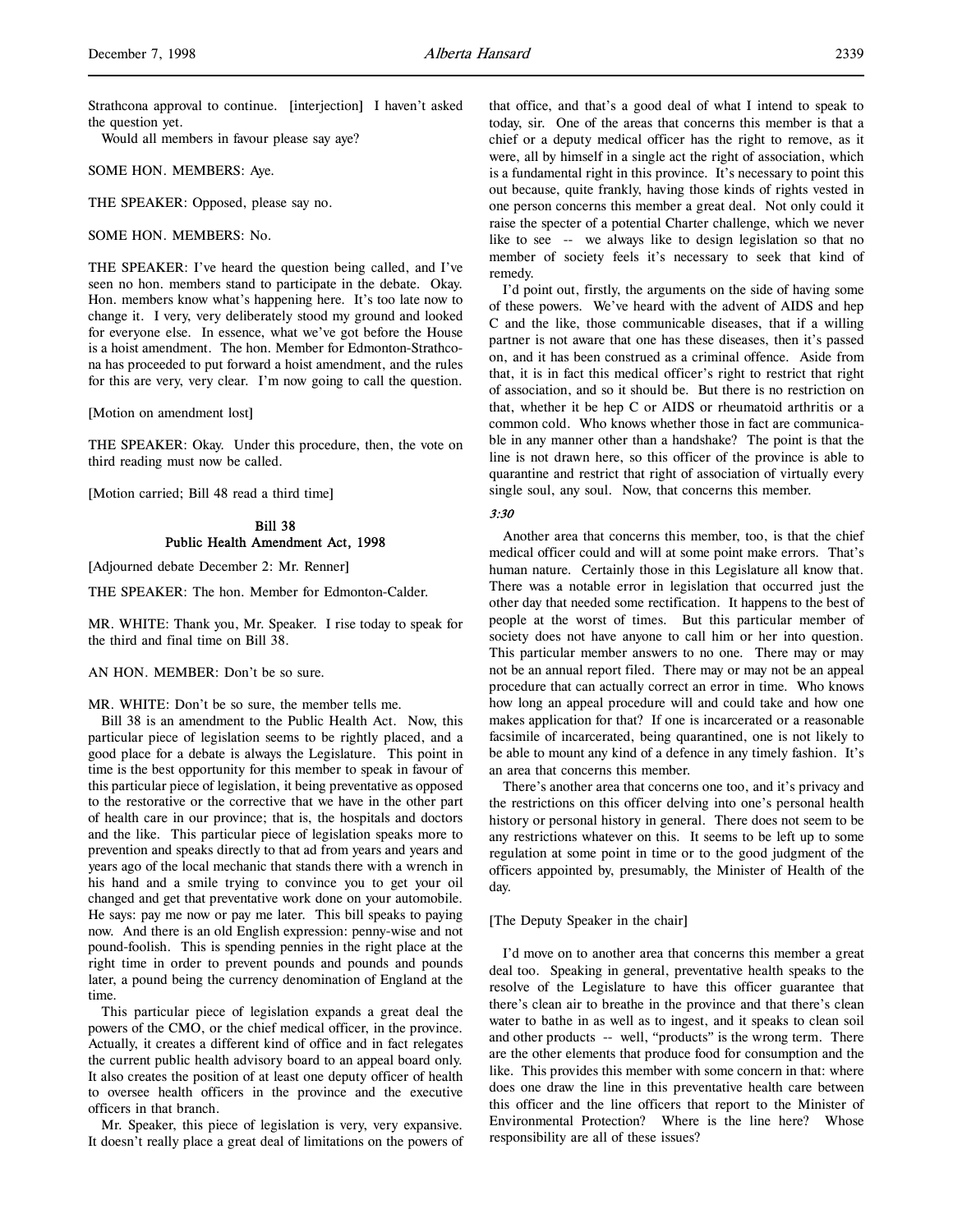Air quality, for one, is certainly a health matter, as it has been known for many, many a year. There is, not very far from where we stand, a little east of here, in east Edmonton or in the west part of the county of Strathcona, a large petrochemical industry. To this day there's always been this debate about how clean the air is from those plants. Certainly there are minor errors and spills and the like and things of that nature, and that does affect health care. Would it be this officer's intent to review those matters as they relate to clean air? Is it the intent of this legislation for this officer to review the department of environment's readings and continually monitor that? Is it the intent? Where is this line drawn here? There's evidence in this city that asthma in children is considerably greater than anywhere else in this part of the northern hemisphere. Does this officer, then, concern himself or herself and the office with that? I would think it would, personally. But does that then overlap again with the department of environment?

There are a number of areas in this province that would speak to whether this person would be reviewing those matters. Notably there's one area that particularly concerns this member in having the back and forth to Calgary on highway 2. There's an area -- I think it's between Lacombe and Ponoka -- where there is a terrible, terrible smell coming from. It's not just a hog operator. It's not a very good hog operator, as I understand it, because that smell shouldn't be coming from that direction. Would that be the officer's responsibility, or if it isn't, then where does it fall on that line? It's probably not in the department of environment, because I'm sure that the minister, traveling that road many a time, would have made mention of it before this.

There are intensive livestock operations in southern Alberta, well, in all of Alberta but primarily in southern Alberta, that have a great deal to do with the air quality very close at hand. Would that fall in this officer's bailiwick now? If it would, to what extent does this officer have the tools to use to correct the situation or examine the situation, or is it that this officer points this out and uses the laws as they pertain to environmental protection to take one to court? This piece of legislation speaks to none of that.

The other area that we said was clean air and clean water. There's been recent publication, I believe, in this past year's annual report of the department of environment that said that . . .

## Speaker's Ruling Third Reading Debate

THE DEPUTY SPEAKER: Hon. member, we are at third reading, and by your own admission you've listed a number of things and then said: this bill doesn't speak to any of that. Then you shouldn't be speaking to it either. We're in third reading. We're talking about what's in the bill.

MR. WHITE: Thank you for your advice, sir. As the chair will note, there is an element, and the principles are that this act of this Legislature does change the way the officer operates. Now, that's what this member was speaking to. If the chair has difficulty understanding what I'm speaking of, then I have difficulty . . .

THE DEPUTY SPEAKER: The chair, hon. member, was not attempting to engage you in debate, but you had gone for a period of time. The chair was listening to you, following part of it here, and then you said: but this bill speaks to none of it. That's all I was trying to refer to. We are in third reading, where you speak to what is in the bill or how the bill has been amended in committee. That's all I was reminding you of. I was only using your own words, hon. member. As long as you're on the bill and what's contained in the bill, the chair is here to facilitate the debate.

### 3:40

MR. WHITE: This bill speaks to public health, sir, and I was speaking about public health. Yes, there are a number of things that this bill doesn't speak to, but it does speak to public health. Now, I was merely saying that there are some areas of public health -- a bill can't speak to every part of public health. But it does speak to a number of areas, and this bill does expand the powers. I was merely covering the areas that it expanded.

Inadvertently perhaps there is some area that this doesn't cover, but that's to be expected. It does cover under regulations. Is this member to speak not of what is coming after the regulations? I think not. It happens time and time again in this Legislature. You must have other regulations dealing with a piece of legislation. I was merely going through something that I believed was part of public health, which would be clean air and clean water and clean soil. Now, I don't know what part of that can be ruled out of order when it's clearly in this chief medical officer's bailiwick to examine those things. Unless I've overstepped the bounds here, I expect I should continue from where I left off, speaking of some clean water.

#### Debate Continued

MR. WHITE: Now, recently there was a report sanctioned by this Legislature, received by this Legislature that said quite clearly that the targets for the quality of water downstream from two major cities in this province, notably Edmonton and Calgary, was below a targeted standard. That doesn't mean to say that it's bad or that it's so bad that we're going to close off the river or anything, but what it does say is that someone has to be looking at this. From what I've read in this bill, I believe that it requires someone to make that judgment. I would think that it speaks more to Health than Environmental Protection.

Environmental Protection does take all manner of readings, and to avoid any duplication, there should be but one officer of the province that does read those. Interpretation of that data is something totally and completely different. I would expect the department of environment to take care of the animals and all those others that use that resource, the water, but certainly for those that are downstream, the drinking water would be a health question, and it should be and will be, I suspect, as I read in this bill, the chief medical officer who will be the interpreter of that.

There are a number of other areas that concern this member. I would expect it'll be the CMO's office also that will look at and review upstream watershed concerns. Particularly, there's a recent proposal that comes to mind on the eastern slopes where some learned person's studies will say that this is destroying a watershed. Now, I don't know that, but presumably this medical health officer will be able to do that, will be able to understand the nuances of that which has been published and be able to advise this Legislature or advise the Minister of Health on the steps to be taken to correct that.

Now, I would think that along with air quality, the water quality that comes from intensive livestock use would likewise be in that gray area again and would concern the department of environment because major rains wash over these lands and the runoff, effluent mixture runs to the watershed. Certainly the department of environment looks at the downstream effects on fish and wildlife and the like, and if water flows into a lake, then I suspect there would be some vegetation that the Minister of Environmental Protection would be concerned with. But the health questions, someone has to recognize, are covered under some piece of legislation, and it appears that this piece of legislation would seem to cover that off.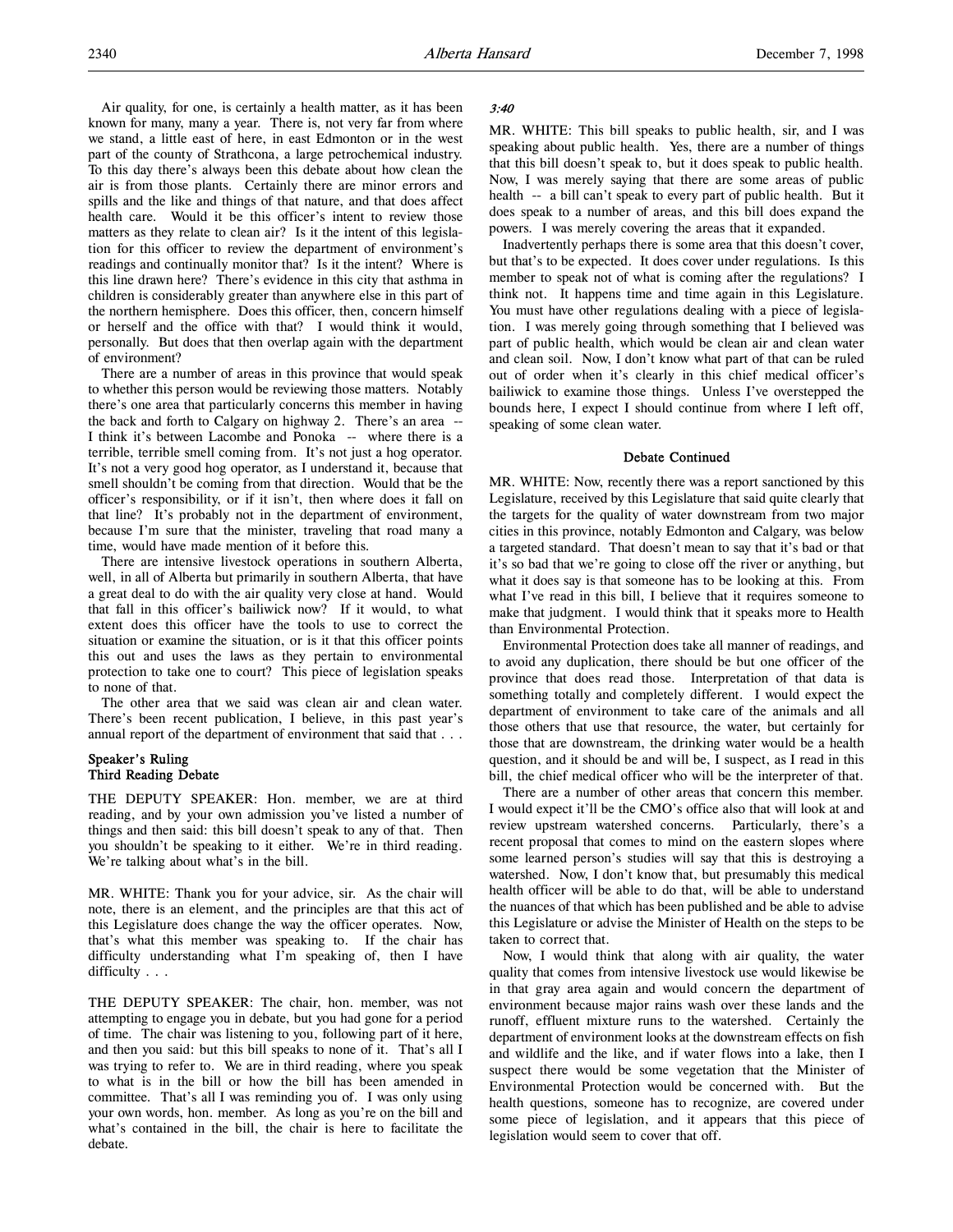The last area that we need to be concerned with here is the use of the land. Now, in my time as a municipal councillor landfills were always a big concern, and they were always a big concern both to the department of environment and also to the board of health and the chief medical officer too. I would expect that this bill, as it appears, would have some kind of review on that matter. As to what kind of review that would be, this member can only imagine, because it's not spelled out, as it were. I would expect it would be spelled out at some time in the future in regulation.

I do have one other matter that I'd like to speak of too. In the year 2001 there are about 20,000 visitors coming to this province from foreign lands, and the immunization of all those is of some concern. I suspect that this medical officer will have to deal with those kinds of concerns as well as many others as it relates to it.

Mr. Speaker, I'll take my seat and say in the famous words of a great American hero, Forrest Gump: now, that's all I have to say about that.

THE DEPUTY SPEAKER: The hon. Member for Edmonton-Centre.

MS BLAKEMAN: Thank you very much, Mr. Speaker. I'm pleased to be able to rise today and speak in third reading on Bill 38.

Bill 38, as has been debated quite a bit in here, is focusing on public health. Traditionally public health has dealt with epidemics, disease or communicable disease, water, and air. I think the two things that impact the most as a result of this bill are the epidemics and disease or communication of disease.

There are a number of new things that have been introduced in this bill. The most significant, I think, and the one that has generated the most discussion in Edmonton-Centre has been around the chief medical officer and the deputy chief medical officer. People are seeing this as another layer, and there are questions about how they are able to work through another layer of hierarchy. This position has a lot of authority attached to it. Where's the accountability? I'm going to come back to the accountability on that because it is an area that seems to be causing great concern. So there is the creation of a new position, the ability of this position to request any information, which seems to be limitless, from an individual or from a director of a public place -- and again, I'll come back to that one as well -- and the powers to quarantine.

Now, in third reading we're looking for the impact of the bill and furthering the interests of the public. Edmonton-Centre has three groups of people that are intimately connected with or concerned with or affected by public health. There are a number of people in my constituency who are living with AIDS or who are HIV positive. I have a very, very large senior population and also a core group of immigrant ESL people. As I said, these three groups are all heavy users of the public health system. So what's being proposed in this bill will have, I think, a significant impact on those groups. In particular, what I wish to comment most on -- and perhaps these concerns will be addressed in the regulations that will accompany the bill -- is that I think what we want to have is public confidence in public health. I'm afraid these changes will erode that public confidence in our public health system, particularly around those people I have who are living with AIDS or who are HIV positive. As people I'm sure are well aware, these conditions for these people can subject them to a loss of their homes, a loss of friends and support, for some of them a loss of work and a means, a livelihood, to support themselves, an ostracization from a social group, and a number of other things. So the privacy is paramount to them.

#### 3:50

I even have one fellow who refuses to be involved with the health care system, and I'm using this as an example of the level of concern that exists around this with some of the people in my riding. This fellow refuses to use the health care system, because he is aware that when you go through the health care system and because he is openly gay, when he goes in for anything, a hangnail, on the billing through health care he's listed as a homosexual. It's got nothing to do with his hangnail. Nonetheless, it's listed on the billing through to health care. This fellow is so concerned about his privacy, being in those files electronically moving around the province, getting into all kinds of databases, that he will not get involved with the public health care system and pays cash. That is the level of his fear. I will acknowledge that fear. I don't feel that I would need to be as strenuous in his objection, but this does help to demonstrate the concerns that certainly people in that community have around public health.

Now, this bill is putting forward a chief medical officer with enormous and sweeping powers over people's lives and over privacy. It seems any amount of private information could be requested if the chief medical officer has a suspicion or a concern that there would be a communicable disease or some kind of problem that's covered under public health. I'm reading through the bill and looking for: where's the accountability for that chief medical officer? Where is the path of appeal or the ability to work through the system if there was a real concern around privacy issues as a result of what this bill is bringing forward? I assume that the chief medical officer reports to the minister, so I guess I'm telling my constituents, then, that they will have to complain directly to the minister if there are concerns around this privacy.

Now, that's not to say that I would expect that a person of incompetence would be put into this position. Absolutely not. I'm assuming that someone with good qualifications, an expertise and a background in public health and in health care issues, in community health, hopefully in prevention, would be in this position and would work with this position in a helpful and rational manner, a responsible manner, aware of the enormous ability they are given under this act.

So what is the impact, then, of the passage of this legislation upon some of these groups? Well, I've already talked about the concerns and fears around privacy in the gay and lesbian community, particularly for those who have AIDS or are living with HIV.

There's another issue that comes up again: the bill is giving the power to the chief medical officer to quarantine. This is of enormous impact, again, on my community, and it most particularly is affecting the gay and lesbian community but also the immigrant population. Quarantine is serious and very frightening to people. That doesn't seem to happen very often in this country, one assumes, because we've got good public health, but the threat of it truly frightens people and can take away their ability to work. If they are quarantined, they're stopped from going to school, they're stopped from socializing, they're stopped from participating in the workforce. Now, I don't know if there's some kind of compensation that then happens because someone can't participate in the workforce, but if they are quarantined out of the workforce, that again becomes a concern. I hope through regulations or some system through the minister, if this bill is passed, that there will be some sort of very immediate appeal process that's available on both of those issues, on the privacy and request for information and on the quarantine.

I trust and I hope that the constitutionality of this has been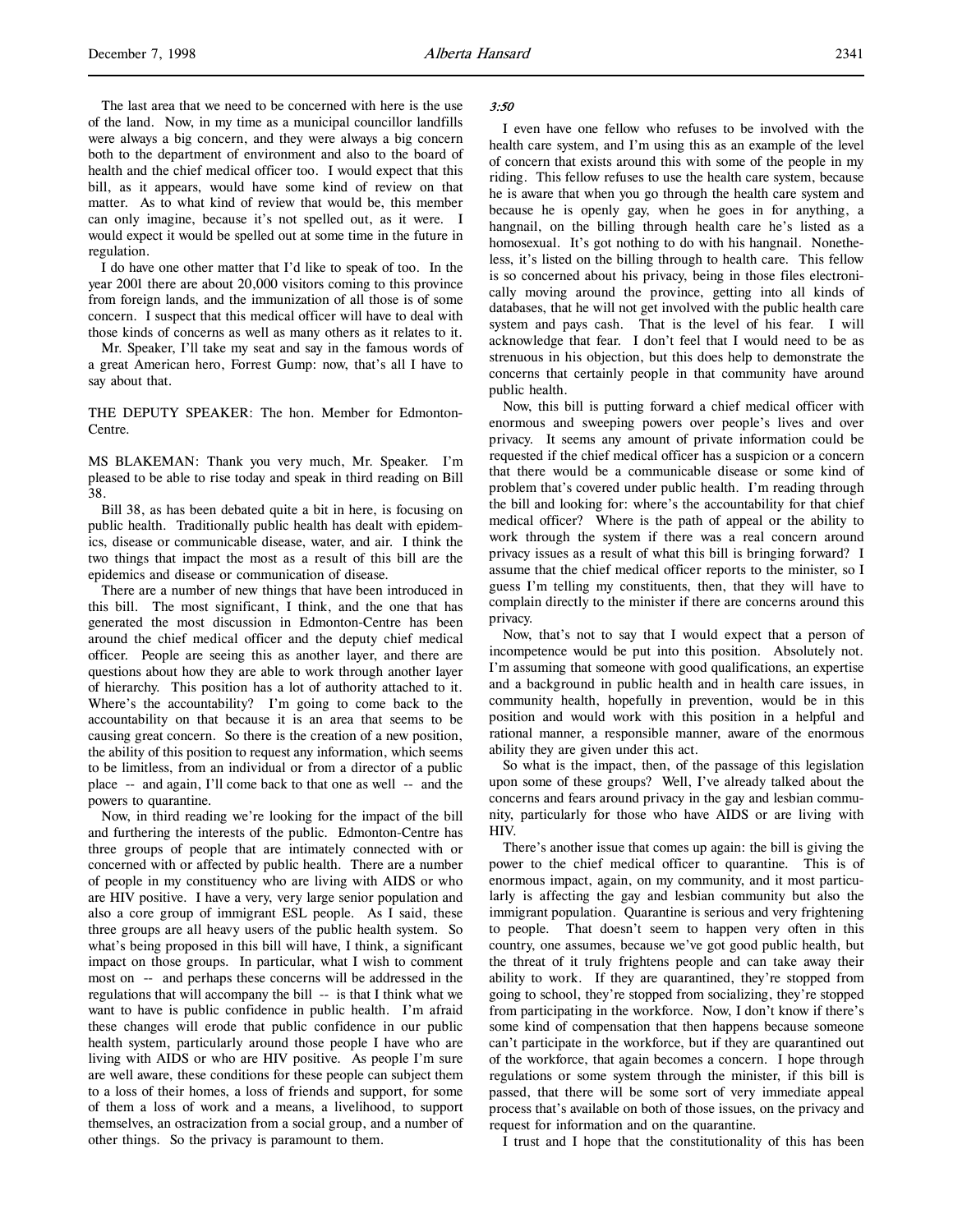checked. I have my suspicions at times that we pass legislation here that has not been thoroughly screened for constitutionality. I would prefer that we as legislators were making good law that will stand up rather than causing untold amounts of money to be spent pursuing it through the courts. But because of those two things I've already mentioned, the quarantining provisions and the requesting of information which would impinge on personal privacy, I do hope those have passed through a screen of constitutionality, because without it, I think we may be doing ourselves a disservice in passing this bill.

The ability to request information was not only for individuals but also impacts on businesses. There can be a request to a business owner or a director or someone in charge of an area where the public may be deemed to congregate, I suppose. Again, does that mean that membership lists from private social clubs can be requested, that membership from a bathhouse could be requested? Again that information, unless we know exactly where it's going and someone has total control over it, can result in serious harm to people. With the use of databases and intermeshing and local area networks and information zooming across the Internet, we as legislators must be constantly on guard that we are not subjecting people to having their private information get out of control, and I don't see stringent enough controls in the legislation, so I'm looking for it in the regulations. That is absolutely critical. Again, we want to be making laws that are implementable. There's no point in making something that in fact we cannot make work; I think that's a waste of all of our time. We want to be able to make in legislation laws that are implementable, that work for everyone, that are appealable if there is a problem with it, and that appeal should be immediate and easy.

I think the extraordinary powers that can be applied to any potential threat to the health of the public -- again, we're placing an awful lot of reliance on this individual who is being hired. I'm trying to think of other examples of where this Assembly has empowered one individual or one individual and their deputy with such authority without the responsibility to be reporting back to this Assembly. We don't have that in this act. I look to the minister to reassure people, and that reassurance is needed because of the way this bill will impact.

We will have a very suspicious community of people with AIDS or with HIV. We have a population of seniors who look to the public health as an information source, as prevention, but more and more there is an expectation on behalf of that population that privacy will prevail. For a number of people, especially in the older generation, they don't understand how quickly that information can move around and would be very angry if it were not properly monitored. I think it is incumbent on us to make sure that the chief medical officer has the tools they need to be able to reassure people and have even more people use the public health system. That is a good prevention tool for us. It's a good way of reaching out to the public. It's cost-effective. We want more people using the public health system and using preventative health care so that we have fewer people getting truly ill and needing the intensive care that is available in the hospitals.

Again, I would hope that an individual that has this position - ah, but it's entirely possible. You see, I'm wondering about these extraordinary powers of sort of search and rescue that could be applied, for instance, against gambling or tobacco. It's not spelled out in here, but it can be argued -- I don't wish to make the argument -- that tobacco is a public health problem. Can we then have a chief medical officer going into a social club or a corner grocery store and raising problems about tobacco use or gambling?

#### 4:00

In Edmonton-Centre I think there are three or four casinos. Now, we're recognizing in this Assembly that gambling is a public health issue. Addiction is a public health issue. Some would argue that it was an epidemic, and I've heard those words used. I don't think I want to go that far with it, but where are the limitations? They're not in this bill. Will they be in the regulations? If you got someone who felt very strongly about that and said, "No, I'm going to go on gambling" -- and this is a public health issue -- "and I'm going to go into every casino in Alberta," I want to see where those limitations are placed. The chief medical officer is allowed to designate any disease that is not already listed as a notifiable disease or a disease under surveillance; thus you can have tobacco use or gambling. Both of those things have been up for discussion before. So what's to stop them? Nothing. This in fact would open the door for them to do that, and that would please some people in this Assembly very much, I could tell by the smiles across the way. Again, I think we get into a constitutionality problem there, and we could lose all the legislation over a constitutional challenge, which I don't think is where we want to be.

The fact that there are no restrictions placed on what kind of information can be requested as a result of what's in Bill 38 causes great concern. I think there definitely are ways and there are certainly examples available to be able to spell that out more clearly so that there is public confidence in what this chief medical officer is expected to do. With that, I think we have to be very, very careful in how the quarantining provision is used. I think that is an area that could cause great concern in the community and needs to be very, very carefully handled. Certainly quarantine is something that has been long used and appropriately used for public health. If someone has a communicable disease who other people need to be kept away from, quarantine is perfectly appropriate. But it's a very frightening thought to many people in this day and age, and in particular I know that it causes great fear amongst the immigrant community, the ESL speaking people in my riding. Any large movement on behalf of authority -- in other words, people in government -that appears to be limiting freedoms truly frightens people.

Again, this is exactly one of the populations, one of the sectors that we want using public health all the time. We want them bringing their children in for immunizations. We want them in there to find out about good cooking procedures and other ways to keep themselves and their families well. We want those people walking through the doors of public health clinics and feeling comfortable about it. But we run a risk here, with even a threat of quarantine, of losing that connection, particularly with that sector.

Assuming this bill passes, I hope the minister will share with us the regulations. I do deeply regret that the Law and Regulations Committee does not function or is never called upon in this Assembly. I think there's an opportunity there for the collective wisdom of the people who sit in this Assembly to be able to look at regulations for the implementation of legislation and make sure that these concerns are covered. But having the regulations in a lot of cases done by the bureaucrats, again a very skilled group of people, is often where it becomes unimplementable. The right hand doesn't know what the left hand is doing, or each side knows exactly what they're doing but the two never come together. I do deeply regret that this Assembly does not have the opportunity to look at the regulations that may come about as a result of the passage of Bill 38.

So, Mr. Speaker, thank you very much for this opportunity to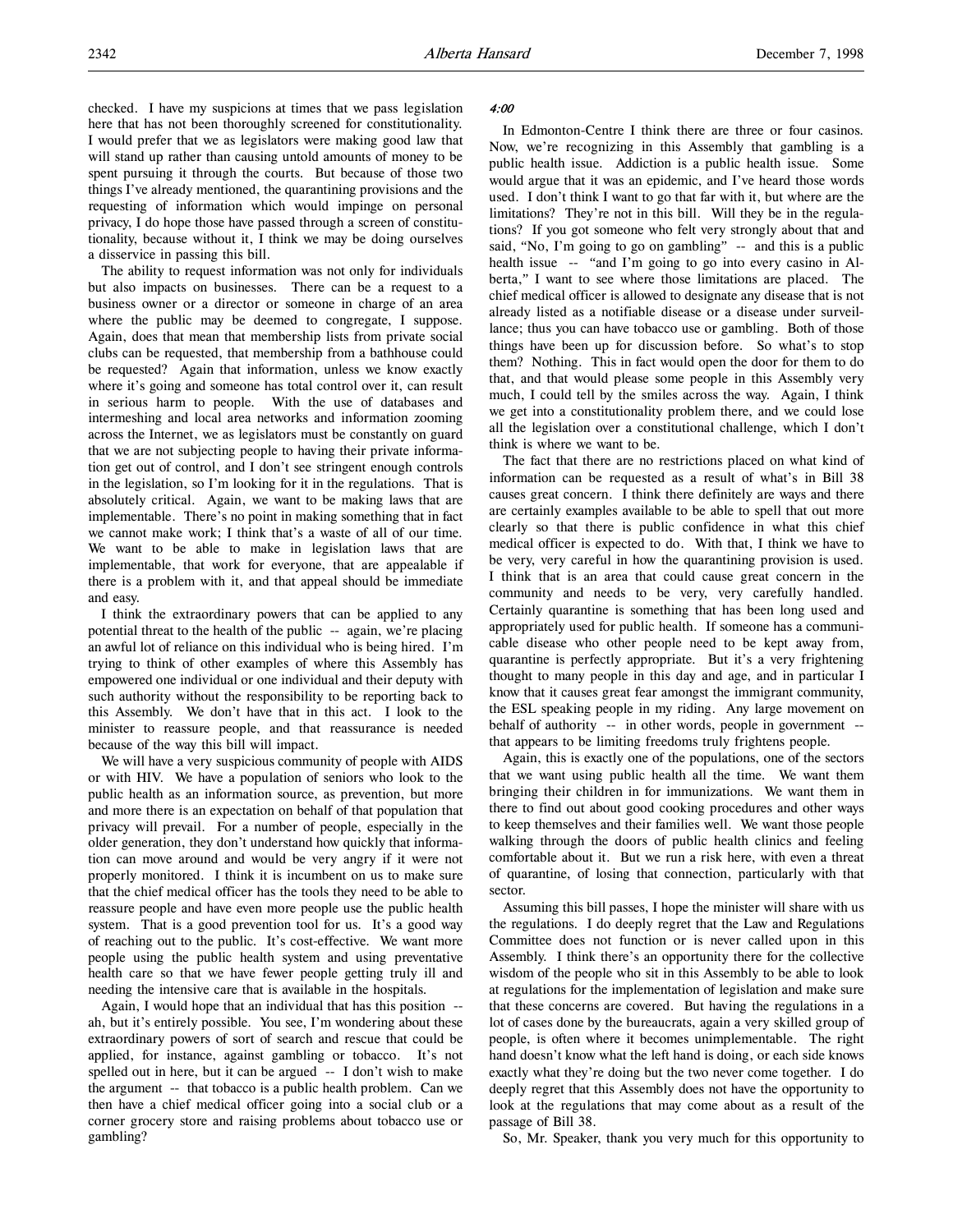bring those concerns forward. I was happy to raise these points, and I hope there will be some positive action as a result of that.

THE DEPUTY SPEAKER: The hon. Member for Edmonton-Manning.

MR. GIBBONS: Thank you, Mr. Speaker. I'm pleased to stand and speak to Bill 38. As I read through this bill, there are things that unfortunately have been lost in terms of addressing this bill. In 1998 the 24th Legislature can go down as the year that the government movement in terms of public health was a movement away from dealing with just communicable disease in an attempt to focus on the broader issues in terms of public health. Does this bill address the broader issues of public health? Does it just say local medical officers of health? Does it address the detriment to the health of Albertans?

As we get into this discussion and we keep listening to different people talk about it, we listen and we start wondering about public health and who has the responsibility and the power of the local medical officer of health. It seems that this government is heading in one direction. As I talk to people throughout Alberta and my own region, I get this note of frustration from them, frustration pointed at this government to where we are forced to go. Downloading and offloading are the utmost things that we all worry about and what we're seeing. When will everyone in this province have a loved one, a relative, a neighbour, a workmate that has not been affected by our present health system?

I'm standing here as the Member of the Legislative Assembly representing Albertans from the Edmonton-Manning constituency. I'm here to state that I would like this government's Health department to slow down, show Albertans their plan, rebuild credibility. I don't find in Bill 38 in any way what ought to be there, some recognition of the regional inconsistencies we have in terms of ways we deal with public health. In terms of dealing with Bill 38, we're dealing with the responsibilities and the powers of a local medical officer of health. It seems that this government wants to expand the powers of a local medical officer of health.

My point in speaking to this bill and in fact to urge the members to carefully consider whether we want to pass this Bill 38 is around public health, its focus on communicable diseases, the historic preoccupation of public health. Currently in terms of public health it is not clear that local medical officers of health are subject to direction from the provincial health officer.

So when will the province focus on health promotion and prevention? Why doesn't Bill 38 deal with regional inconsistencies in its approach to the medical officers of health? Why doesn't it require a fellowship in community medicine as a minimum requirement of medical officers of health? Extraordinary powers have been available to the medical officers of health when dealing with communicable disease. Now, however, there's an extraordinary power being applied to any potential threat to the health of the public. We're going to permit the medical officer of health to get involved in all kinds of nondisease areas. Shouldn't there be some additional safeguard?

This bill introduces a new position in the Department of Health, the chief medical officer of health. I wonder then: are we going in the right direction? The chief medical officer is allowed to designate any disease that is not already listed as a notable disease as a disease under surveillance, meaning that he or she can pick any disease as one which can be investigated. No reasons are required. No restrictions are put in place.

#### 4:10

The investigation powers given to the medical officer of health are limitless. They can request information from anyone, including physicians, laboratories, individuals, and businesses. I hope this is not something that we've just gone through in the past year and a half with the registries, that when we get things on the wire and telecast it throughout the province, we have next to no control until somebody really steps in and takes control again.

There are no restrictions placed on what information can be requested. It could include confidential patient information, lists of contacts persons might have had, lists of clientele at businesses. All the information requested must be given according to the bill. The medical officer is not required to report to anyone before requesting the information or after receiving it. The bill, Mr. Speaker, gives the medical officer the power to quarantine individuals subject to having a communicable disease. Again, there is no limit placed on this power. The length of the quarantine is not defined. There is no requirement that the medical officer of health justify this decision to anyone. There is no requirement that tests be done to prove whether the individual does indeed have the disease he's suspected of having.

I'm trying to think of another way, members, that we are able to support the bill and still have a measure of comfort. I just am not sure what that is, so what I'm wrestling with, Mr. Speaker, is whether I vote against the bill, which has some very good elements, or support the bill and trust the Minister of Health and the Department of Health to do the right thing. We in the Liberal opposition are very careful and want to make sure that what is put forward isn't another item that is shoved on us to the point that this is a health bill that might be passed in this year of 1998.

Now that the government has appointed the blue-ribbon committee on health, shouldn't we just pass the buck with another bill addressing another 1998 Assembly push?

MR. SHARIFF: A point of order.

THE DEPUTY SPEAKER: The hon. Member for Calgary-McCall rising on a point of order.

## Point of Order Third Reading Debate

MR. SHARIFF: Mr. Speaker, I'm rising in regards to the third reading that's happening here today. The hon. member is making reference to matters that are not part of the bill. I was going with Beauchesne 733. It's not relevant. This blue-ribbon panel is not part of the bill. I want to listen intently to his debate, so I would please request that we stick to the bill, with the phrases and paragraphs that are part of the bill, rather than bringing in matters that are not part of the bill.

Thank you.

THE DEPUTY SPEAKER: On the point of order, hon. Opposition House Leader.

MR. SAPERS: Thank you very much, Mr. Speaker. My colleague from Calgary-Buffalo may want to supplement this. Beauchesne 733 reads that "there are limitations on the type of amendments that can be moved on third reading." My colleague from Edmonton-Manning was not proposing any amendments, so the point of order, I guess, doesn't make any sense.

But just while I'm speaking on the purported point of order, which of course doesn't exist because the wrong section of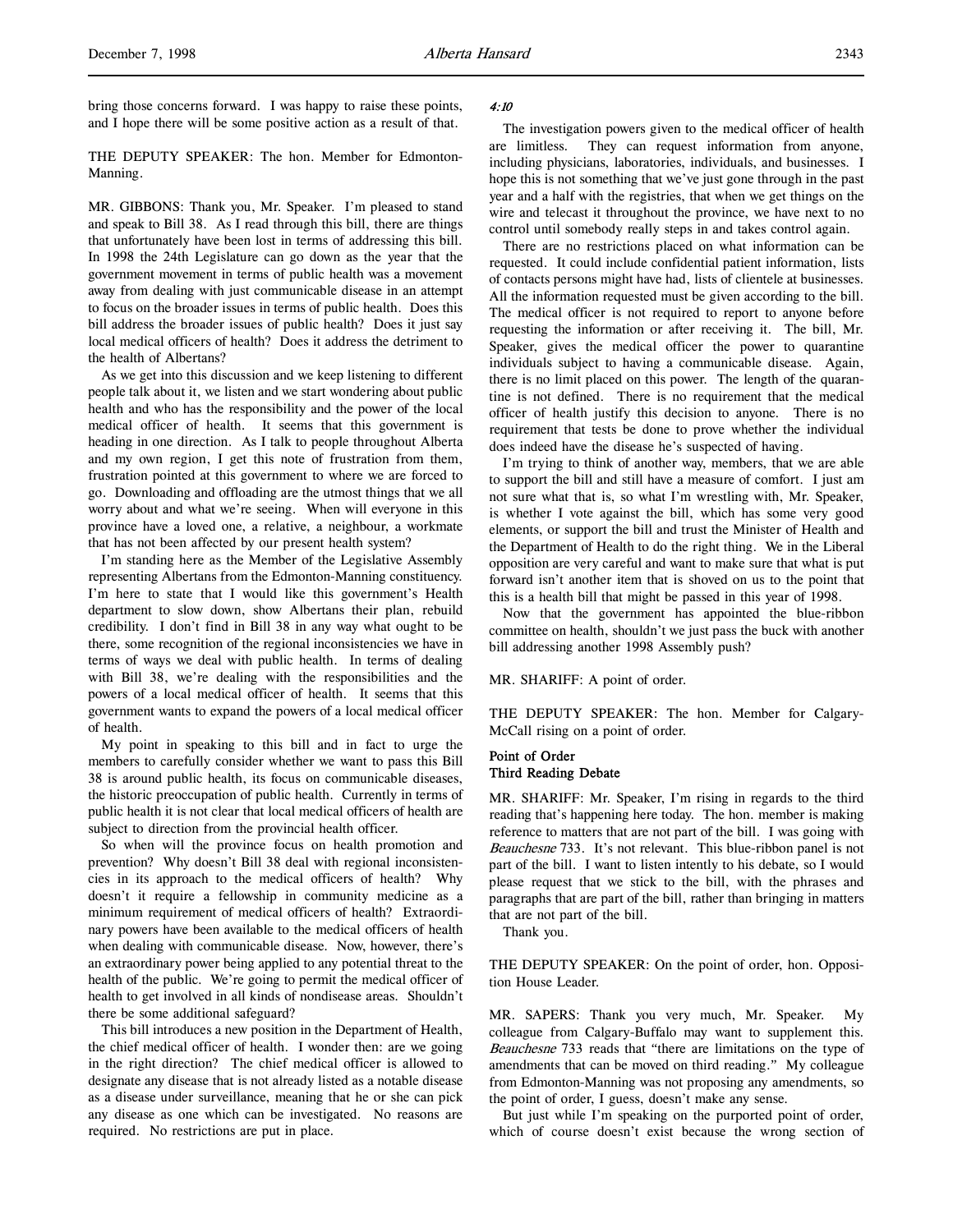Beauchesne was referred to, I will say that third reading debate is somewhat more restricted than second reading debate. But the bill itself, Bill 38, the Public Health Amendment Act, is a very expansive bill and talks about very expansive powers of the medical officer of health. I believe, if attention was being paid, it was about those powers that the context of the blue-ribbon panel was raised.

THE DEPUTY SPEAKER: The chair would observe that the hon. Opposition House Leader is quite correct that citation 733 is not appropriate. In terms of limiting the debate to third reading, Beauchesne isn't as clear as Erskine May is, and we've already cautioned hon. members on that. So hopefully the hon. Member for Edmonton-Manning may continue his observations on third reading of Bill 38 within the guidelines that we've mentioned several times this afternoon.

MR. GIBBONS: Thank you, Mr. Speaker. I would like to make note to the member from the other side that I'm such a longwinded speaker that I only had one more sentence anyway.

#### Debate Continued

MR. GIBBONS: We just suggest that at this time Bill 38 be dropped and come again another day.

Thank you, Mr. Speaker.

THE DEPUTY SPEAKER: The hon. Member for Edmonton-Glengarry.

MR. BONNER: Thank you very much, Mr. Speaker. It's a pleasure to rise this afternoon and speak to Bill 38, the Public Health Amendment Act. I would like to echo what the hon. Member from Edmonton-Manning has said. There are parts of this bill that I thoroughly enjoy. They are very good. The stated purpose of this bill is to strengthen the ability to protect Albertans from the transmission of communicable diseases and to reflect the new role, as an appeals body, of the current Public Health Advisory and Appeal Board. That first section, which is to limit the role of the current Public Health Advisory and Appeal Board to an appeal body only, is the section that I'd like to start with first.

Public health in the province here is focused on communicable diseases as the historic preoccupation of public health. Now, I know there are a number of members in the House here today, Mr. Speaker, that remember our polio outbreaks from the early '50s, when we didn't have the Salk vaccine that would protect us from this horrible disease. I can still recall vividly the signs on the house across the street, the yellow background with the black printing, quarantining that house. It certainly was a fear that all of us in Jasper felt, because this disease had mutilated many young people. It was also the time when we did have iron lungs in this province, which hopefully we'll never see again. It was a time when we certainly all became very aware of the power of the public health board and what was required to protect the citizens of Alberta. I'm glad to see in this particular bill that those powers certainly have not been diminished in any fashion.

We still do have a challenge in this province, Mr. Speaker, to deal with new diseases. There are many diseases out there today, and we've seen even in Canada where the E. coli bacteria has hit communities, but certainly not with the devastating results that we have seen in Africa. We definitely do need these types of powers that this bill will give our medical officers, not only to deal with these new diseases but also with the results of some of our present

diseases that have adapted to the drugs. They've had mutations to the drugs and built up a great resistance. So when they come to the proportion of an epidemic or whatever, we do want to have people that have that authority to go in and protect Albertans.

There are regional inconsistencies in this province, Mr. Speaker, and one of them is that in some of our health authorities we have individuals with specialized training, yet in others we don't. This bill certainly does not address that, and I will get back onto what the bill does say and not what it doesn't. Over the course of time, Mr. Speaker . . .

#### 4:20

MR. SAPERS: I'm with you, Bill.

MR. BONNER: Oh, very good.

. . . the medical powers in this province and the chief medical officer have had extraordinary powers, and this particular bill will extend those powers to an even greater extent than what we see in the present. Again, when they are required, we certainly want our public officials to have that authority, but as well, when we are giving them that amount of authority, they must have accountability.

I think of a few years ago when we had a men's club here in the city called the Pisces Club. It was raided. Those people that were involved with that club, their privacy was invaded. This bill here will give our medical authority that absolute power, and they do not have to answer to anyone. I think it is vitally important at this time, particularly with the great access we have to private information, the speed at which people can gain access to this, that somewhere in this bill we should be saying: yes, these people must be accountable to somebody.

As I was saying, the bill allows the chief medical officer of health to step in and take over the powers of the regional health authority if he or she believes they are not doing a proper job with regard to communicable diseases control. There is no control over this action. It is totally at the discretion of the chief medical officer. Again, we should have some other body that this person is accountable to. We should have in here something that offers another opinion as to the powers of this person and the decisions they make.

As it presently stands with this bill, they do not have to give reasons. They do not have to provide a report on the conduct of the medical officer of health or any other reasonable support for their actions. This bill allows the chief medical officer to designate any disease that is not already listed as a notifiable disease as a disease under surveillance. So it does allow them to pick any disease which can be investigated. In doing so, this again does not necessarily mean that they have to pick a disease that is of any great threat to Albertans. They do not have to give any reason. There is no reason that is required. No restrictions are put in place.

The investigative powers given to the medical officer of health are limitless in this bill. They can request information from anyone, including physicians, laboratories, individuals, and businesses. When we look at this again, at the number of people that are involved and their privacy and the amount of information that so many of these people would have personal information on, then I think these powers are too great, Mr. Speaker.

We had a ruling by the Information and Privacy Commissioner on the WCB where this identical information, medical information, was being given to various parties that had no right to that information. I could see, Mr. Speaker, that our chief medical officer could be put in that situation, a situation where he is set up to fail, that he could be inadvertently, without trying, releasing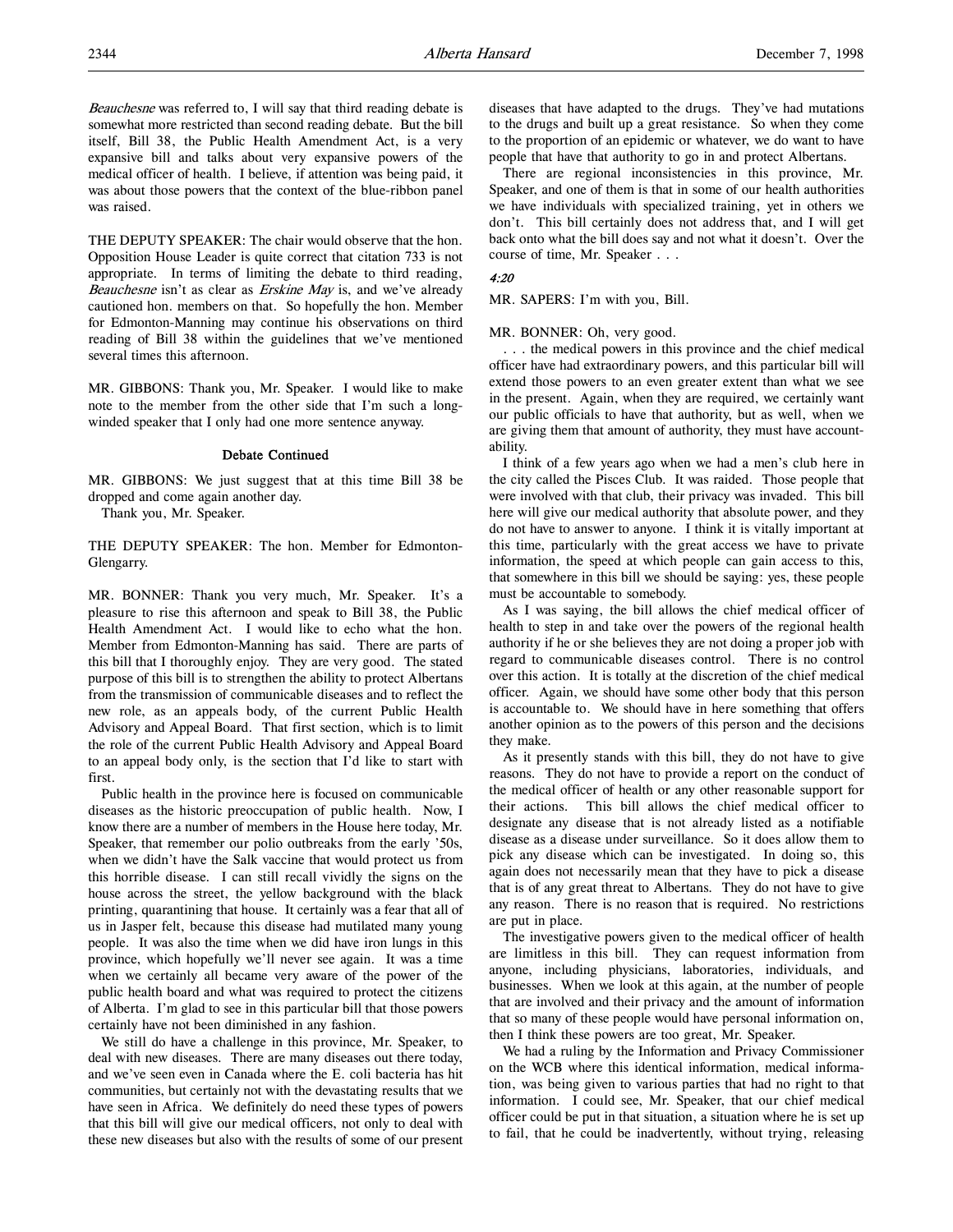information that is pertinent, that is private, and again without having to be accountable to anybody. Those are far too many powers in the hands of any one particular person. Those sweeping powers are powers that should not be given to any particular person, particularly a person in a democracy.

The other thing that concerns me here with this bill is that the medical officer of health is not required to report to anyone before requesting any information or after receiving it. They are accountable to no one in this particular bill that I can find. This bill also gives the chief medical officer the power to quarantine individuals suspected of having a communicable disease. Now, with the situation that I described earlier with the polio victims, those people certainly were diagnosed as having this communicable disease, and we certainly are happy that the action they took was there. But in this bill there are no limits placed on the power that the medical officer of health has.

Again, in this bill, Mr. Speaker, there is never a section in here that deals with the length of quarantine, and there's no requirement on the medical officer of health to justify his position to anyone. It is not in this bill. The chief medical officer here does not have to prove whether the individual does indeed have the disease he is suspected of having.

The bill does allow the medical officer of health to make oral or written requests of any person who might have relevant information with regard to the spread of a communicable disease. Again, it places no limits on what information can be requested, and the issues of personal privacy and the rights of individuals are not addressed.

So, Mr. Speaker, I'll be like my colleague from Edmonton-Manning. I will be holding back whether I am going to support this bill or not. It certainly has many, many strong points in it, but it is also lacking a number.

With those comments, I thank you, Mr. Speaker.

THE DEPUTY SPEAKER: The hon. Member for Edmonton-Glenora.

MR. SAPERS: Thanks, Mr. Speaker. The Public Health Amendment Act, Bill 38, has a number of troubling sections. In talking about what the bill would accomplish now that it's at this final stage of debate before it passes, if that's the will of the Chamber, and then on to Royal Assent, I think it would be remiss to let it go that far without making a few more comments on the record just so that my constituents and others will know that we were thinking about these issues as we were pondering the fate of one government health bill that may actually become law this session.

Two of the particular areas that concern me, Mr. Speaker, are the areas in the bill that deal with confidential information about individual Albertans -- so there are some privacy concerns - and the issue that's been referred to by a couple of my colleagues; that is, the rather expansive powers of the medical officers of health, and in particular the fact that those medical officers of health, regardless of how good or bad a job they may do, are not required to bring their report into this Chamber. They're not required to report to the Assembly.

The bill would allow the chief medical officer to take over the powers of a regional health authority medical officer, and even then we wouldn't necessarily know why. So if in the Capital region the provincially appointed chief medical officer decided that the Capital medical officer of health wasn't doing a good enough job for whatever reason, his authority could simply be usurped and his will would be done in that regard. We would be left answering questions of our constituents without being able to provide any substance. I don't think that's an appropriate state of affairs.

I also question why we would not have just a little bit more consultation with the public health stakeholders. One of the unintended victims, I think, of this province's regionalization was the provincial association of public health boards. It's a shame that that structure dealing with public health, co-ordinating discussions about public health still doesn't exist. If it did, there might be some balance between what we find in Bill 38 in regard to the expansive powers of the chief medical officer and the concerns people have expressed that those powers will not be constrained by any countervailing force. The provincial association certainly could have played that role.

#### 4:30

Now, I will say that on the privacy side recently it's come to my attention that there is no pervasive governmentwide mandate to adhere to the policy and procedure manual on freedom of information and privacy that was put together by the Department of Public Works, Supply and Services. So what we have here is a situation where yet another delegated authority, in this case the delegated authority of the chief medical officer of health, will have the ability to collect some of the most sensitive personal information, whether it be about a communicable disease or sexually transmitted disease or the suspicion of somebody being in a diseased state, and will be able to collect and share or transmit that information in ways that certainly we would have concerns about from a privacy standpoint. But even if we had those concerns, we wouldn't be able to rely on any governmentwide applicable sanction because the government has decided that it can at its will ignore its very own policies about freedom of information and privacy.

So nobody should be under any illusion in this Chamber that these privacy concerns are something that are simply being trumped up. The privacy concerns that arise out of Bill 38 are very real, and they affect people in a very dramatic way. Whether it be employability, insurability, mobility, the fact is that we are setting up a circumstance where somebody who has been given the power in this law by an act of this Legislative Assembly will have an impact and an influence over people's lives through commissions and omissions, in terms of reporting behaviour and accountability, that I'm sure are not the intent of the drafters. You know, I would take the Minister of Health at his word when he says that he shares these privacy concerns. But that means that is a caution to every elected man and woman in this Chamber to listen to those concerns and make sure that we're doing everything we can to constrain the potential abuses.

I don't think the chief medical officer of health wants to be put in that position either. I don't think any man or woman who assumes that job, all that authority and all of the responsibility that goes along with it, wants to be suspected of being either an information broker or some kind of a privacy sieve. That would be a terrible circumstance to place the chief medical officer of health in. The chief medical officer is somebody who should have and who deserves our utmost respect and is somebody who, both the person and the position, should be depended upon. It's unfortunate that if Bill 38 were to become law, these concerns about the chief medical officer of health may, in fact, undermine the authority and the credibility that that person in that office should hold.

Mr. Speaker, a couple of other issues. I think it's been raised and was acknowledged earlier in debate, particularly at the committee stage on Bill 38, that there's a potential, as a result of this act, that the medical officer of health could go into a lounge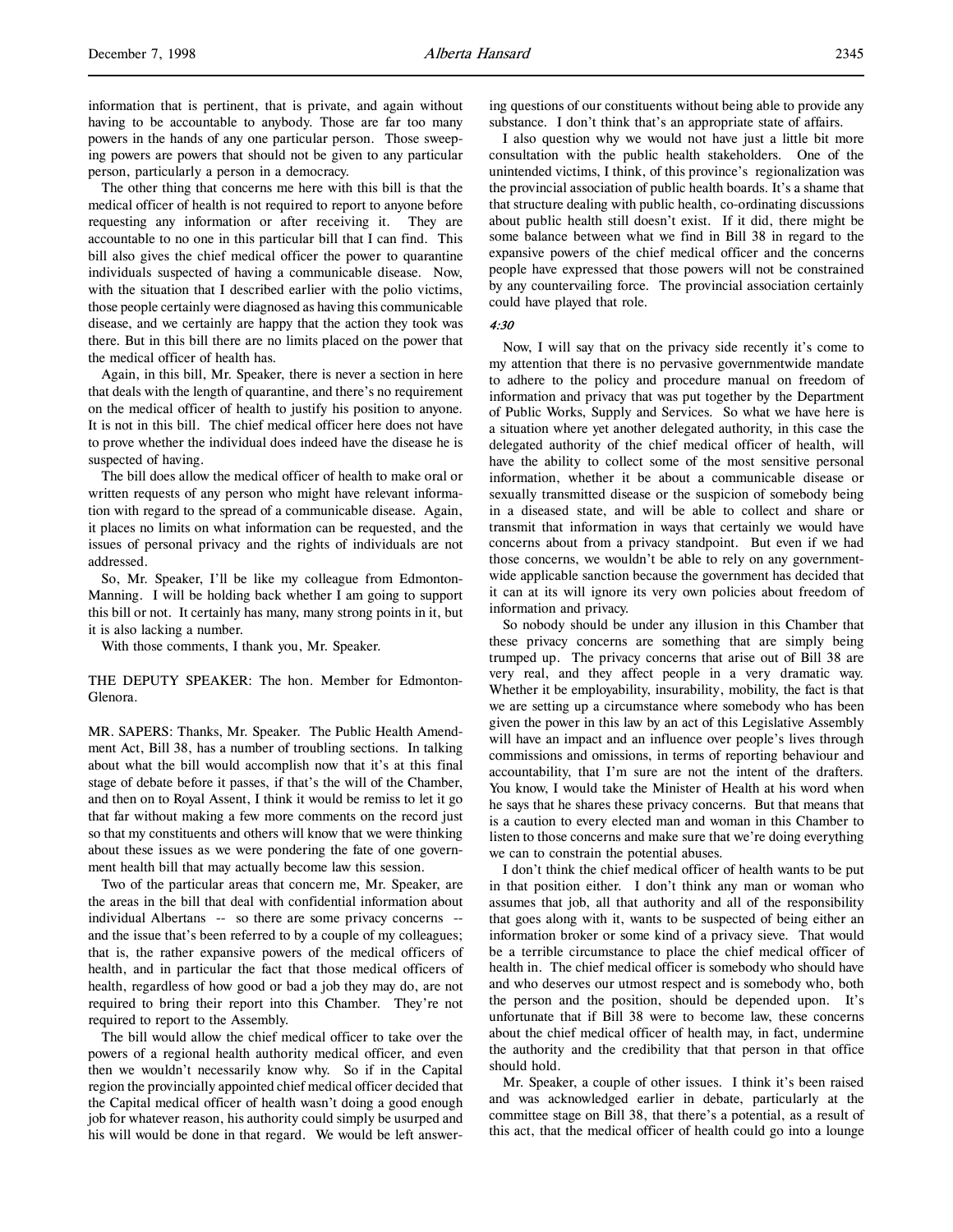or a gaming room or a casino, particularly one that had those video lottery terminals or those video slot machines that this province has become so reliant upon, and demand information about that kind of gaming, demand documentation from the gaming operator about that kind of gaming, perhaps even observe men and women standing there feeding their coins into those machines or pressing the buttons to get credits so they can keep on gambling.

The reason why, of course, the medical officer of health would be standing there observing this is because the medical officer may be making a determination about the public health risk that this kind of gaming could engender and particularly could be looking at the potential for addictive behavior, could be looking at the impact of addition, and clearly the government of Alberta has recognized that there is some addiction. They've talked about it themselves. We see AADAC allocating some money, clearly not enough money but some money, into dealing with addiction programs. So I don't think the question about whether this form of gaming is addictive or not is relevant; I think that's already been addressed. The issue is whether or not there is, as a consequence of Bill 38, an opportunity for those people who have the gaming establishments to have their gaming establishments perhaps shut down by a medical officer who says: yes, this is a public health hazard, this form of gaming; I have been here and observed people behaving as addicts, and therefore that addiction does not serve the public interest. So I wonder about that.

Mr. Speaker, this is not just raw, idle speculation. The lottery revenue tax load on Albertans -- that's the portion of tax revenue from Albertans -- was 299.3 percent of the national average in 1996-97. This is the highest level of any province in Canada. So clearly there is a high dependance on gaming, particularly, we will note, this kind of gaming with these electronic machines, because I think that according to the Minister of Economic Development's latest figures, there is over a hundred million dollar growth predicted in the revenue from slot machines this year over their last estimate.

#### MR. DICKSON: How much?

MR. SAPERS: Over \$100 million, hon. member. So this is, as I say, not just idle speculation.

Furthermore, the fact is that Alberta experienced the largest percent increase in the tax load from lottery revenues of any province in Canada in the years since this government became the government, in 1993, and the last fiscal year reported on, which is '96-97. That percent increase was a staggering 183.4 percent. Now, if you take a look at the growth in the tax load and you take a look at the amount of revenue, you note . . .

### Speaker's Ruling Relevance

THE DEPUTY SPEAKER: Hon. member, the chair has listened to several hon. members talk about a tendency to gamble as being somehow an illness and, to the extent that it's addictive, perhaps a mental illness. That's one thing. But when we get talking a lot about lotteries, the chair has some difficulty in keeping the thread to third reading of Bill 38.

#### Debate Continued

MR. SAPERS: Thank you, Mr. Speaker. You know, it is a difficult argument to make, and I'll try to wrap it back into the bill. I believe it pertains to section 10 of Bill 38. Section 10, which is the proposed section 30.1(1), talks about

where a medical officer of health reasonably believes that a person has engaged in or is engaging in any activity that is causing or may cause a threat to the health of the public or a class of the public,

#### et cetera.

Mr. Speaker, I'm not trying to try your patience at all. The reason why I wanted to make the point that this tax load on Albertans as a form of lottery involvement is so important is because that speaks to the earlier point I was trying to establish, and that is the degree to which there is addiction in this province. It's one thing just to say that I'm concerned about addiction. I think it behooves me to enter some fact into the record, and that fact I think is found in the tax load figures as produced by this province and Revenue Canada.

 I appreciate that it was a rather tedious way of getting there, but I felt it was important to back up that statement with some fact. So I've made my argument on that point, and I'm quite prepared to move on.

# 4:40

Mr. Speaker, the issues that concern me are the issues that we've dealt with from time to time in this House when it comes to the changes that have befallen the entire health care system. As we've gone and we've dismantled the boards of health at a local level, we have found that there is less and less accountability for those issues about who it is, in fact, that's going to be responsible for looking after the broad public health interest. Who is it that's going to be protecting the privacy concerns of Albertans when it comes to their health records? Who is it that will see to it that there is accountability for the actions, the almost policelike powers, that the medical officer of health has? I don't see the answers to any of those questions within Bill 38.

What I see is that Bill 38 is taking us a further step down the path that was started when this government decided that what we really needed in this province was less accountability, not more, and less involvement of individuals in the choices they make in their own lives. And that may sound like a startling contradiction when you compare it to the stated agenda of the government, which is, you know, more individual behaviour.

Mr. Speaker, I see you cautioning me again. The essence of my argument, which I'm making in a rather clumsy way, is that Bill 38 further erodes the ability of each and every one of us to have confidence that the broad public health interests are being looked after. On the one hand, you've got expanded powers of the chief medical officer of health, but on the other hand, you're taking away levels of accountability and you're stripping away levels of reporting. At the same time, you're increasing the threat to people's security in terms of the privacy of their information. As I say, those two points may stand in contrast to a government that has said: we believe more in individuals taking responsibility; we believe in less government.

I don't think Albertans are saying that they want less accountability when they say that they want less regulation. I don't think Albertans are saying that they want less security of their person and of their privacy when they say that they want less government interference. And I don't think this government should be putting those two kinds of elements on opposite ends of the spectrum. I would suspect that when the drafters of Bill 38 sat down and responded to the minister's request for some worthwhile amendments to the public health statutes in this province, they were not anticipating getting that kind of a response.

Bill 38 would do some worthwhile things. Bill 38 would accomplish some changes, Mr. Speaker, that I'm clearly in favour of. But Bill 38 cannot be read simply as a benign or housekeep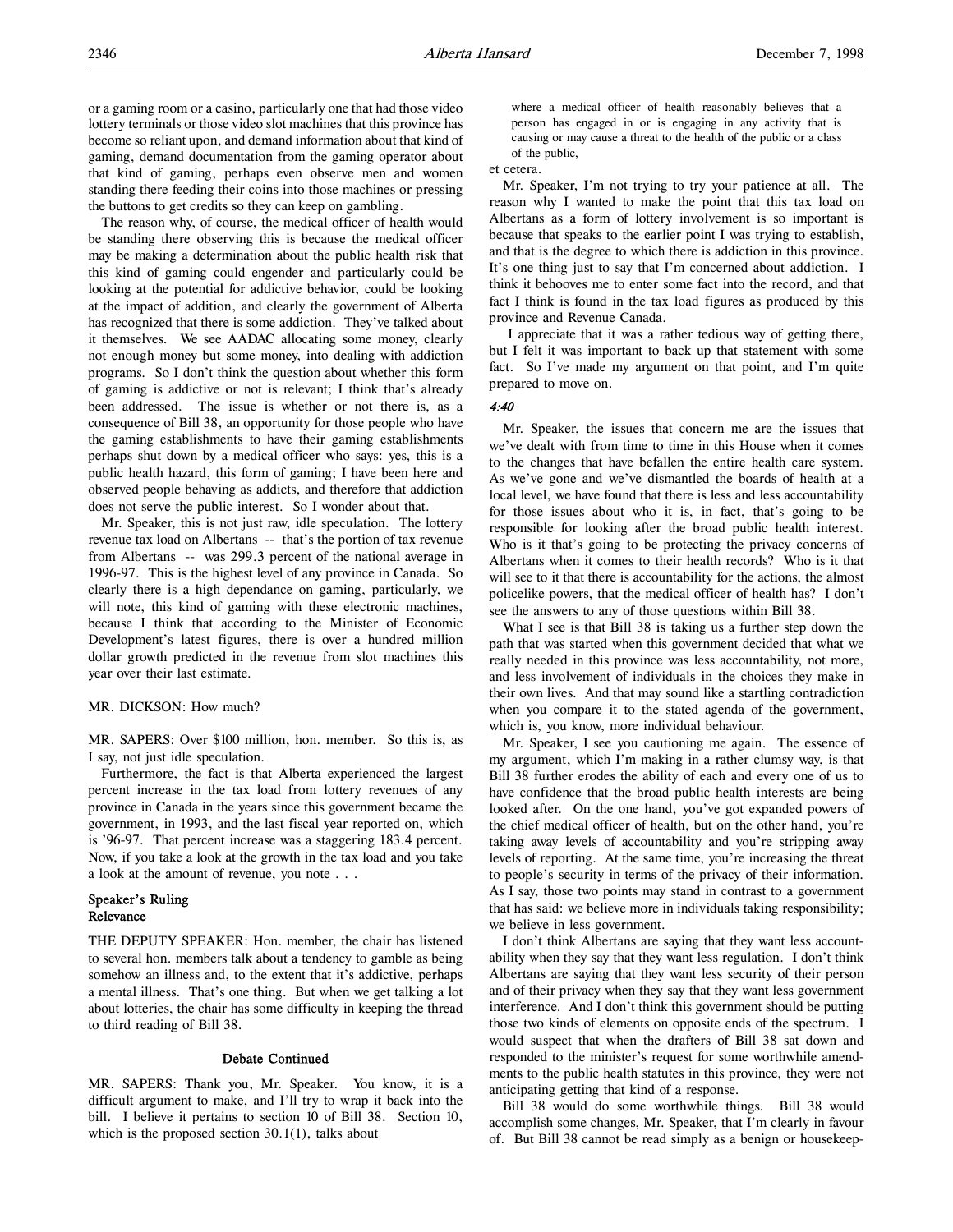ing document that would accomplish only good things, because there are embedded within it some very problematic areas of change, and embedded within it are some threats.

Mr. Speaker, I know that this has been a rather circuitous route and a rather bumpy road, but the bill, as I said near the opening of my comments, is expansive in and of itself.

MRS. McCLELLAN: You missed agriculture.

MR. SAPERS: I'm being admonished for missing agriculture, Mr. Speaker. I may ask for an extension of my time. That was tried by one of my colleagues just a moment ago.

Mr. Speaker, maybe I will conclude in the short minutes that I have remaining. I'm anticipating that I wouldn't get unanimous consent to continue. I'll conclude by saying that when I first read this bill, I reflected on the time that I spent in the downtown east residents association in Vancouver dealing with the needle exchange program, the time that I spent with the mayor's task force on prostitution and inner-city violence in this city of Edmonton, the time that I spent with the outreach workers dealing with young prostitutes in this city and elsewhere, listening to their stories and their concerns about the kinds of programs and services they would need and they would rely on and the kinds of protections they were looking for and their own awareness, an incredible awareness that those people, who we sometimes try to forget exist, have about the role they play in public health, whether it be in their own safe-sex practices, whether it be in their demands for access to needle exchange. Some of these people are themselves unfortunately burdened with addiction, but that addiction doesn't blind them to their need to access proper public health services, such as a needle exchange. So when I was reading Bill 38, I was looking for some recognition about the plight of these individuals, about the young prostitutes or about the injectable-drug users, those addicts that live on our streets.

Again, what I saw in Bill 38 wasn't a really strong recognition that these people are trying to live their lives the best they can. What I saw instead was a very one-sided, rather heavy-handed response to their human condition and a response really suggesting that what's needed more than anything else is this quasi-police response, that we would get the chief medical officer of health in there to quarantine people, basically to arrest people, basically to hold them away from the rest of the population without really recognition in the bill as well that while that may be a temporary solution at a macro public health level, at a microlevel it does nothing to change those conditions and those circumstances that have led young people into prostitution or that have created both the market and the demand for those drugs and the requisite companion kinds of programs that include needle exchanges and provision of bleach kits, et cetera.

Was that the official beeper, or was that just somebody playing tricks on us, Mr. Speaker?

THE DEPUTY SPEAKER: The chair must confess the inability to hear that instrument, but I've been given on reasonable authority that indeed it is your time.

The hon. Member for Edmonton-Riverview.

MRS. SLOAN: Thank you, Mr. Speaker. I rise this afternoon to speak to Bill 38 and particularly to the tenets of the bill with respect to accountability and authority of the chief medical officer. Of particular concern to me is section 22.02(1), where it outlines, as the amendments propose, that the chief medical officer shall act on behalf of the minister with respect to monitoring the health of Albertans and make recommendations not only to the minister but to the regional health authorities. That office shall act as a liaison between government, regional health authorities, medical officers, and executive officers. The chief medical officer would monitor activities of the regional health authorities, medical officers, and executive officers. Finally, this individual might give directions to the regional health authorities, medical officers, and executive officers with respect to the exercise of their powers.

I think this is particularly fascinating, the scope of authority this bill provides to that office, when it's reviewed in the context of other publications of this government. If you'll permit me, Mr. Speaker, I'd like to engage in a bit of that analysis this afternoon.

# 4:50

Just over a year ago this government published a document surrounding Achieving Accountability in Alberta's Health System. Specifically, the document talked about: what is accountability? It defined that the government of Alberta was committed to open and accountable government focused on results. Well, it's particularly interesting to read those words in the context of this bill and the authority of this position, because section 22.02 does not require this position to report on an annual basis to this Legislative Assembly. If you wanted to put it in absurd and extreme terms, it is nothing more than a high-powered advisory committee to the Minister of Health, but to the citizens of this province and the members of this Assembly this position has no requirement for reporting. None. Yet that is said in direct contradiction to what this government is saying in other publications. I would quote further from the accountability document. It says that "important elements underlie effective accountability," including that roles and relationships are understood. How is the public to understand this role and its responsibilities when there's no requirement for public reporting of what this individual does?

Accountability also is defined as having "performance expectations" that are "explicit." Are the performance expectations of this position outlined? They are not. It also identifies that "sufficient resources, including authority to act, [be] provided," that "review and feedback [be] carried out." Those are not, in the context of the amendments proposed and specifically those that define the scope of authority of the chief medical officer, adhered to, Mr. Speaker.

It's also interesting that as the accountability document goes through and talks about the various elements of the health system from which Alberta's citizens might achieve a degree of accountability -- including the Minister of Health, including the regional health authorities, the Alberta Cancer Board, the Provincial Mental Health Advisory Board, Alberta Blue Cross, or ABC Benefits Corporation -- it doesn't speak about this position. Is not the role of a provincial medical officer of health, at least some minute fraction of it, to be alive to public accountability? I would think so. I would definitely thinks so, particularly when you consider the intrusive powers this office will have with the passage of this act. While all other offices and entities in the province, whether they're singular or organizational, are required to publicly report to this Assembly -- the RHAs are; the Cancer Board is; the Provincial Mental Health Advisory Board is -- this role, this officer, is not. Why? Why the inconsistency? Why on something as broad and diverse as the issues of public health should that position not be reporting to this Assembly on a regular, at minimum, annual basis?

Further of interest in the accountability document, it speaks to evaluating performance, and it talks about how health system performance should be assessed. The document identifies -- and this is again right out of the Ministry of Health -- things like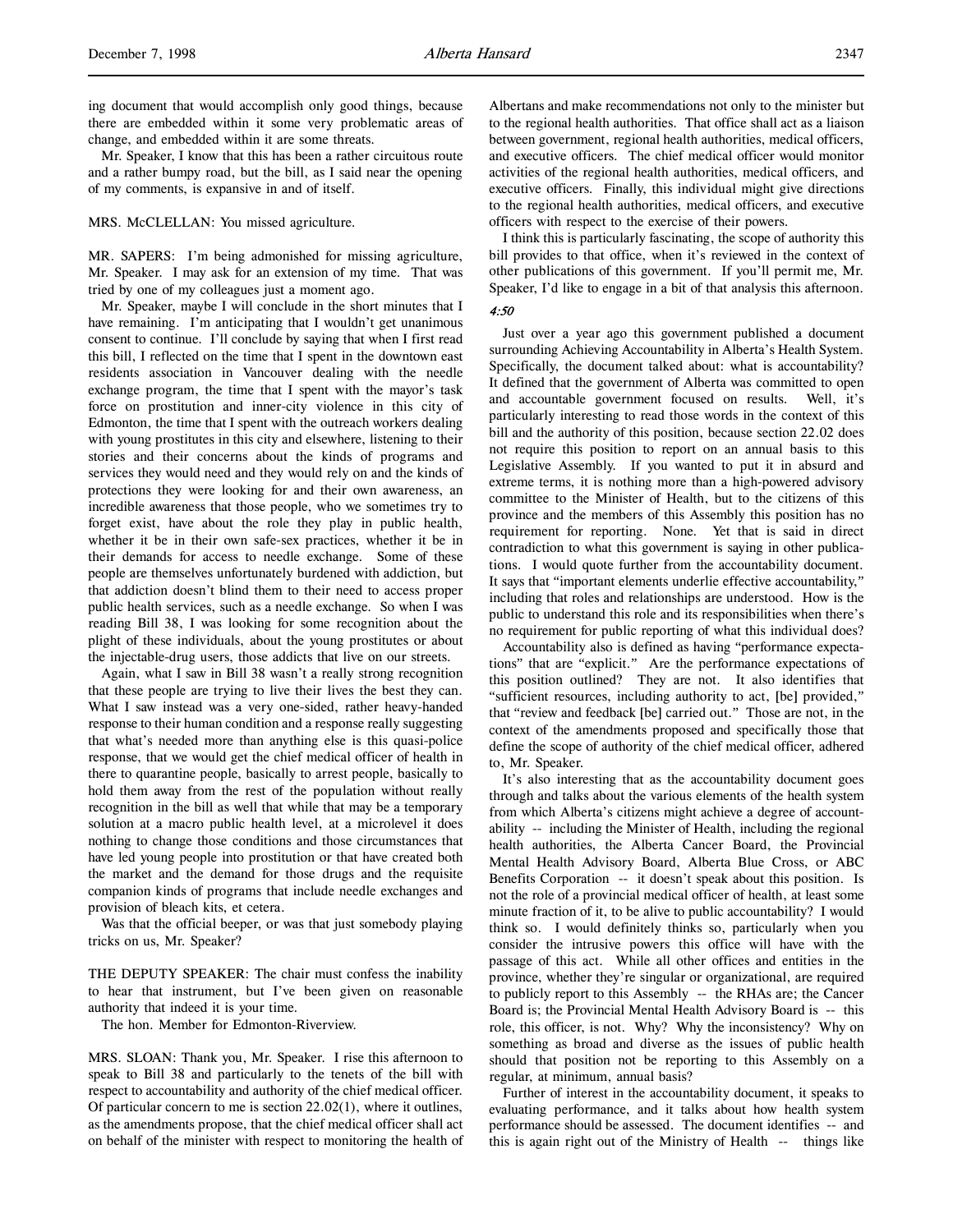reports, results of evaluation studies and program reviews, comparative information from other jurisdictions, in-depth analysis on a specific issue, and it explicitly points out information, information being a key element of evaluation and accountability. Well, where is the public to get their information about the provincial medical officer? I'd like to know. I'd like to know if someone can tell me that, because who will he be reporting to? The Minister of Health, who may or may not choose to share that information with the public. He may or may not choose to share it with the Legislative Assembly. He may or may not choose to share it with the members of his own caucus, depending on how politically sensitive it is or how poorly it reflects on the performance of his department or his role. These things need further debate and certainly need to be further debated in the context of your own document on accountability. How absolutely hypocritical and contradictory to bring forward something and not even have it align with what you're expecting every other entity in your health system to do.

We have to put regional health authorities, according to this document, through the rigorous process of conducting needs assessment, of soliciting community input and dialogue, of making allocations, publicly reporting how they allocate and manage resources, of consulting with other sectors, planning and publishing how they plan to deliver. But this position in the context of this bill will not.

## Speaker's Ruling Third Reading Debate

THE DEPUTY SPEAKER: Sorry to interrupt the hon. member. We seem to be dwelling on another document, but we really are on Bill 38, on third reading of it. Many of the things that you're mentioning really are the kinds of meat of second reading, what could be, should be, and the amendments that come forth in committee. Or perhaps it's an amendment that you have in mind. But, strictly speaking, we are in third reading, and we're talking about the provisions of the bill as it's been passed to this point.

MRS. SLOAN: Thank you, Mr. Speaker. Absolutely. I'm right on this point with you.

### Debate Continued

MRS. SLOAN: The point of the debate to this stage and certainly at third reading has been to consider in generalities what the bill proposes and the amendments proposed, and I am on the point of the generalities of accountability. I'm saying, Mr. Speaker, that there is a tremendous divergence between what this office will not be required to do and what other offices in our health care system -- regional health authorities, Provincial Mental Health Advisory Board, Alberta Cancer Board, et cetera -- will be required to do.

But I will proceed to another aspect of my debate this afternoon, referring now to the context and the applications of this bill with respect to the Ministry of Health. This year the Alberta Ministry of Health published their annual report, and in the minister's message he put out to the citizens of this province a number of strategic directions that he felt warranted championing. Not surprisingly, one of them was to provide more emphasis on the prevention of illness and injury and the promotion of healthy lifestyles. Now, we only need to look into the core business plan of that report to find what exactly those types of initiatives include. I raise these initiatives because it would seem to me that logically there would be some relationship between these initiatives and the authority and the practices of the provincial medical officer of health.

MR. DICKSON: One would think so.

MRS. SLOAN: You would think so, particularly when what the minister talked about in his first goal in the annual report was providing health services that are "accessible, appropriate and . . . managed to achieve the best value." I would indicate to you, Mr. Speaker, that about -- I'm going to estimate -- 80 percent of those dealt with issues of communicable diseases and public health.

Now, it's interesting to me. I may be mistaken, but in my review of this the goals point out the actions the department is taking and how work is progressing or what achievements have been made. In the context of that, just for the record, not once in about 10 different activities is the provincial medical officer of health or the chief medical officer of health identified. For example, we have pertussis rates in this province that are higher than the national average. The ministry has been saying: yes, we've been working on this, and we've been trying to vaccinate, and this should lower the incidence of pertussis in children. Well, if in fact the vaccinations don't, it would seem to me that the provincial chief medical officer and his respective counterparts in the regions are going to have to identify or attempt to identify other plans of action. Now, would not the Alberta public who happen to be parents of the children with pertussis want to know the progress made on that type of research or analysis? I would say so. But this bill does not require that the provincial chief medical officer or any of his counterparts will have to report that to the Assembly. Why is that? I think that we in fact are getting less and less accountablity out of this government, despite all of their professings to the contrary.

#### 5:00

Others are spoken about in this section regarding hepatitis, tuberculosis, HIV. We have screening for infants to detect metabolic problems, providing additional support and expert advice in the management of communicable disease outbreaks like meningitis. Again, all of these things are identified and in subsequent sections of the report the minister talks about how the department specifically and committees established are providing advice on this. Well, what is the relationship between those segments of the ministry and the committees to the provincial medical officer of health? It's not defined.

MR. DICKSON: Is there any relationship?

MRS. SLOAN: Is there any relationship? I mean, it talks about it. It doesn't say in the amendments proposed that this officer has to work in conjunction with or in collaboration with any of the committees that have been established to study dioxins and furans in cow's milk arising out of Dow Chemical's Fort Saskatchewan vinyl plant. It doesn't say that he has to participate or co-operate in the Swan Hills special waste treatment centre human health impact assessment.

I have huge concerns that are not being addressed and certainly have not been clarified in the debate, Mr. Speaker. So with that and for all of the reasons that I have mentioned and several areas of concern that I have not been able to mention this afternoon, I am prepared to move a motion which I have prepared and have sought Parliamentary Counsel on, and I will give notice of that intent to introduce and allow time for that motion to be distributed. I would just state for the record that it's a motion to recommit.

Thank you.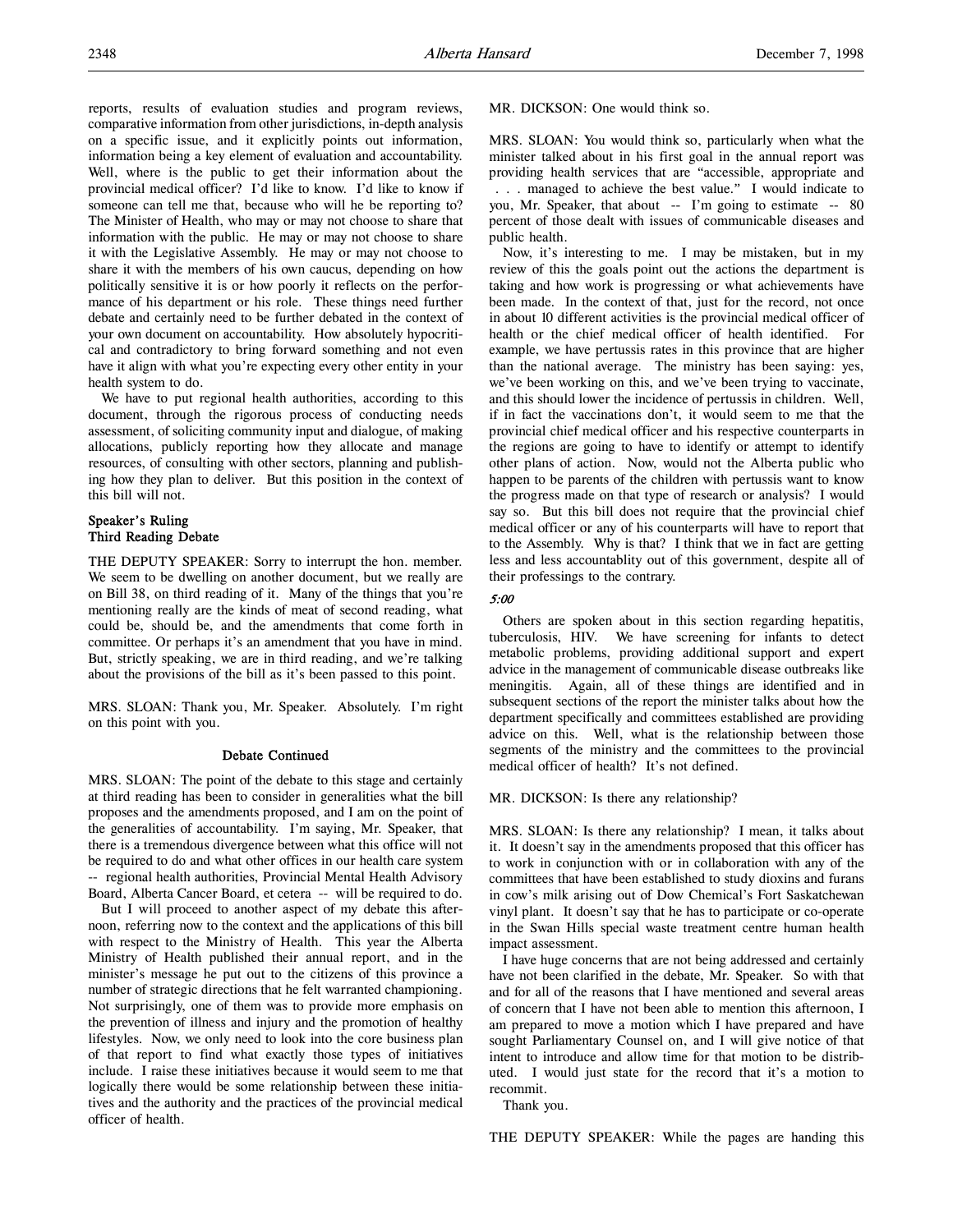motion around, this is a motion for a recommittal to committee. We'll just give them a moment to move them around, please.

MRS. SLOAN: Mr. Speaker, just for the record I would move that the motion for third reading of Bill 38, Public Health Amendment Act, 1998, be amended by deleting all the words after "that" and substituting the following:

Bill 38, Public Health Amendment Act, 1998, be not now read a third time but be recommitted to Committee of the Whole for the purposes of reconsidering the proposed section 22.02(1).

For my respective members' information, that particular section of the bill, if they do not have their bill handy, speaks specifically to the responsibilities, the authorities, if you will, of this position. I had raised in the debate just preceding the introduction of this amendment my concerns with respect to the authority provided to this office and the inconsistencies, in fact the nonexistent reporting that this position will have to do in contrast to the rigorous reporting, public consultations, and public input processes that must be undertaken by other organizations and entities within our health care system.

I had spoken with respect to regional health authorities and the extremes which they are required to go to to incorporate and report to the public. Similarly it is important to note that the Provincial Mental Health Advisory Board and the Alberta Cancer Board must undertake to report, consult, advise the public in a similar way at minimum once per year. I am also aware that professional associations operating within the context of our health care system must rigorously report their activities on an annual basis. The College of Physicians and Surgeons, the Alberta Dental Association, the Alberta Association of Registered Nurses, the College of Optometrists, chiropractors, the Alberta Pharmaceutical Association, psychologists, occupational therapists, physical therapists, and registered dieticians must all provide an annual report to this Assembly, but the chief medical officer or any of his regional counterparts do not.

None of these professional associations, I would submit, have the jurisdiction and authority that the chief medical officer will have. So why is the accountability reversed? Why do these associations that I name that don't have the ability to intervene, to quarantine, to have very intrusive powers -- why are they required to report in such a rigorous manner, and why, then, not the chief medical officer?

MR. DICKSON: Where's the consistency here?

MRS. SLOAN: Where is the consistency? I agree, Calgary-Buffalo. I agree.

It's a double standard for sure. It is a double standard, and as I stated before, it leads to the suspicion that this is nothing more than a high-powered internal adviser to assist the Minister of Health, when it's being marketed by this government as something that's going to embody and promote and advance public health. I say, it's a facade. It's a complete facade, because the citizens of this province cannot come to the Legislature Library, they can't go to the Alberta health care library and on an annual basis find a report of this office's practices, reviews, research. It is definitely not good enough.

Mr. Speaker, I'm going to refer to another substantive publication that this government has produced just this year: Health Trends in Alberta, working document, March 1998. One of the things that this report speaks about -- well, it speaks about the health status of our province. It speaks about health-related behaviours. It speaks about communicable diseases and mental

health, the environment. Again, is there a mention of the role of the provincial chief medical officer or the regional counterparts? Not in my review.

So I would suggest to you as I look at the aspect . . .

# 5:10

THE DEPUTY SPEAKER: The hon. Member for Calgary-Bow, rising on a point of order.

#### Point of Order Relevance

MRS. LAING: Thank you, Mr. Speaker. Under 23

(b) speaks to matters other than

(i) the question under discussion, or

(ii) a motion or amendment the member intends to move.

The amendment is that it not be read a third time, but we haven't heard the reasons why she feels it should be sent back to Committee of the Whole. She's going on with another dialogue on other matters.

THE DEPUTY SPEAKER: Okay. The chair hesitated as to whether to interrupt the hon. Member for Edmonton-Riverview ahead of time to acquaint people with what we actually have before us. This is a motion for recommittal. It may be made in respect to the whole bill, or where a motion in respect of certain clauses or amendments only is made, the debate on the motion is restricted to the purpose and extent of the proposed recommittal of the bill.

We're talking about the amendment covering 22.02(1) and all of the parts thereof. So that would indicate, from what the chair was able to hear, that she was speaking to that. I would caution all hon. members that from now on we are only speaking about that part, the recommittal notice on that portion of this amending bill.

The hon. Member for Edmonton-Riverview, on her motion.

#### Debate Continued

MRS. SLOAN: Thank you. Well, just to provide that additional clarification, 22.02 speaks about the authority of the chief medical officer. [Mrs. Sloan's speaking time expired] It's still my time. My 20 minutes aren't up yet. [interjections] No, not on the amendment.

#### Speaker's Ruling Speaking Time

THE DEPUTY SPEAKER: One would take that as you had 20 minutes, and during that time toward the end you've made an amendment. One would take it that all hon. members want this 20 minutes to be your 20 minutes for speaking. If that be the ruling, it would assume that you could, then, speak at some other time for 20 minutes to the amendment, if that's the occasion that people so wish. Each person can speak to the amendment once for no more than 20 minutes, so what we probably are going to have to do is recall the timing on that. We'll take that under advisement.

For the moment we'll hear from the hon. Member for Calgary-Buffalo.

MRS. SLOAN: Thank you.

### Debate Continued

MR. DICKSON: Thanks very much, Mr. Speaker. I'm very pleased to speak to the recommittal motion. We've heard a lot of discussion at third reading, and sometimes what happens is that we don't afford enough discussion at the committee stage on a bill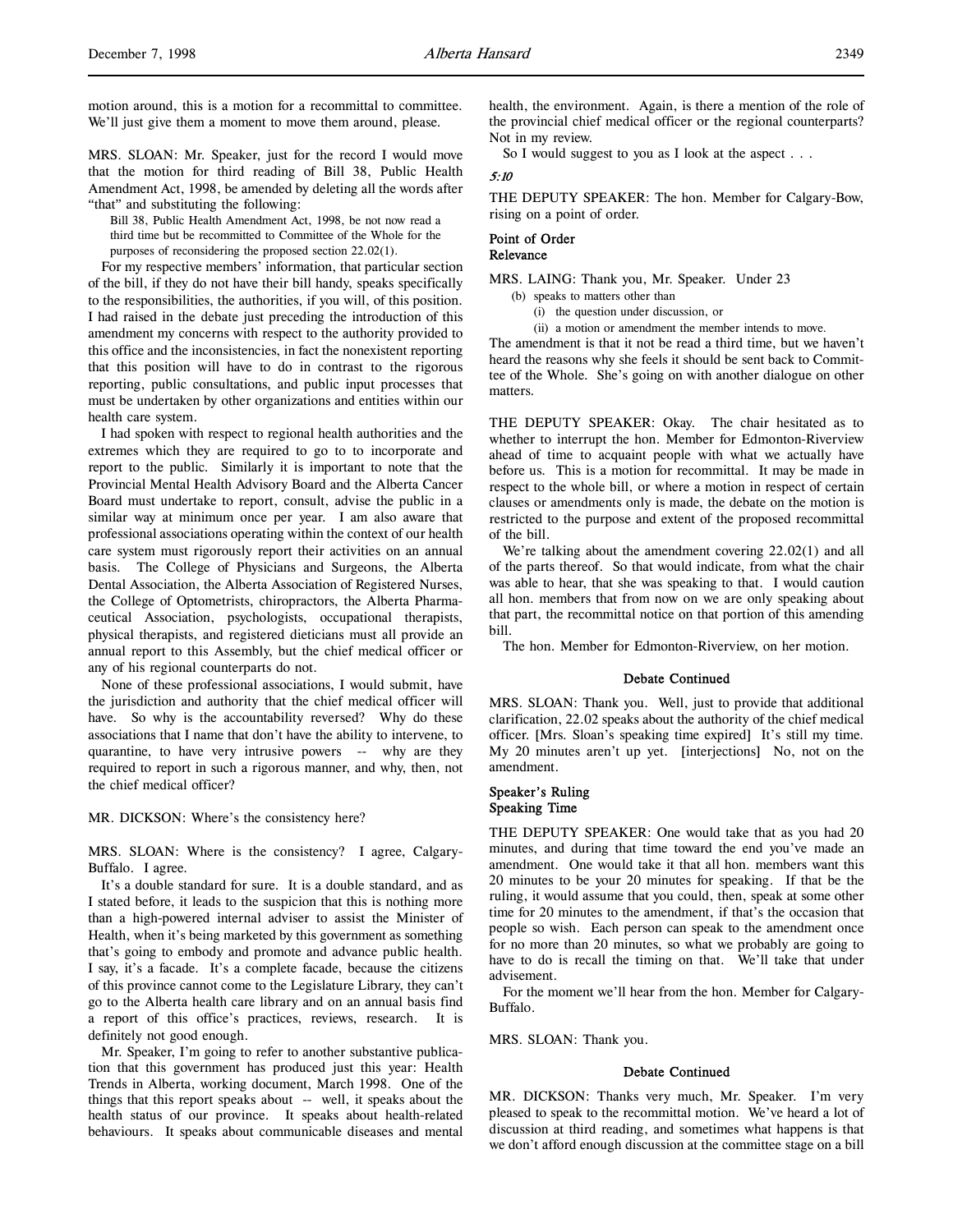that's as sweeping as this one, particularly the proposed section  $22.02(1)$ . When we see a change as broad and as expansive as that, sometimes we rush through it, and then at third reading we realize that there may have been a mistake. [interjections] I'm speaking to this, Mr. Speaker. I'm speaking in terms of why it has to be recommitted. That's what I'm trying to specifically address.

What I'm suggesting is this: we have now discovered that in our haste to get through the committee stage, there were things that haven't been adequately considered. We saw the other night the confusion and the fast vote. So now with this motion to recommit, Mr. Speaker, we have an opportunity to afford the kind of attention and provide the kind of scrutiny that Albertans, I think, would like to see us do.

Now, the element that is being referred is not the entire bill. There seems to be a lot of comment from members from the comfort of their chairs where they're anonymous, but very little debate we've seen at third reading.

So 22.02(1) is arguably the engine, or the locomotive, for Bill 38. That's the section that comes closest of perhaps any bill in terms of trying to set out some sort of purpose for the bill, and it's got four distinct elements. What I wanted to do is try and address each of the four elements in terms of determining why the proposed section 22.02(1) ought to be recommitted to the committee stage so we can get in and start moving some appropriate amendments and so on to deal with that. There's some consternation from government members I can hear, but I just say again that it's not the entire bill going back to committee. They've got most of the bill through. It's just this one sliver on page 4 continuing over to page 5.

Now, the four issues. I'm going to try and relate back to why there ought to be a recommittal, and I'll start with the (a) part. The (a) part is the one that "The Chief Medical Officer shall, on behalf of the Minister, monitor" certain things. Why would we say "on behalf of the Minister" rather than on behalf of Albertans? [interjections]

Mr. Speaker, I'm trying.

# Speaker's Ruling Decorum

THE DEPUTY SPEAKER: Hon. members, your enthusiasm to help the hon. Member for Calgary-Buffalo deal with this recommittal amendment to third reading of Bill 38 is causing enough confusion. Could you please cease and desist your helpfulness and allow the hon. member to deal with this narrow issue that we have before us, and that is 22.02(1).

Calgary-Buffalo.

#### Debate Continued

MR. DICKSON: Thanks, Mr. Speaker. It may well be, if we recommit this thing to committee, that it can be treated with some real dispatch.

AN HON. MEMBER: No.

MR. DICKSON: And my sense is that there may not be strong support in the House . . .

AN HON. MEMBER: No.

MR. DICKSON: . . . in terms of further amendments, but nonetheless, the point now is and what we're arguing for, Mr. Speaker, is that all members ought to have that opportunity. All members ought to have a chance to say, "Why would we restrict the chief medical officer in the way that it is in the proposed section 22.02?" I wouldn't put this on the basis of a consensus, Mr. Speaker, but from the comments we have here -- the distinguished chair of the health planning standing policy committee -- and I know that there are people like that member who are knowledgeable in terms of health and probably in terms of public health. I would think that member may not have had the opportunity, because we whizzed through the committee stage, to be able to address some of the concerns that are here. [interjections]

Mr. Speaker, I was going to go through four elements. This is going to take an awfully long time. I was hoping I could finish before 5:30, and we're stuck on the first element.

The point is this: we have a chance to do what was done in British Columbia in terms of allowing . . . [interjections] I'm not talking economic development. I'm not talking about fiscal policy. I'm just saying . . . [interjections]

# Speaker's Ruling Decorum

THE DEPUTY SPEAKER: We only have one member speaking right now, and so far I only have one member on my list. All of those other people who wish to enter into debate, do us the courtesy of waiting your turn.

Calgary-Buffalo.

MR. DICKSON: Actually, Mr. Speaker, it's quite exciting to have so many members stimulated and anxious to participate in the debate. We didn't see this much energy in the other two readings.

### 5:20 Debate Continued

MR. DICKSON: Mr. Speaker, speaking in terms of why the motion to recommit would be important for the proposed  $22.02(1)(a)$ . The point is that we have a chance to expand the focus and the mandate of the chief medical officer, and the way we do that is to provide for a report to come into the Legislative Assembly. All they had to do was part 2(1).

Mr. Speaker, the second element is this: 22.02 (1)(b) deals with the liaison. This is the second feature. We've got a really odd situation here. There's a significant change in the status quo where, for example, the Calgary regional health authority local medical officer of health has no reporting relationship with the provincial chief medical officer. One would think, before we left the status quo and made a major departure to do something very different, that we'd want to look long and hard. I think, once again reflecting on what we've heard -- thoughtful comments, members, at third reading -- it's apparent that this warrants reconsideration. This is something that obviously was not sufficiently addressed or adequately addressed at the committee stage, and this amendment moved by Edmonton-Riverview affords us that chance to get back in and clean that up and address it.

It may be, Mr. Speaker, that at the end of the day the result and the outcome is no different. But at least we can, hopefully, be confident that the government isn't going to come back in with a daughter of Bill 38 next spring and start patching up the mistakes that were made by hurriedly rushing through the bill.

Now, the other issue, I think, is that the bill doesn't adequately address the fact that if you've got 17 health regions, you have some real disparity in terms of the kinds of education, in terms of public health training, and the public health focus that exists in each of those regions. One may well ask, Mr. Speaker, whether it's appropriate that all 17 local medical officers of health are treated in exactly the same fashion. The reason I ask that is that certainly in the two largest regions, in the Capital and Calgary